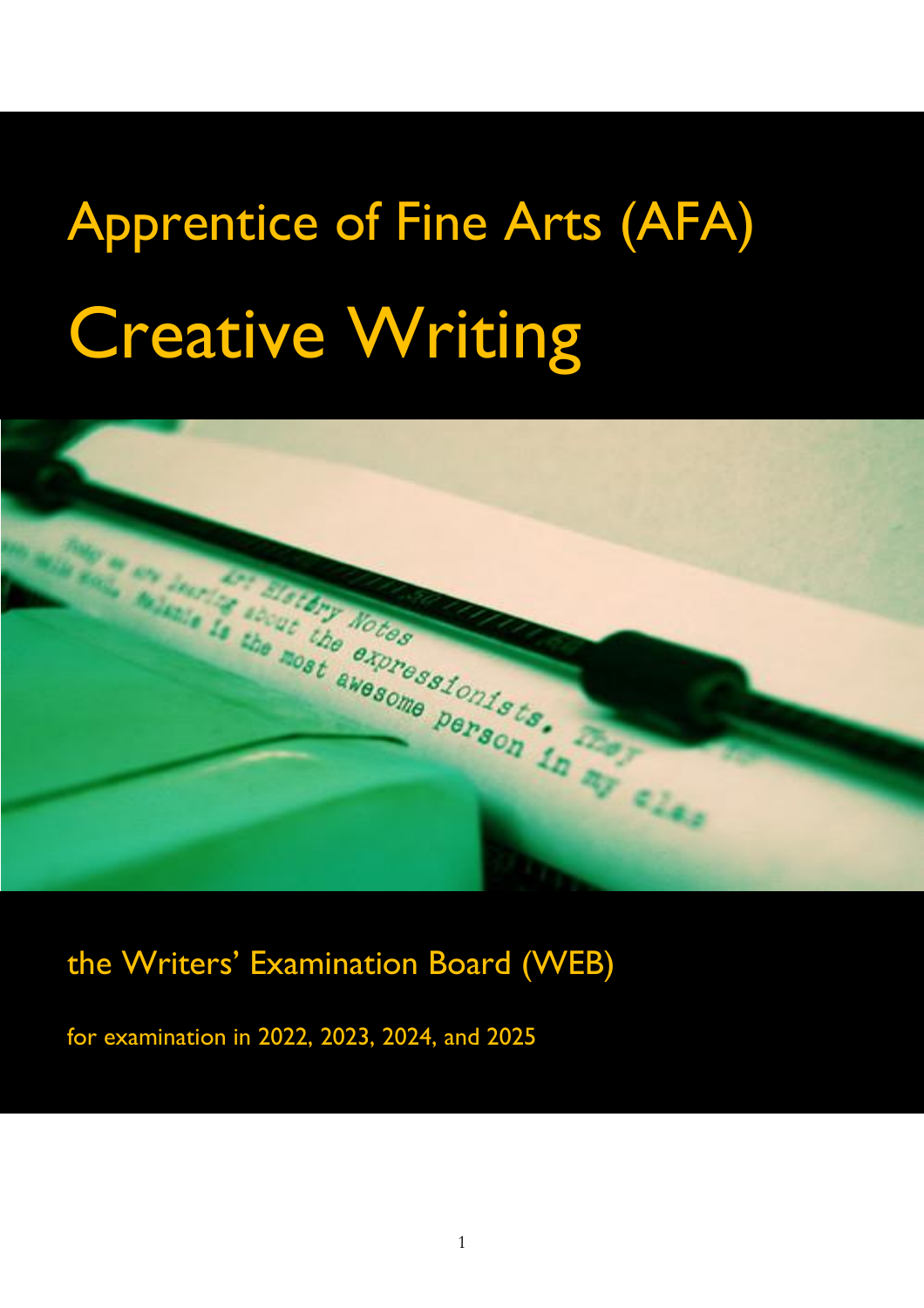#### Support

The Writers' Examination Board (WEB) provides support for this specification, which includes recommended resource lists, specimen exam papers and example candidate responses. Teachers can access these support materials at <https://writersexaminationboard.com/>

Examiners are also happy to meet and discuss the course with prospective centres, and to provide training for teachers and Centres new to the discipline of Creative Writing.

#### A new specification

Centres are advised that this specification replaces the one for 2019-2021, and to read the whole of this specification before planning your teaching programme. If there are any changes to this specification, WEB will write to Centres to inform them. This specification is also on the WEB website:

<https://writersexaminationboard.com/>

The version of the specification on the website should always be considered as the definitive version.

Copies of this WEB AFA specification can be downloaded from our website: <https://writersexaminationboard.com/>

If you need specialist advice, guidance or support, get in touch as follows:

0117 933 9648 ask for David Briggs

or write to:

[dbriggs@bgs.bristol.sch.uk](mailto:dbriggs@bgs.bristol.sch.uk)

David is the Chair of WEB.

Principal Moderator for WRITE-1: Portfolio is Maria O'Brien Principal Examiner for WRITE-2: Commissioned Writing is Andrew Jamison. Principal Examiner for WRITE-3: Responsive Writing is Maria O'Brien.

The Writers' Examination Board retains the copyright on all its publications. Registered centres are permitted to copy material from this booklet for their own use. However, we cannot give permission to centres to photocopy any material that is acknowledged to a third party even for use within a centre.

© The Writers' Examination Board 2020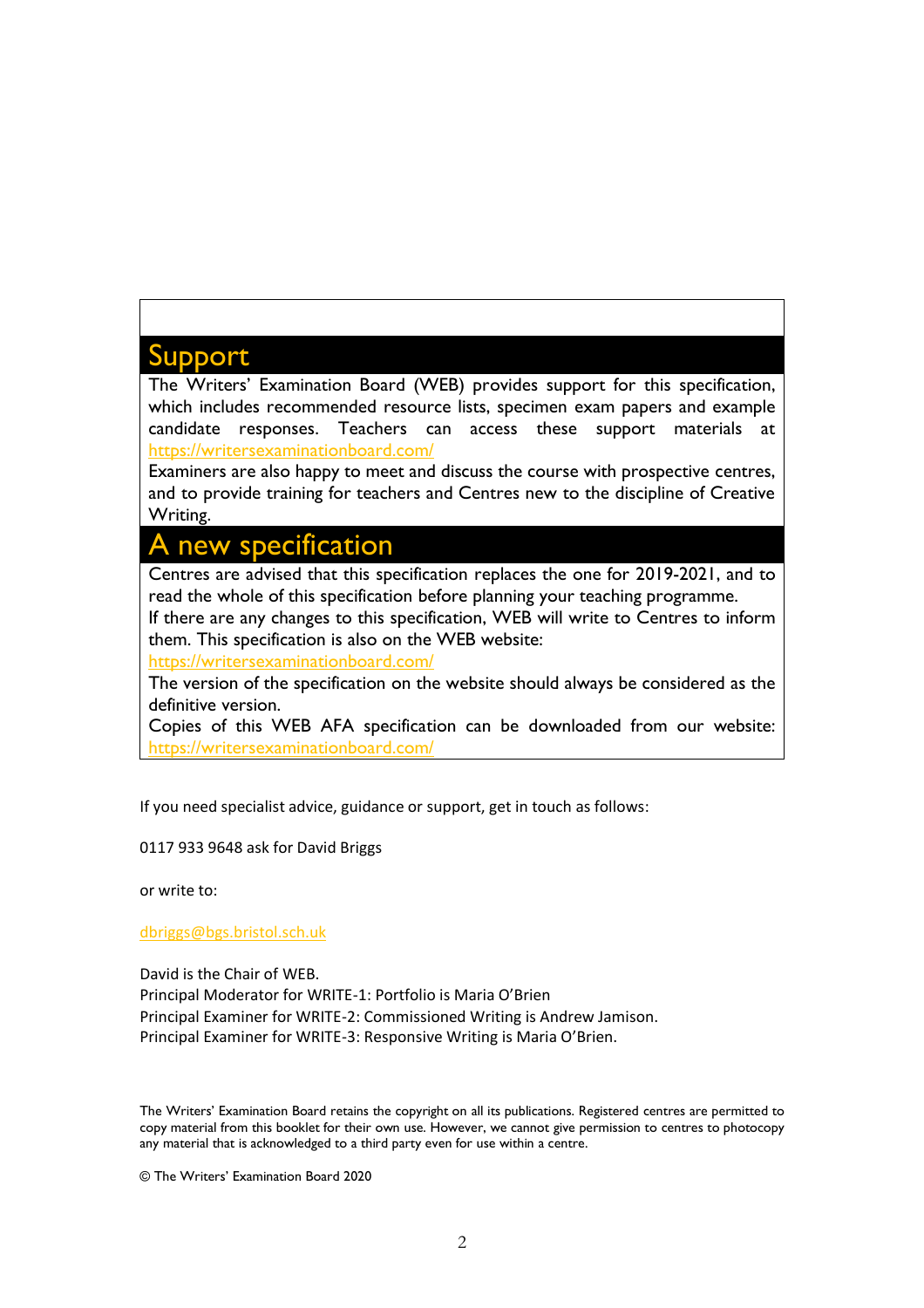## Contents

| 9               |
|-----------------|
|                 |
| 2               |
| $\overline{13}$ |
| 4               |
| 22              |
|                 |
| 28              |
| 31              |
|                 |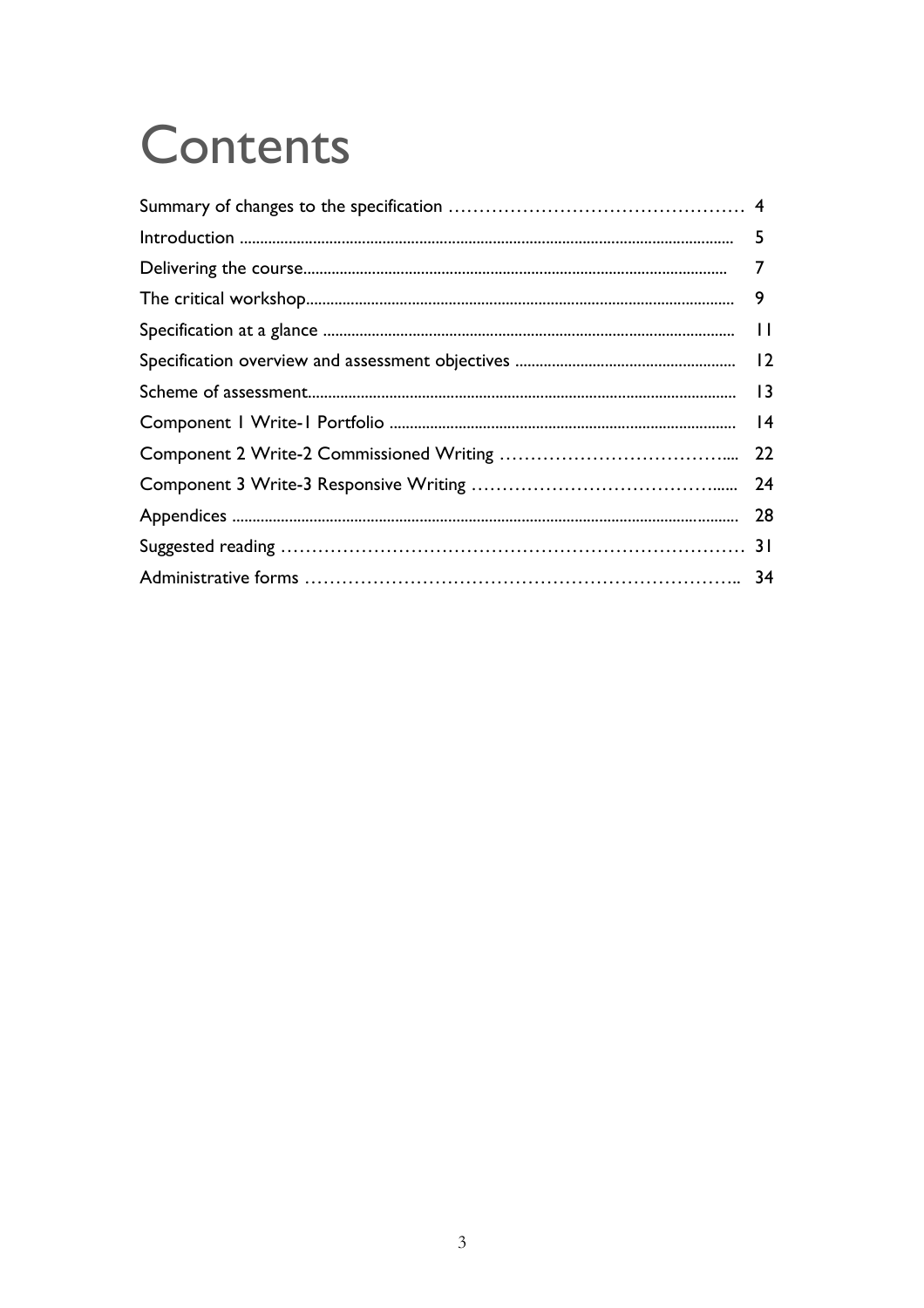### Summary of changes to the specification

This new version of the specification includes the following changes:

- 1. There is no longer a requirement to include any drafts of pieces submitted for WRITE-1: Portfolio
- 2. Three of the five commissions in WRITE-2 Commissioned Writing will always specify the form in which the candidate should respond; the other two will allow for a free choice of form. A basic principle will be to include a range of forms among those commissions in which the form is specified.
- 3. The STIMULUS TEXTS for WRITE-3 Responsive Writing will remain on the specification for three years. The set texts for the examination series in May 2020 will therefore remain as the STIMULUS TEXTS for the examination sessions in May 2021 and May 2022. They may also be used for any candidate who wishes to sit examined units in October 2020. STIMULUS TEXTS for 2023-2025 will be published as an addendum to this specification in September 2021.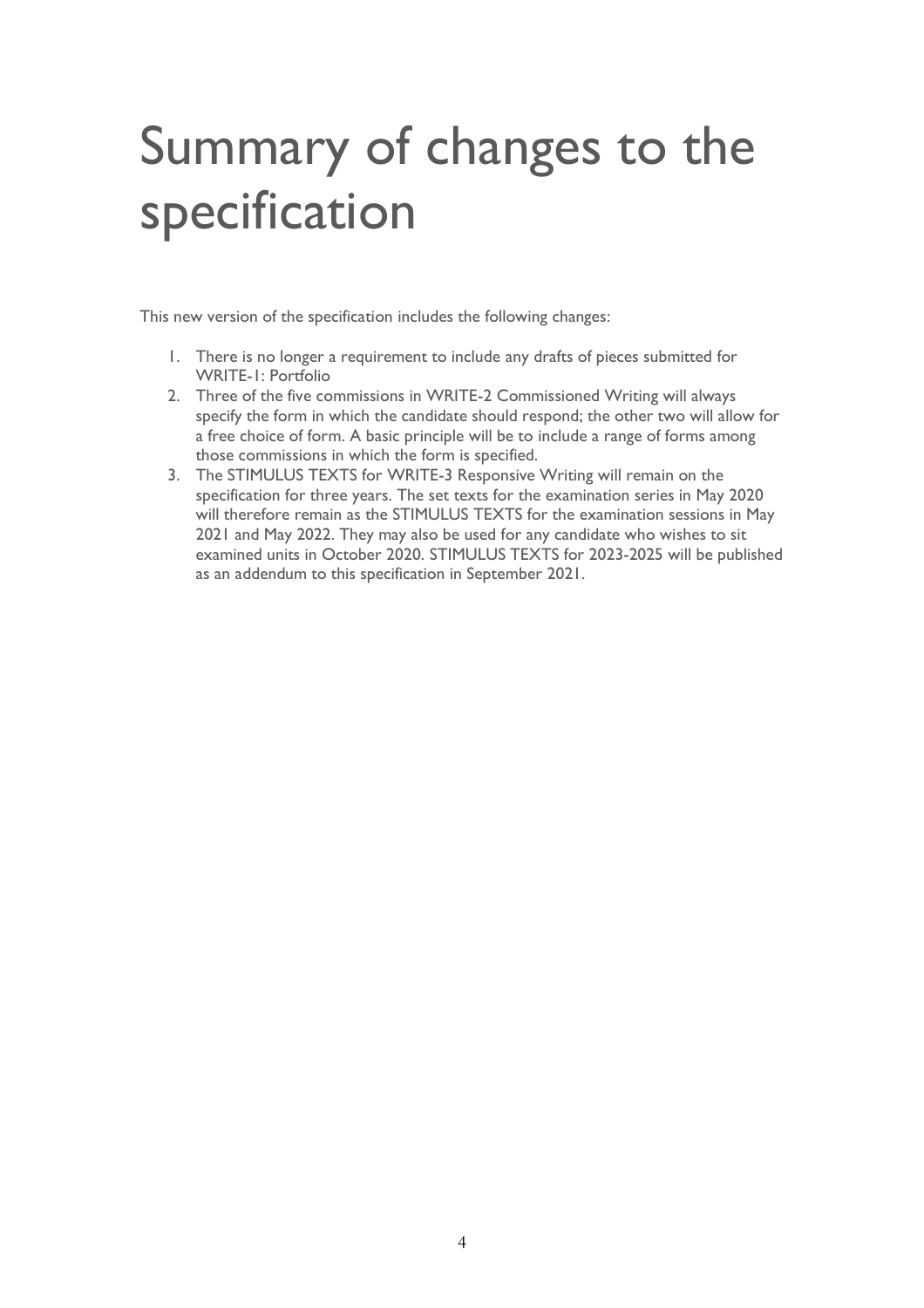### 1 Introduction

This linear AFA syllabus makes Creative Writing available as a programme in the Post-16 curriculum, and is intended to stand at an equivalent level to other GCE qualifications. It is designed to encourage aspiring writers to develop their skills in a way that will prepare them for further study at university level and, potentially, as professional writers within a wide range of fields and industries. While it is not at present on the UCAS tariff, UCAS do publish a profile of the programme on their website (the EIP), and there is anecdotal experience of the AFA acting in support of students' applications for college admission in the USA and the Republic of Ireland, and for undergraduate English and Creative Writing programmes in the UK. Students who found creative writing to be one of their favoured aspects of English at GCSE level may now continue to study writing as part of their further education, whether or not they take it any further afterwards.

This course complements GCE courses in English Language and/or English Literature, but is a separate discipline, with its own history, traditions and pedagogical practice, and it can therefore be studied alongside these related disciplines. But it is also accessible to students pursuing courses in sciences, humanities, or any other combination of subject areas. The Assessment Objectives are modelled on the AS/A2 qualification in Creative Writing devised by AQA, and which sadly expired in 2018, and on models used to assess achievement in other creative arts at GCE Level, but is also a new, distinctive programme in its own right.

Students will be required to read, study and write a range of texts, defined here as different forms. In this course, there are four forms

#### **prose fiction; prose non-fiction; poetry; script.**

any of which may be conceived and written for five distinct media:

#### **page, performance, radio, screen, digital.**

The following definitions may be helpful to an understanding of this specification:

form: a type of writing characterised by distinct structural features; for example: poetry; prose fiction; prose non-fiction; script

**genre**: a specific sub-style of one of the four forms of writing: for example, bildungsroman is a genre of prose fiction; confessional poetry is a genre of poetry; the essay is a genre of prose non-fiction

**medium**: the method of production via which writing is received by readers: for example, tragedy is a genre of script which may be written for the medium of performance on stage; horror is a genre of script that can be written for the medium of the screen; travel writing is a genre of non-fiction that may be intended for publication on the medium of the page or on digital media.

The course makes a virtue of the drafting process, of the fact that professional writing evolves through many stages, all of which involve close attention to aspects of craft, accuracy and precision. It is underpinned by an understanding that in seeking to express what is thought and felt writers engage in rigorous processes of reflection and editing, so as to match the word precisely to the thought.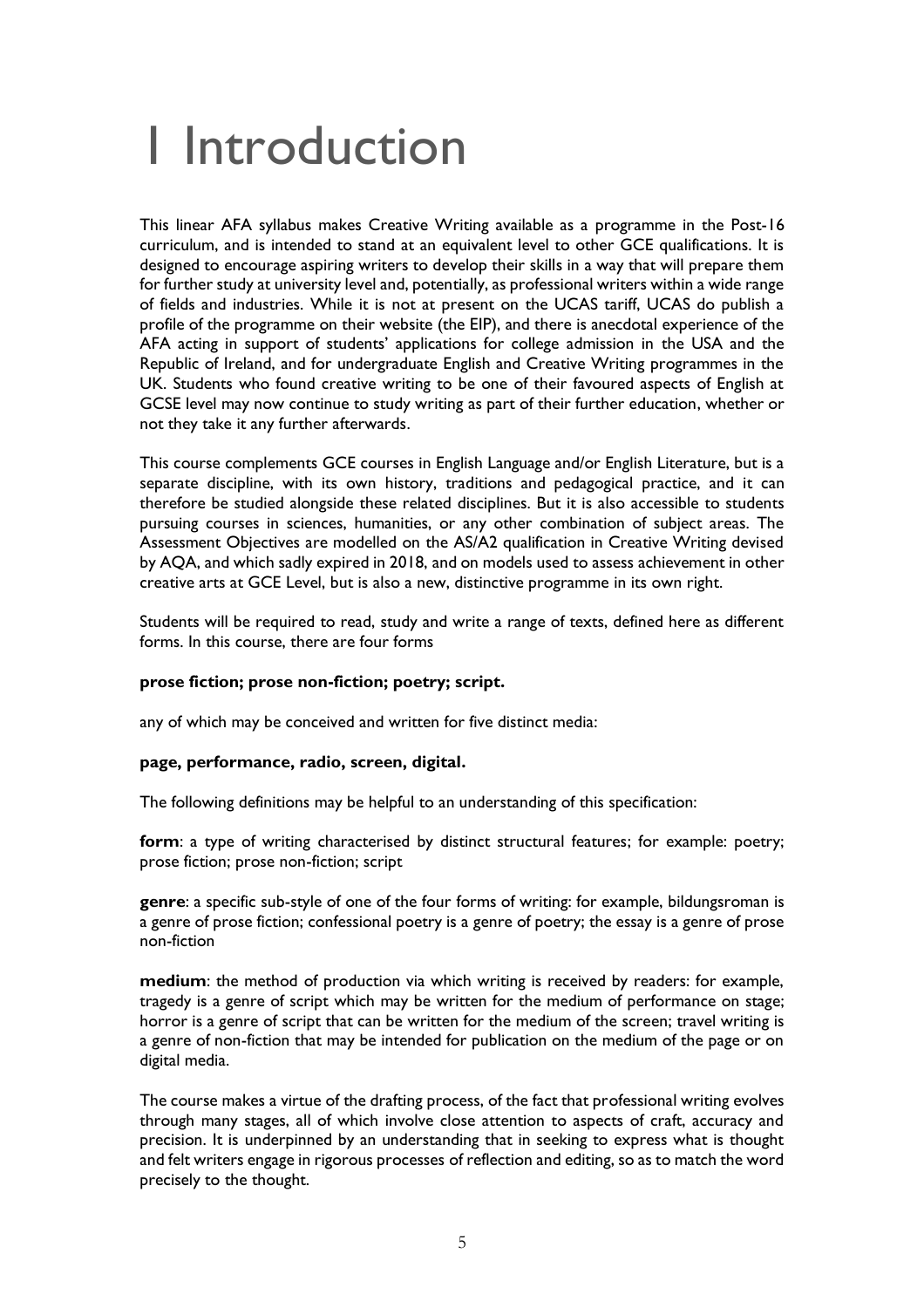This process of discovery will be experienced primarily through regular participation in the **critical workshop**, a pedagogical technique that is essential to delivery of the specification. By examining and referring to both their own writing, and that of their peers, as well as published examples, students will develop their critical and analytical skills, and this should inform all the work they produce.

This AFA in Creative Writing expects that students will:

- **write** regularly and often, exploring a range of forms and genres and developing increasingly skilful technical control
- **read** widely and perceptively in a way that informs and shapes their own writing
- **share** their own writing, and their opinions of the writing of others, with their peers, learning to give and receive constructive criticism and developing their editorial skills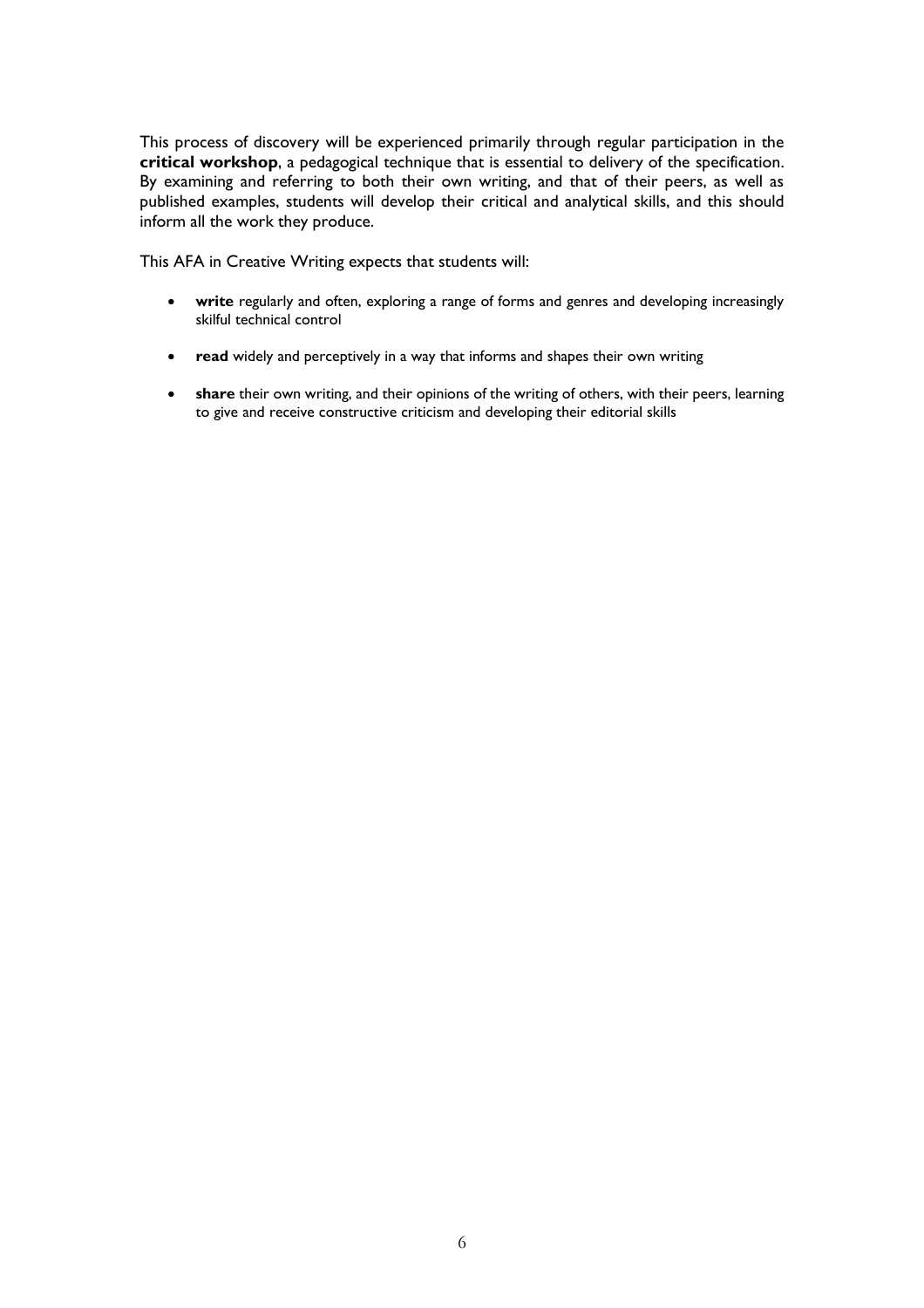### 2 Delivering the course

Creative Writing at university level in the UK is now almost as firmly established as it is in America. From the earliest courses at UEA, some of whose first graduates are now household names among readers of fiction (Julian Barnes, Ian McEwan et al), it has grown and evolved. Taught primarily by practising writers, Creative Writing departments have strong links with publishers, editors of journals and a host of arts organisations. It is hoped that teachers of Creative Writing in secondary schools and colleges will embrace the spirit of this tradition by considering themselves as writers working in tandem with their students. This includes presenting works-in-progress for discussion and critique at the **critical workshop.**

Other than those listed as STIMULUS TEXTS in the pre-release material for WRITE-3, there are no set texts, so there is plenty of scope for teachers and students to explore their own interests in writing. Nonetheless, there are some general principles and guidelines to assist teachers in making appropriate choices of published writing for study.

#### **Texts for study and independent reading**

There is ample flexibility for students to explore their own areas of interest in writing, but if they are to write well they will need to do so from an informed position. This means they will need to have studied and considered a range of published texts in a range of forms. The idea that reading informs writing should be emphasised from the beginning, and students should be encouraged to pursue their independent reading, as well as their reading in lessons, with vigour and enthusiasm.

Fundamentally, students must be guided to engage with the best contemporary writing in a range of forms. To write effectively in any form or genre, writers must be aware of current trends in their specialist form and should familiarise themselves with what is happening in that form or genre *now*. For this reason, we recommend that texts used for study or listed on recommended reading lists were published post-1945, and in many cases, post-2000.

#### **Approaches to texts**

In most other English-related subjects, the approach taken with texts in lessons is designed to generate literary critical responses to those texts. While there is clearly some crossover, the approach taken in Creative Writing will be distinctly different. The point of the reading for this course is not primarily to generate writing about reading, but original writing. So, lessons and workshops should encourage students to think about aspects of craft in texts and to ask questions about authorial decision-making. Consideration of the ways in which a text subverts generic conventions, or how a writer creates and sustains a distinctive narrative voice, or plays with narrative perspective, or employs particular strategies in characterisation, will be more productive than, say, considering the possible ways of interpreting a particular simile or metaphor. That's not to say that consideration of figurative language in texts won't be a feature of the course, merely that the purpose of such consideration will be to inform students' own attempts to *employ* figurative language, rather than to take an interpretive stance towards it.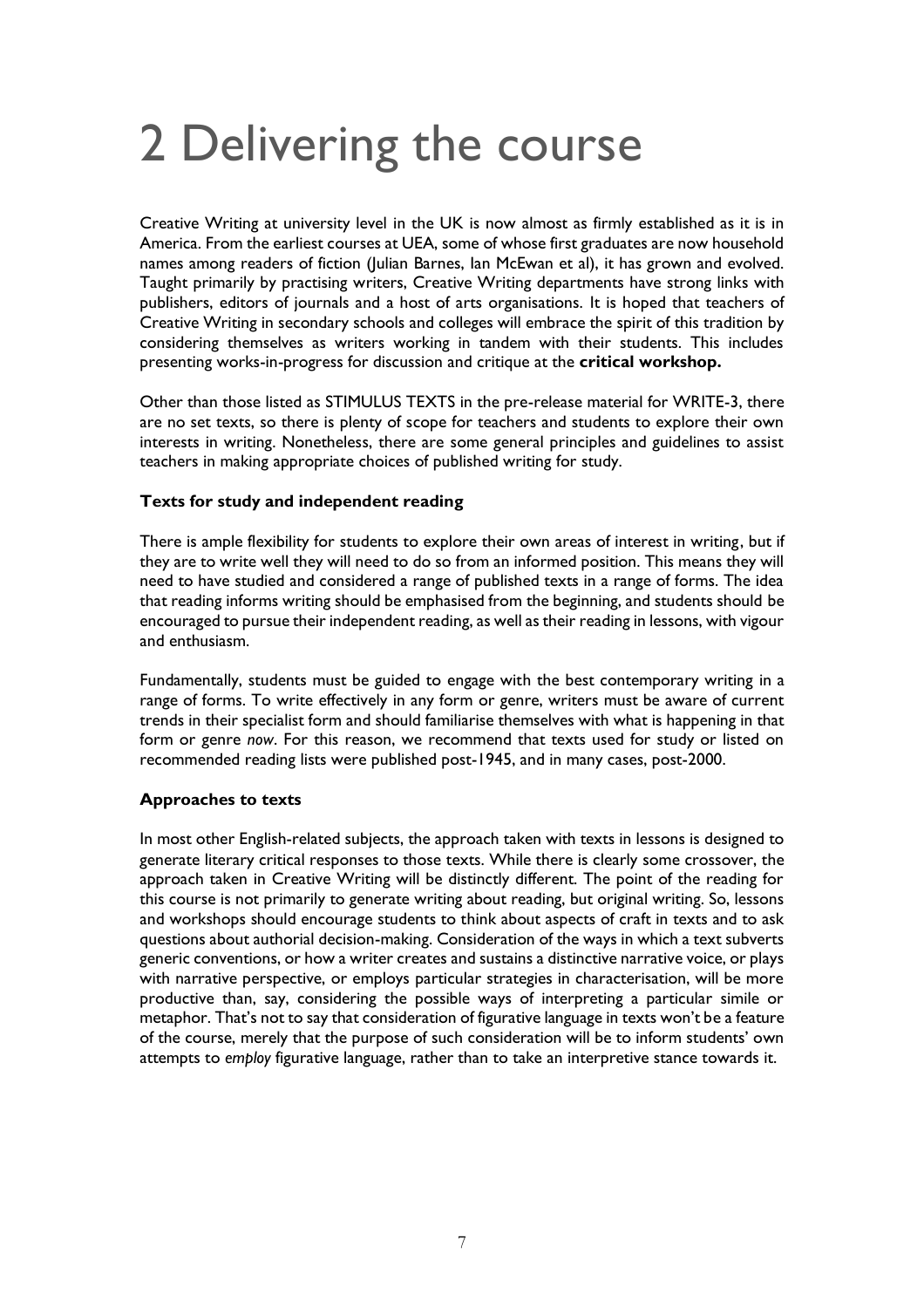#### **The writer's journal**

Another aspect of good practice in this subject at undergraduate level that needs to be encouraged is the keeping of a **writer's journal**. Regular writing in response to regular reading is strongly advised. Creative Writing students should use their journal to record what they are reading, their responses to their reading, notes and ideas for writing, and first drafts of new writing in much the same way that Fine Art students keep a sketchbook. The journal may also provide evidence of how students' writing has evolved. Students should certainly be encouraged to keep all drafts, including those covered in annotation during the critical workshop.

#### **Writing to deadlines**

Students should be regularly encouraged to write to deadlines and under timed conditions.

#### **Technical accuracy**

Central to the philosophy of the programme is a belief in writing as a professional art form requiring high standards of technical accuracy and precision. This should inform all aspects of teaching, including the critical workshop. Invention, ideas and originality are important, but so is technical skill.

Producing perfectly lucid, technically adept, sophisticated writing doesn't come easily to anyone. Sometimes it will be necessary to take a whole-class approach to the revision of sentence structures, spelling, punctuation, verb tenses, etc. But, on the whole, the improvement of technical know-how will come through comment on the work of individual students, and through the agency of the critical workshop.

#### **Visiting writers**

It can be inspiring for students to have meaningful engagement with professional writers. Novelists, poets, playwrights, journalists – use the connections you have, and some of your budget, to set up workshops and readings with such writers. Nearly all writers enjoy making visits to schools. It provides an opportunity for them to engage with new readers. So, don't be bashful about approaching them via either their publishers, their agent, or their website.

#### **Recommended reading**

There are now many helpful books for teachers and students of Creative Writing. The list in the appendices to this specification is by no means exhaustive, but it provides some helpful starting points.

#### **Pedagogical principles**

By way of summary, the expectations underlying this specification are as follows. Students should be encouraged to:

- practise writing in a wide range of forms and genres
- engage in wide, relevant and extensive personal reading
- write on a regular basis, even when the muse seems to have gone AWOL
- keep an ongoing record of their work in a writer's journal
- become more adept at manipulating the technical features of writing
- submit works-in-progress for scrutiny in the critical workshop
- participate constructively in the critical workshop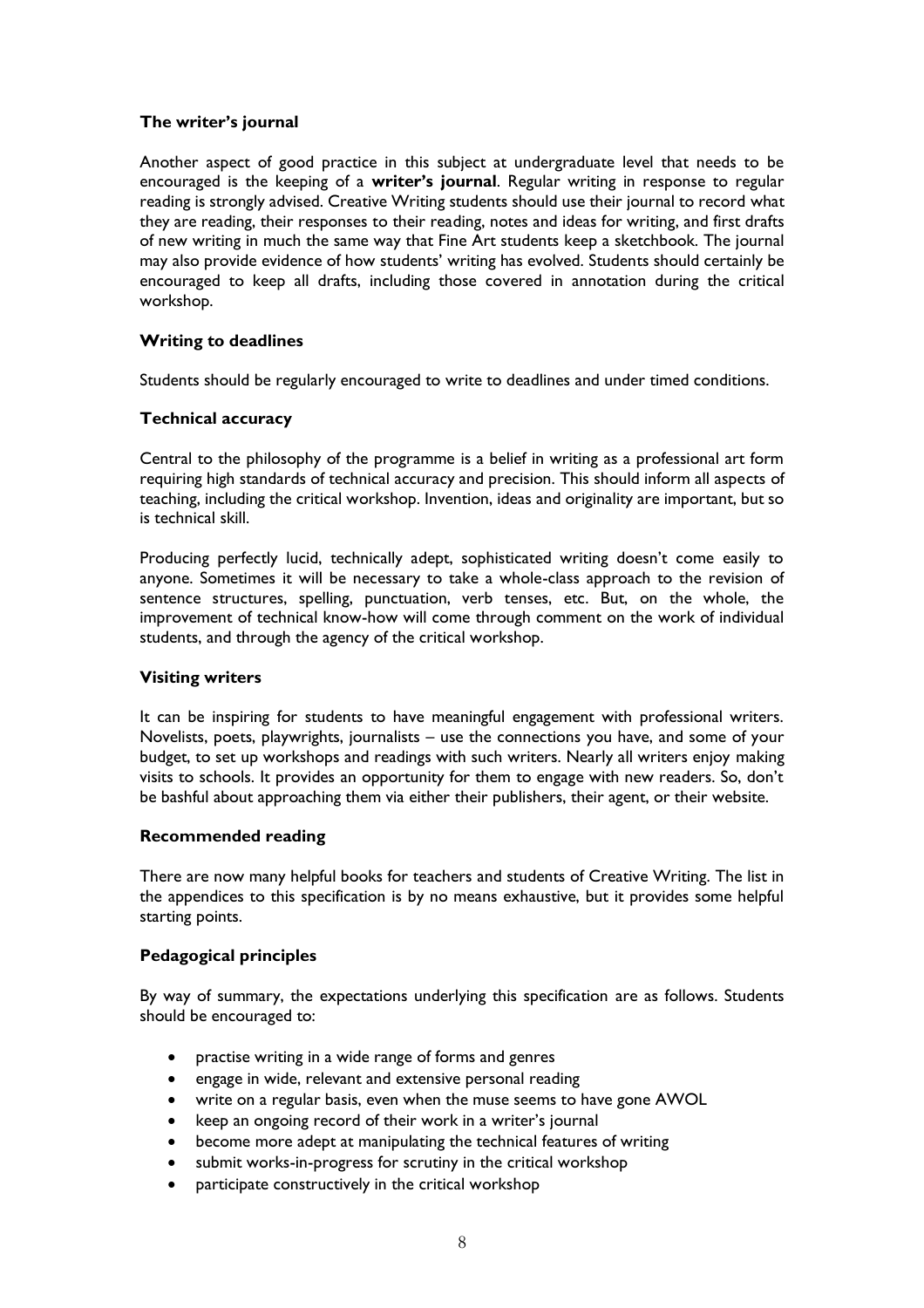- view their teachers and themselves as writers
- have meaningful encounters with professional writers
- write to deadlines and under timed conditions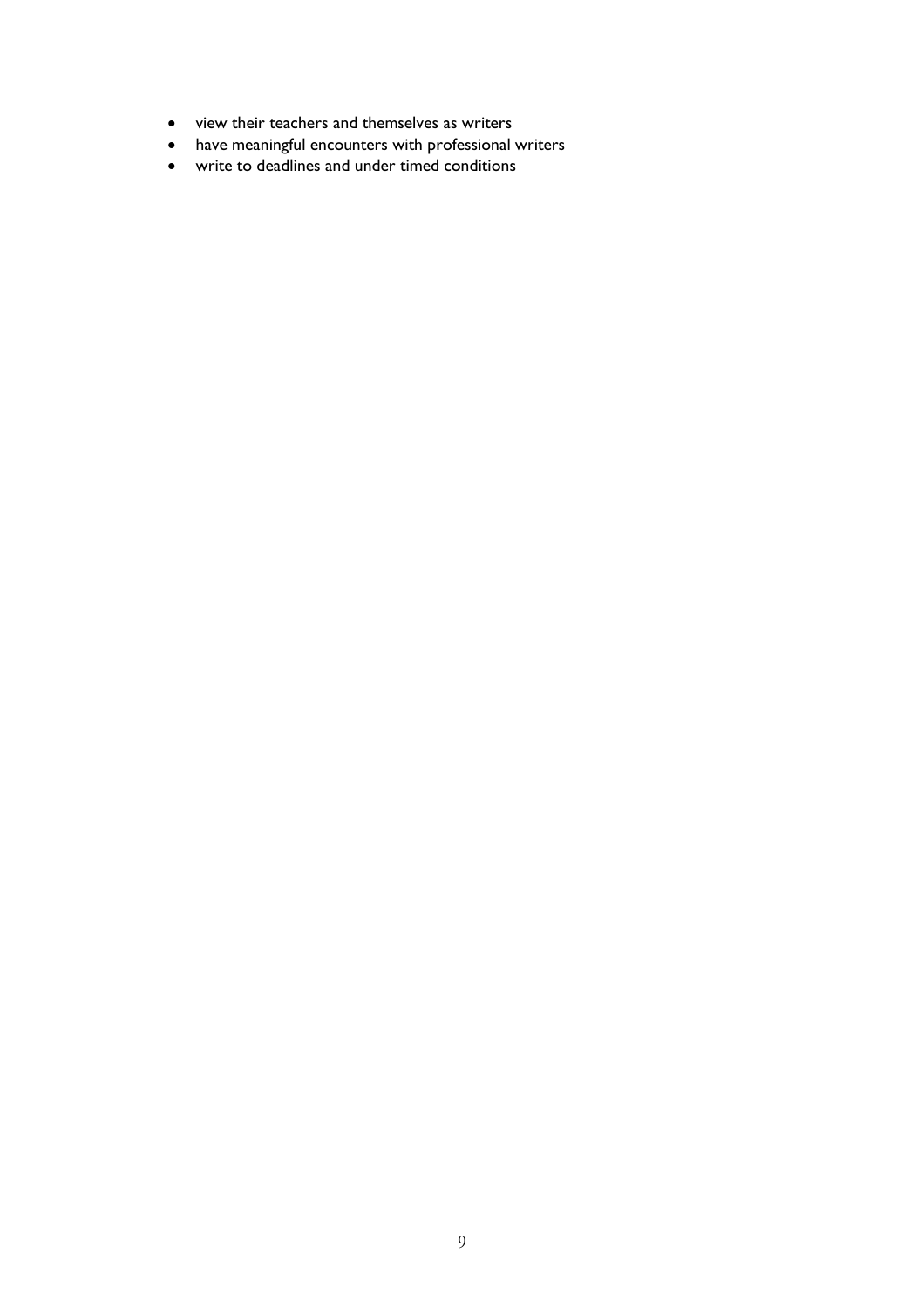### 3 The critical workshop

In addition to lessons in which teachers and students consider published writing, and engage in writing activities, some curriculum time should be set aside each week for the critical workshop. It is a central feature of what makes Creative Writing so distinctive as a subject, and it will be important to persevere in finding a way to make it work effectively in your centre.

Each centre is different, and there will be different demands on teachers arising from policies concerning class size and curriculum time. Whether teachers opt to work as a whole class, or to establish small critical groups, will depend to a degree on their circumstances as much as their preferences. But the general principle is that every member of the class should receive regular critical feedback from the group on their works-in-progress.

The giving and receiving of constructive criticism helps to build maturity and confidence, as well as to enable all students to become more adept in their editorial skills. Such skills will be especially important in constructing the commentaries on their creative work for the portfolio component.

Teachers should participate in the workshops on a similar footing to the students. This includes the sharing of works-in-progress with the group. The principle that every reader in the group begins from a position of parity when it comes to their response to the text is a central tenet of the course. It is of great benefit to students to see their teachers engaging with the same processes of writing, criticism, editorial emendation, and development. And it provides teachers with an insight into the challenges facing new writers.

The *recommended* model for the critical workshop is as follows:

- teachers and students meet regularly, at least once a week, and take it in turns to present their writing to the group, according to a pre-arranged rota
- the writer presenting his or her work in any given session provides a photocopy of the piece they are presenting for each member of the group
- the writer reads his or her work aloud to the group without disclaimer, apology or explanation
- the group take time to re-read in silence, adding annotations and critical observations to their copy of the piece
- the group discuss the piece; the writer is not permitted to participate in the discussion: he or she must sit and listen, like a fly on the wall
- at the end of the discussion the writer is permitted to reply: e.g. "I was thinking of switching to third-person narrative in the final paragraph. What do you think?" Or, perhaps, "It's interesting that you all thought the narrator was a man. I intended her to be a woman."
- the writer collects in, and keeps, all the annotated photocopies of the piece.

It is advisable to have the group agree some ground rules before writers begin to present their work to each other, such as

- trying to keep criticism constructive and specific
- drawing up a rota by which students and teachers will present works-in-progress to the group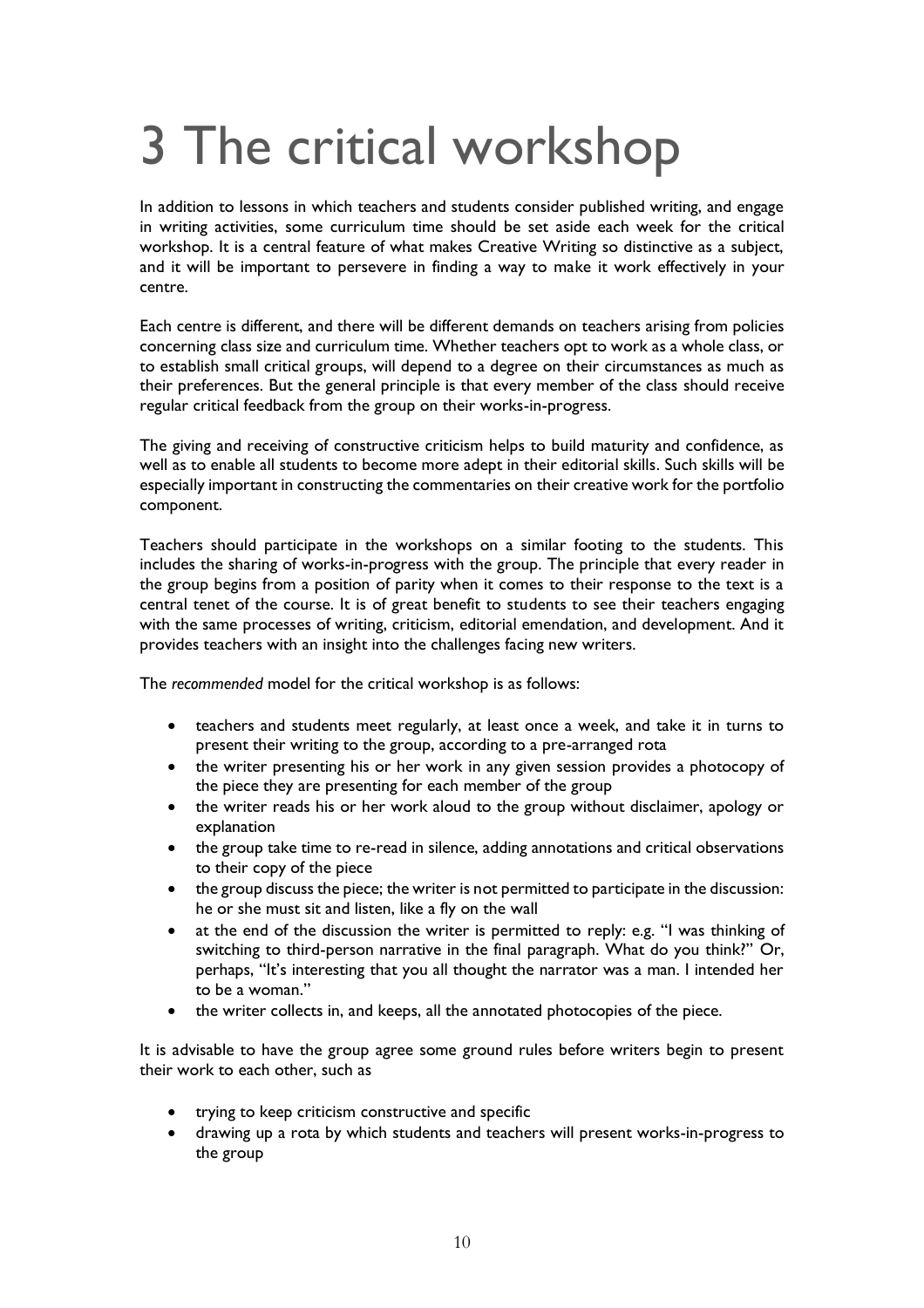- using a variety of strategies, such as anonymous editing of works-in-progress, and small groups, to build confidence before launching into the recommended model for the critical workshop
- offering alternatives rather than merely pointing out perceived weaknesses
- asking questions
- encouraging discussion of technical and formal qualities in the writing
- putting a word-limit on works-in-progress submitted to the critical workshop: e.g. one poem (up to, say, 42 lines), or no more than 750 words of prose
- keeping good time, so that students receive a similar amount of time in the benevolent critical glare of the group: say, 15-20 minutes per writer per session
- trying to ensure that every member of the class submits work for the group's consideration approximately 4-5 times per term.

In the early stages of the course the teacher(s) will need to model such behaviour, to a certain extent. It is to be expected that as students gain familiarity with, and confidence in, the critical workshop they will begin to take the reins of the discussion themselves.

As groups become more familiar with the procedures of the critical workshop, it should be easier to let them run themselves in small groups. This may be especially helpful for larger centres.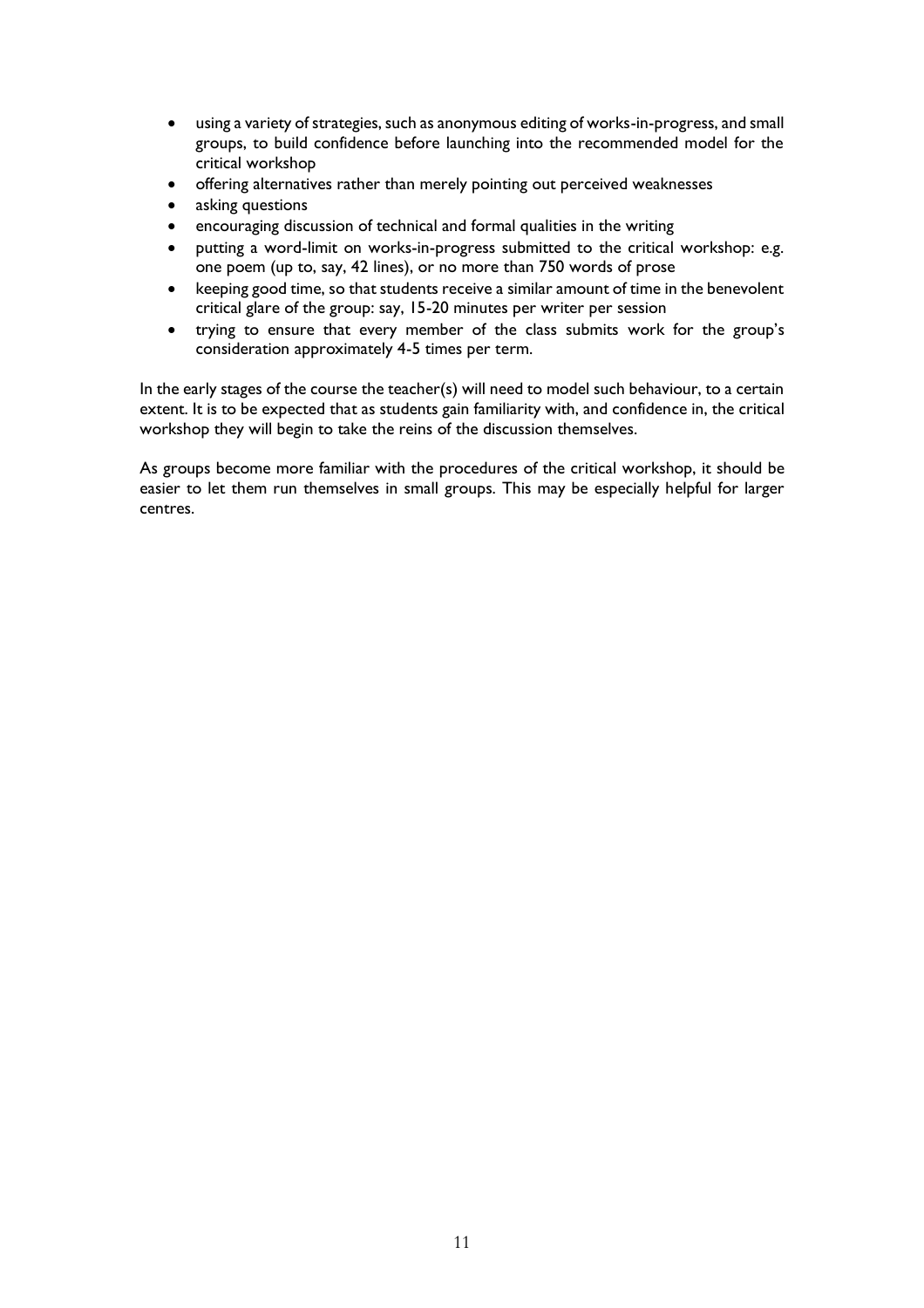## 4a Specification at a glance

#### **Component 1 – WRITE-1 Portfolio**

60% of AFA [120 marks]

A portfolio of work (internally assessed; moderated by WEB)

#### **Section A: Exploration [40]**

Students submit writing in three of the four different forms: poetry, prose fiction, prose non-fiction, script, and a short commentary on their writing.

The total number of words for creative writing in three forms for Section A: Exploration is 2,000.

The total number of words for commentary in Section A: Exploration is 1,000 words.

#### AO1, AO2, AO3 and AO4

#### **Section B: Specialism [40]**

Students submit an additional body of work in their specialist form. This must be in one of the three forms they submitted for Section A: Exploration.

The total number of words for Section B: Specialism is 3,000.

AO1 and AO2

#### **Section C: Critical Commentary [40]**

Students submit a critical commentary on the piece submitted for Section B: Specialism. The total number of words for the Critical Commentary is 1,500. AO3 and AO4

#### **Component 2 – WRITE-2 Commissioned Writing**

15% of AFA [40 marks]

2 hour examination (externally marked)

Students will be given a choice of five writing commissions. Three of the five commissions will specify the required form; the other two will invite responses in any form. They must produce writing in response to two commissions.

AO1 and AO2

#### **Component 3 – WRITE-3 Responsive Writing**

25% of AFA [40 marks]

3 hour closed-book examination (externally marked)

Students will be given pre-release material comprising four reading suggestions, one for each of the four forms. For example, the suggested poetry text might be *My Family and Other Superheroes* by Jonathan Edwards, or *Division Street* by Helen Mort. The prose non-fiction suggestion might comprise a selection of essays by Jonathan Franzen, such as *How to be Alone*. Prose fiction might be represented by a collection of short stories, such as *Lying Under the Apple Tree* by Alice Munro. Each suggestion will require students to read the equivalent of one published text. Students select one reading suggestion and begin to study the given text, looking for ideas, influences, inspiration and aspects of craft that they can use in their own writing. They may select a text in the same form as that they chose to specialise in for Component 1 Section B, but they don't have to.

In the examination, students will be given a choice of five, open-ended writing prompts. They choose one, and produce a piece of creative writing. They may write in the same form as the text studied from the pre-release material, but they don't have to. Whether they write in the same form or not, they should try to make use of influences, inspiration and aspects of craft from the text they studied. It is intended that such influences can be as loose, as creative and as personal as necessary.

Having produced a creative response, students write a critical commentary that examines their own writing processes, and which also explores the relationships between their creative piece and the text they studied from the pre-release material. Thus:

i. They must produce creative writing in response to one prompt. ii. They must produce a critical commentary on their writing, exploring connections between their own writing and the text they studied from the pre-release booklet. AO1, AO2, AO3 and AO4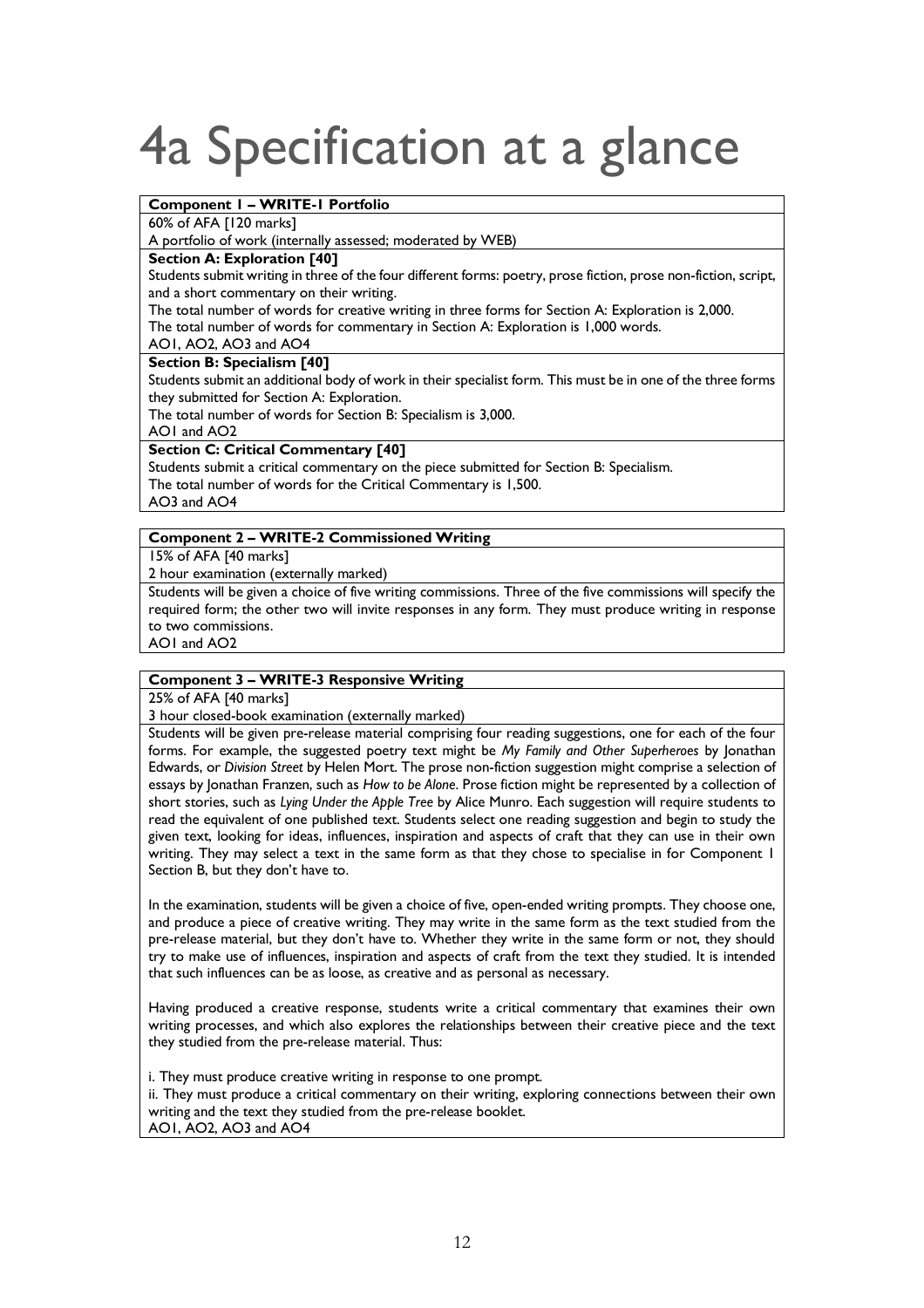## 4b Specification overview

For WEB AFA Creative Writing, candidates take all three components.

| Component      | Component name            | <b>Duration</b> | Weighting (%) | <b>Type of assessment</b>                                                              |
|----------------|---------------------------|-----------------|---------------|----------------------------------------------------------------------------------------|
| <b>WRITE-I</b> | Portfolio                 | n/a             | 60            | Internally monitored and marked<br>coursework<br>externally moderated<br>$[120$ marks] |
| <b>WRITE-2</b> | Commissioned<br>Writing   | 2 hours         | 15            | Externally set and marked examination<br>$[40$ marks]                                  |
| WRITE-3        | <b>Responsive Writing</b> | 3 hours         | 25            | Externally set and marked examination<br>$[40$ marks]                                  |

Availability

П

This syllabus is examined in the May examination series. This syllabus is available to private candidates.

Combining this with other courses

Candidates can combine this specification in a series with any other GCE and/or BTEC courses.

### 4c Assessment objectives

| AOI: Communicate and develop ideas through                                    | AO2: Communicate lucidly in fluent, cogent                                                                                                                            |
|-------------------------------------------------------------------------------|-----------------------------------------------------------------------------------------------------------------------------------------------------------------------|
| an imaginative use of language and an effective                               | writing, with professional standards of technical                                                                                                                     |
| use of formal and structural devices                                          | accuracy and precision                                                                                                                                                |
| AO3: Demonstrate a critical relationship with<br>on editorial decision making | AO4: Demonstrate critical awareness of the<br>one's own writing processes, including reflection relationship between existing published work and<br>one's own writing |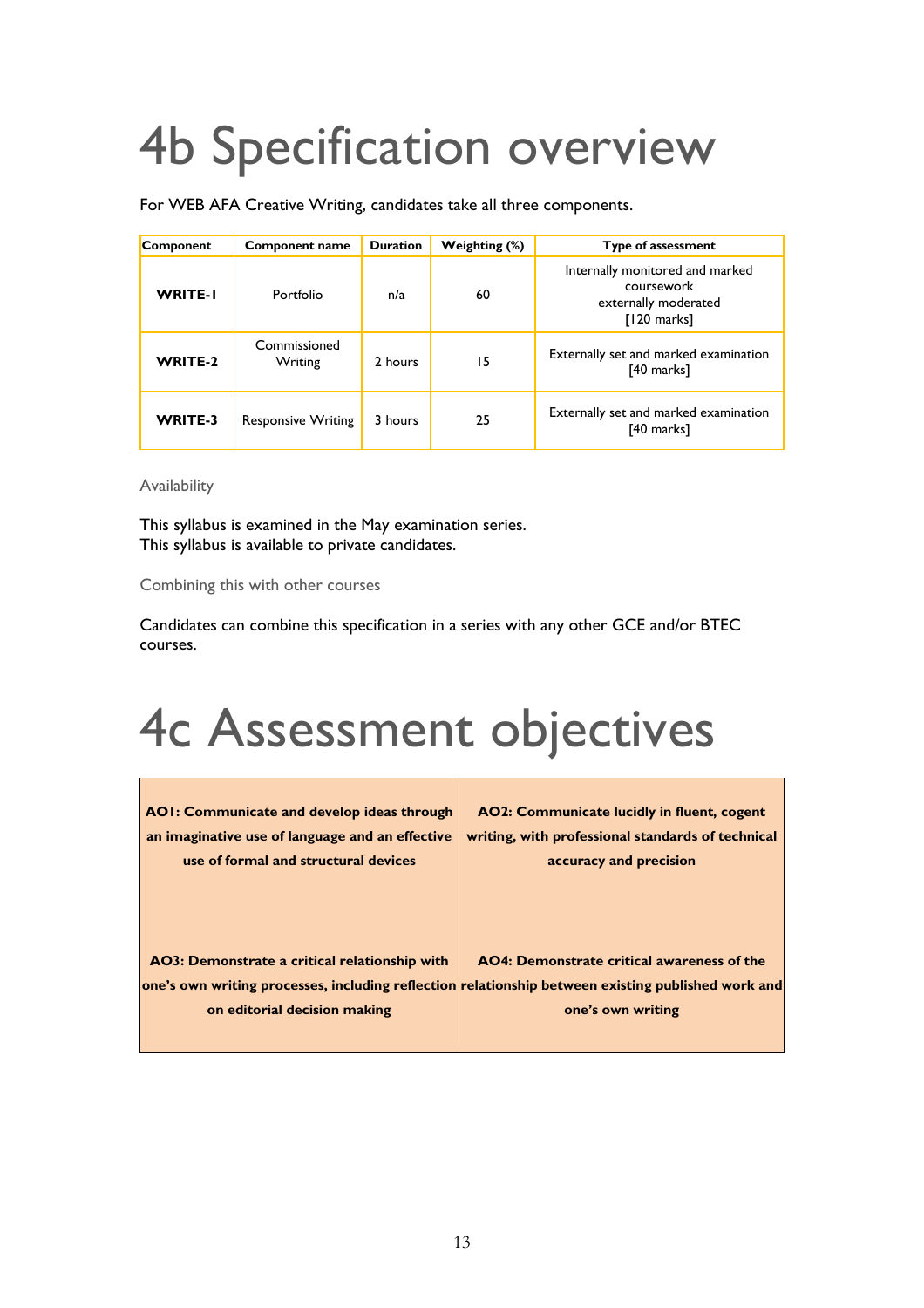### 5 Scheme of assessment

**AO1: Communicate and develop ideas through an imaginative use of language and an effective use of formal and structural devices** 

**AO2: Communicate lucidly in fluent, cogent writing, with professional standards of technical accuracy and precision**

**AO3: Demonstrate a critical relationship with one's own writing processes, including reflection relationship between existing published work and on editorial decision making AO4: Demonstrate critical awareness of the one's own writing** 

|                            | <b>AOI</b> | <b>AO2</b>                         | <b>AO3</b> | <b>AO4</b> | <b>Total</b> |
|----------------------------|------------|------------------------------------|------------|------------|--------------|
| <b>Unit I Portfolio</b>    |            |                                    |            |            |              |
| <b>Exploration</b>         | 15 marks   | 15 marks                           | 5 marks    | 5 marks    | 40 marks     |
|                            | (7.5%)     | (7.5%)                             | (2.5%)     | (2.5%)     | (20%)        |
|                            | 20 marks   | 20 marks                           |            |            | 40 marks     |
| Specialism                 | (10%)      | (10%)                              |            |            | (20%)        |
| <b>Critical Reflection</b> |            |                                    | 20 marks   | 20 marks   | 40 marks     |
|                            |            |                                    | (10%)      | (10%)      | (20%)        |
| <b>Unit I Total</b>        | 35 marks   | 35 marks                           | 25 marks   | 25 marks   | 120 marks    |
|                            | (17.5%)    | (17.5%)                            | (12.5%)    | (12.5%)    | (60%)        |
|                            |            | <b>Unit 2 Commissioned Writing</b> |            |            |              |
| <b>First Commission</b>    | 10 marks   | 10 marks                           |            |            | 20 marks     |
|                            | (3.75%)    | (3.75%)                            |            |            | (7.5%)       |
| Second                     | 10 marks   | 10 marks                           |            |            | 20 marks     |
| Commission                 | (3.75%)    | (3.75%)                            |            |            | (7.5%)       |
|                            | 20 marks   | 20 marks                           |            |            | 40 marks     |
| <b>Unit 2 Total</b>        | (7.5%)     | (7.5%)                             |            |            | (15%)        |
|                            |            | <b>Unit 3 Responsive Writing</b>   |            |            |              |
| <b>Creative Writing</b>    | 10 marks   | 10 marks                           |            |            | 20 marks     |
|                            | (6.25%)    | (6.25%)                            |            |            | (12.5%)      |
| Critical                   |            |                                    | 10 marks   | 10 marks   | 20 marks     |
| Commentary                 |            |                                    | (6.25%)    | (6.25%)    | (12.5%)      |
| <b>Unit 3 Total</b>        | 10 marks   | 10 marks                           | 10 marks   | 10 marks   | 40 marks     |
|                            | (6.25%)    | (6.25%)                            | (6.25%)    | (6.25%)    | (25%)        |
| <b>AFA Total</b>           | 65 marks   | 65 marks                           | 35 marks   | 35 marks   | 200 marks    |
|                            | (32.5%)    | (32.5%)                            | (17.5%)    | (17.5%)    | (100%)       |
|                            |            |                                    |            |            |              |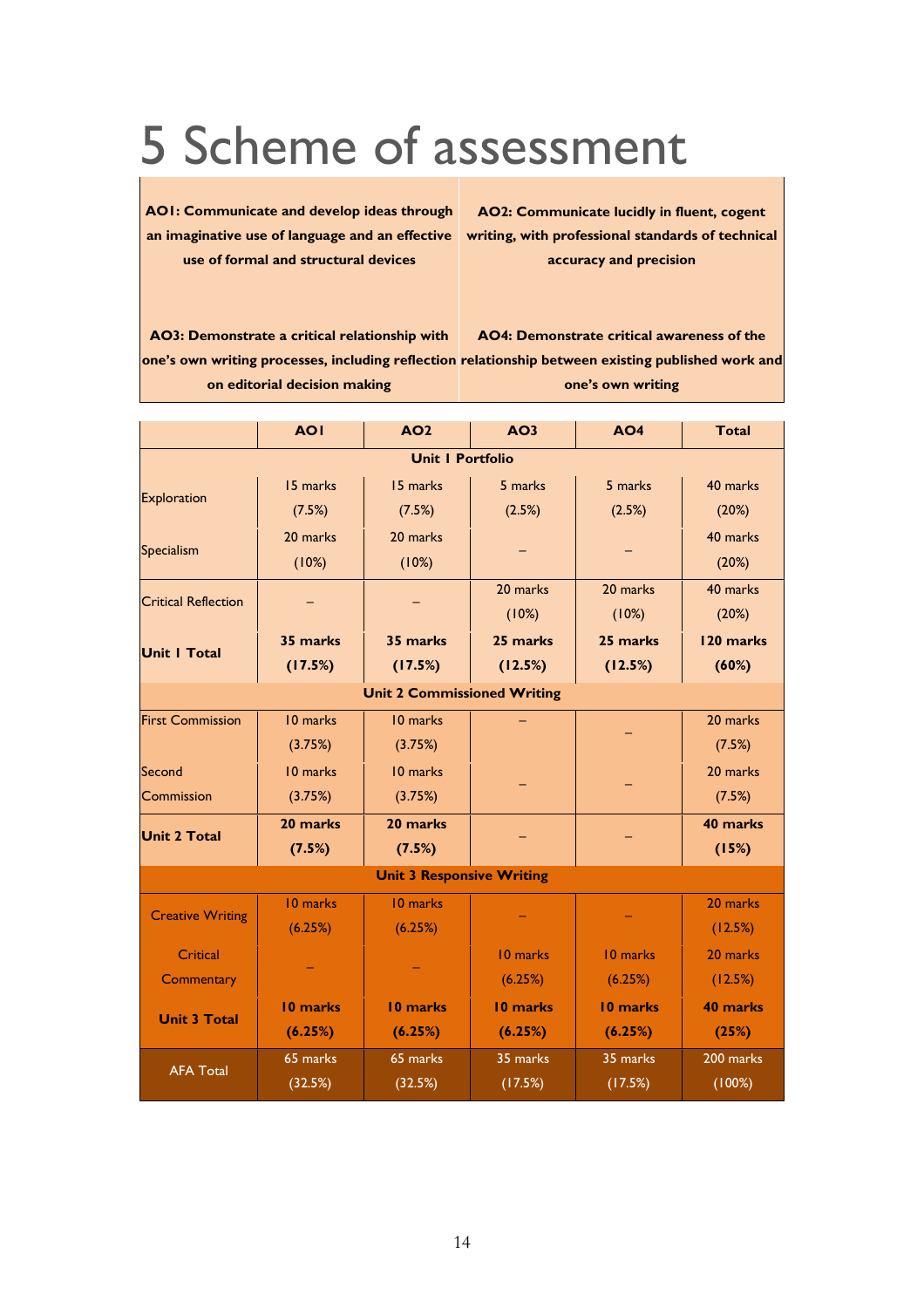### 6a Component 1 WRITE-1: Portfolio

#### Introduction

This internally assessed unit is designed to enable students to show the development in their craft and skill as writers through the keeping of a writer's journal, the exploration of writing in a range of forms, the opportunity to specialise in one preferred form, and to reflect critically on both their own processes and development as writers as well as the ways in which their own writing has been shaped by their reading of published texts.

In this course, there are four forms

#### **prose fiction; prose non-fiction; poetry; script**

any of which may be conceived and written for five distinct media:

#### **page, performance, radio, screen, digital.**

To prepare for this unit, students must have experience of reading and writing in all four forms. Regular personal reading and engagement with writing tasks will enable students to develop as writers. They should be encouraged to keep a record of the writing process in their writer's journal, from initial notes and ideas to early drafts to polished pieces.

#### Section A: Exploration [40 marks]

Students must choose three forms in which to submit creative writing for this section of their portfolio. Students should be positively encouraged to explore their own interests. As they receive responses to their writing through the critical workshop, they will re-draft and refine particular pieces. Here are some examples of genres in which they may endeavour to produce creative writing:

prose fiction: short stories, novellas, flash fiction<sup>1</sup> prose non-fiction: essays, travel writing, memoir, sports writing, music/film reviews poetry: sonnet, prose-poem, confessional poetry script: radio play, screenplay, stage play

A mark out of 15 will be awarded for AO1 across the three pieces as a whole.

A mark out of 15 will be awarded for AO2 across the three pieces as a whole.

The three pieces taken together should not exceed 2,000 words.

Work submitted for each one of the three forms should be about 6-700 words. A submission of poetry may be as short as 400 words, enabling candidates to use more of their word count for either or both of their other two forms.

The work submitted for each form may be made up of shorter pieces: e.g. a collection of poems or flash fiction. While this can be successful for poetry and flash fiction, it is less likely to be successful for other prose or script submissions, given that candidates only have a maximum of about 900 words, and that they are therefore unlikely to be able to demonstrate

<sup>&</sup>lt;sup>1</sup> The overlap between flash fiction and prose-poetry is potentially confusing. So long as creative work is clearly identified, and candidates can discuss aspects of form in their commentary, it is potentially acceptable to submit short prose pieces for either form, either as prose-poems or as flash fiction.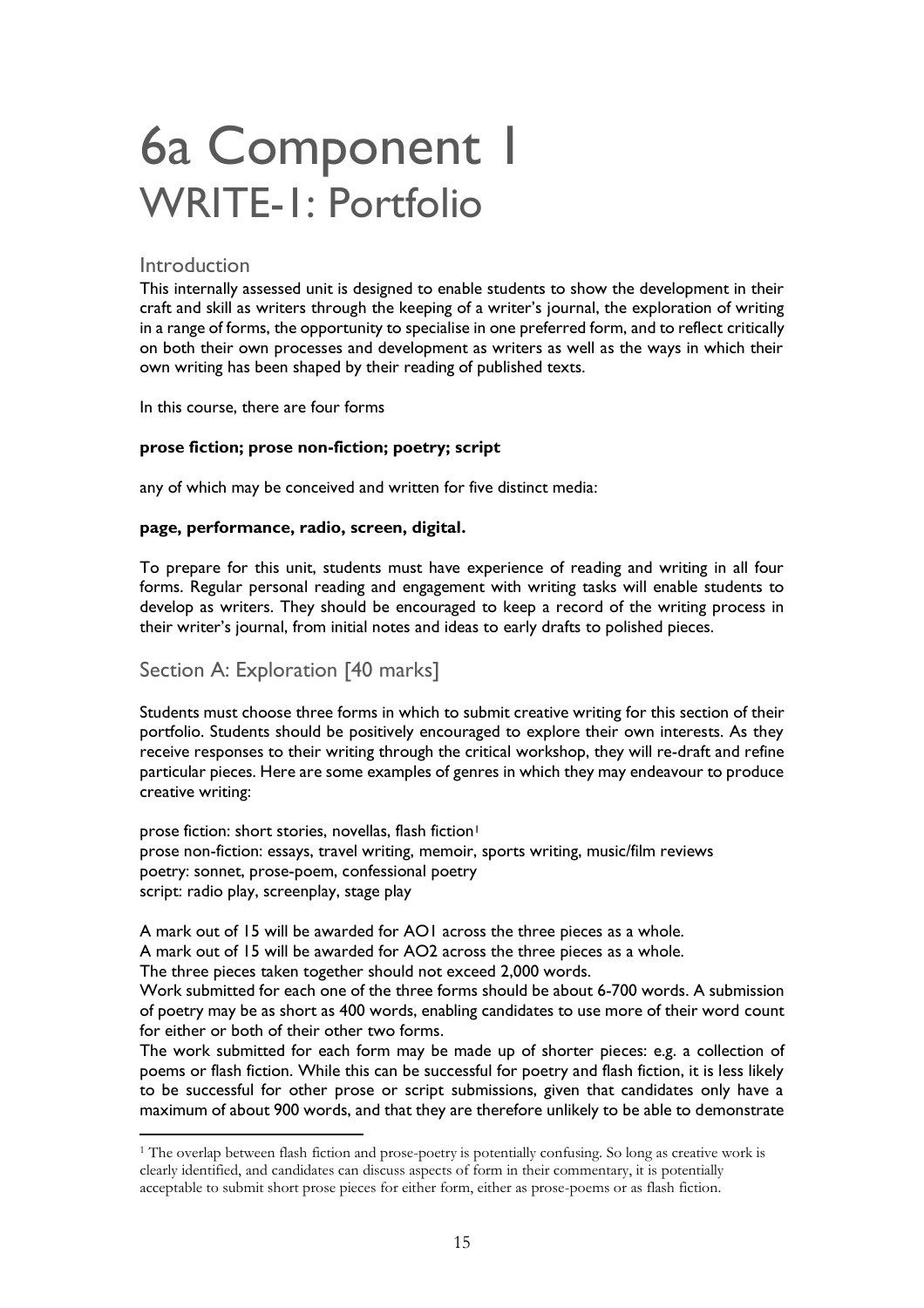development of theme or coherence of structure if they employ those 900 words across, say, more than one example of script.

Students must also produce a commentary of no more than 1,000 words on their creative writing for this section of the portfolio.

A mark out of 5 will be awarded for AO3 for the commentary.

A mark out of 5 will be awarded for AO4 for the commentary.

The work will be assessed internally by centres and externally moderated by WEB.

#### **Assessment Criteria: Component 1 WRITE-1 Portfolio**

#### **Section A: Exploration/Creative**

#### **15 marks for AO1; 15 marks for AO2**

|                            | <b>AOI: Communicate and develop</b><br>ideas through an imaginative use<br>of language and an effective use of<br>formal and structural devices                                                                                                                                                                              |                            | <b>AO2: Communicate lucidly in</b><br>fluent, cogent writing, with<br>professional standards of technical<br>accuracy and precision<br>Consider:<br>organisation and coherence<br>technical skill and control<br>accuracy of spelling and<br>punctuation |
|----------------------------|------------------------------------------------------------------------------------------------------------------------------------------------------------------------------------------------------------------------------------------------------------------------------------------------------------------------------|----------------------------|----------------------------------------------------------------------------------------------------------------------------------------------------------------------------------------------------------------------------------------------------------|
| <b>Band 5</b><br>$13 - 15$ | <b>Professional</b> development of ideas<br>through playful and inventive use of<br>language<br>Richly developed and sustained use of<br>appropriate forms, structures and<br>conventions, leading to a professional<br>overall affect<br>all contributing to publishable writing<br>which fully communicates aims and ideas | <b>Band 5</b><br>$13 - 15$ | Richly developed, highly-crafted writing<br><b>Professional and effective technical</b><br>control<br>Near faultless accuracy of spelling and<br>punctuation                                                                                             |
| Band 4<br>$10 - 12$        | Accomplished development of ideas<br>through confident and thoughtful use of<br>language<br><b>Convincing</b> use of appropriate forms,<br>structures and conventions, leading to a<br>confident overall effect<br>all contributing to accomplished<br>writing which convincingly communicates<br>aims and ideas             | <b>Band 4</b><br>$10 - 12$ | <b>Convincing, crafted writing</b><br><b>Accomplished</b> technical control<br>A high level of accuracy with spelling and<br>punctuation                                                                                                                 |
| <b>Band 3</b><br>$7-9$     | Developed ideas are communicated<br>through clear, sometimes skilful, use of<br>language<br>Some effective use of appropriate forms,<br>structures and conventions<br>all leading to fluent writing that<br>achieves some its intentions, even if it has<br>uneven moments                                                   | <b>Band 3</b><br>$7-9$     | <b>Fluent, controlled</b> writing<br><b>Capable</b> control of technical features<br>Developed use of spelling and<br>punctuation                                                                                                                        |
| <b>Band 2</b><br>$4-6$     | Ideas are conveyed through adequate use<br>of language<br>Developing use of appropriate forms,<br>structures and conventions<br>all leading to adequate writing that is<br>sometimes unconvincing in its aims and<br>intentions                                                                                              | <b>Band 2</b><br>$4 - 6$   | <b>Adequate</b> writing<br>Developing technical control<br><b>Uneven</b> spelling and punctuation                                                                                                                                                        |
| <b>Band 1</b><br>$1 - 3$   | Limited development of ideas and basic<br>use of language<br>Basic use of forms, structures and<br>conventions<br>all leading to <b>unconvincing</b> writing                                                                                                                                                                 | <b>Band 1</b><br>$1 - 3$   | <b>Unconvincing</b> writing<br><b>Unsatisfactory</b> technical control<br>Spelling and punctuation can impede<br>meaning and communication                                                                                                               |
| $\bf{0}$<br><b>Marks</b>   | No writing, or no relevant writing,<br>produced                                                                                                                                                                                                                                                                              | $\bf{0}$<br><b>Marks</b>   | No writing, or no relevant writing,<br>produced                                                                                                                                                                                                          |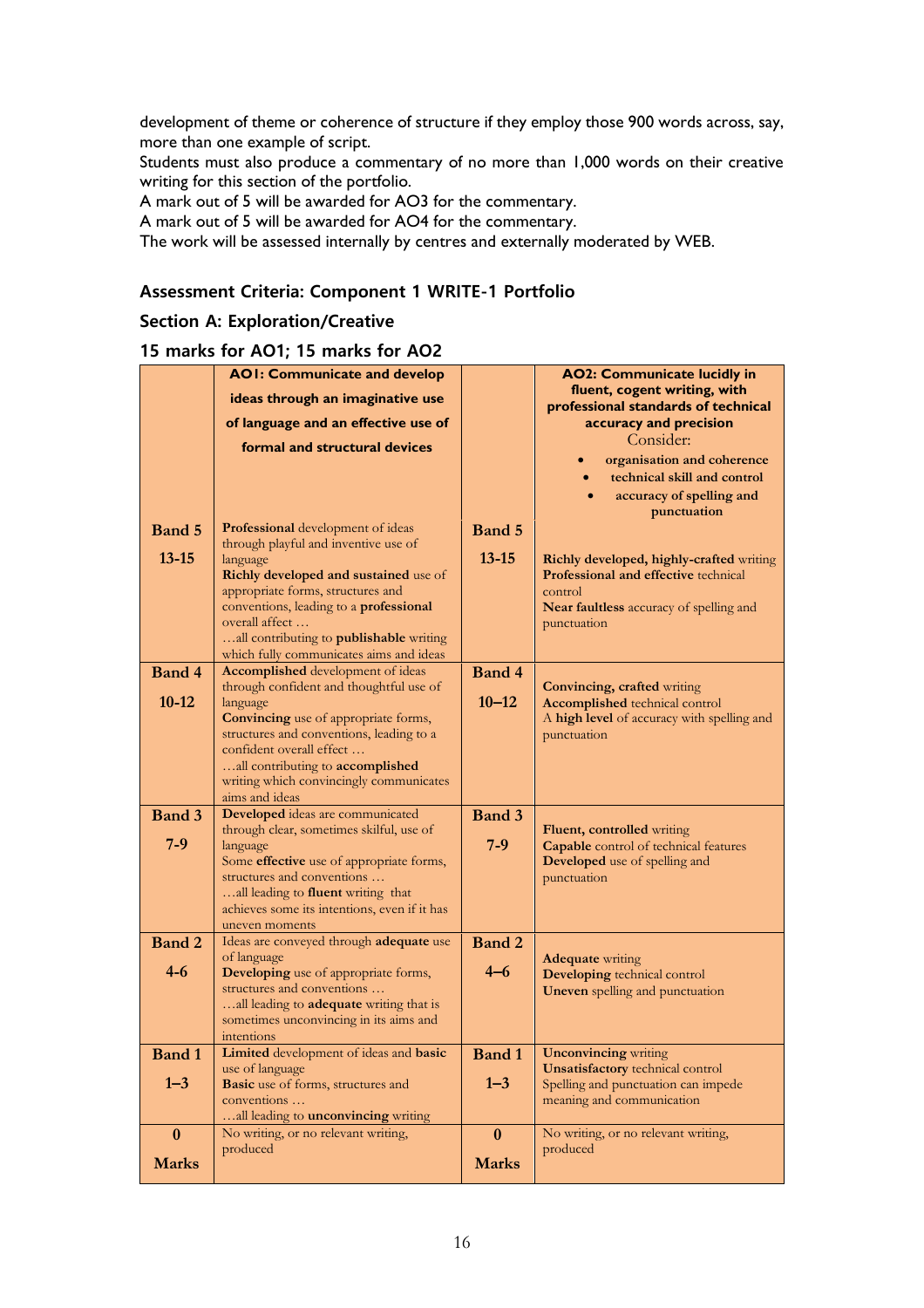#### **Assessment Criteria: Component 1 WRITE-1 Portfolio**

#### **Section A: Exploration/Commentary**

**5 marks for AO3; 5 marks for AO4** 

| <b>Band 5</b>                            | <b>AO3: Demonstrate a critical</b><br>relationship with one's own writing<br>processes, including reflection on<br>editorial decision making<br>Professional critical awareness of one's                                 | <b>Band 5</b>                   | <b>AO4: Demonstrate critical</b><br>awareness of the relationship<br>between existing published work<br>and one's own writing<br>Professional critical reflection on the                                                                                                       |
|------------------------------------------|--------------------------------------------------------------------------------------------------------------------------------------------------------------------------------------------------------------------------|---------------------------------|--------------------------------------------------------------------------------------------------------------------------------------------------------------------------------------------------------------------------------------------------------------------------------|
| 5                                        | own writing processes<br>Richly developed consideration of<br>relationships between ideas, aims and<br>techniques<br>Highly effective editorial decision<br>making                                                       | 5                               | relationship between the reading of<br>published works and the development of<br>one's own writing<br><b>Richly developed consideration of</b><br>techniques gleaned from one's reading<br>of other writers                                                                    |
| <b>Band 4</b><br>$\overline{\mathbf{4}}$ | <b>Accomplished and convincing</b><br>awareness of one's own writing<br>processes<br>Convincing consideration of<br>relationships between ideas, aims and<br>techniques<br><b>Accomplished</b> editorial decision making | Band 4<br>4                     | <b>Accomplished and convincing</b><br>reflection on the relationship between<br>the reading of published works and the<br>development of one's own writing<br><b>Accomplished and convincing</b><br>consideration of techniques gleaned from<br>one's reading of other writers |
| <b>Band 3</b><br>3                       | Developed awareness of one's own<br>writing processes<br>Some effective consideration of<br>relationships between ideas, aims and<br>techniques<br>Some effective editorial decision making                              | <b>Band 3</b><br>3              | <b>Developed</b> reflection on the relationship<br>between the reading of published works<br>and the development of one's own<br>writing<br>Some developed and effective<br>consideration of techniques gleaned from<br>one's reading of other writers                         |
| <b>Band 2</b><br>$\overline{2}$          | Developing awareness of one's own<br>writing processes<br>Developing, mostly descriptive<br>consideration of relationships between<br>ideas, aims and techniques<br>Developing editorial decision making                 | <b>Band 2</b><br>$\overline{2}$ | Developing reflection on the relationship<br>between the reading of published works<br>and the development of one's own<br>writing<br><b>Developing</b> consideration of techniques<br>gleaned from one's reading of other<br>writers                                          |
| <b>Band 1</b><br>$\overline{1}$          | Limited awareness of one's own writing<br>processes<br><b>Basic</b> consideration of relationships<br>between ideas, aims and techniques<br>Limited editorial decision making                                            | <b>Band 1</b><br>$\mathbf{1}$   | Limited reflection on the relationship<br>between the reading of published works<br>and the development of one's own<br>writing<br><b>Basic</b> consideration of techniques<br>gleaned from one's reading of other<br>writers                                                  |
| $\bf{0}$<br><b>Marks</b>                 | No writing, or no relevant writing,<br>produced                                                                                                                                                                          | $\bf{0}$<br><b>Marks</b>        | No writing, or no relevant writing,<br>produced                                                                                                                                                                                                                                |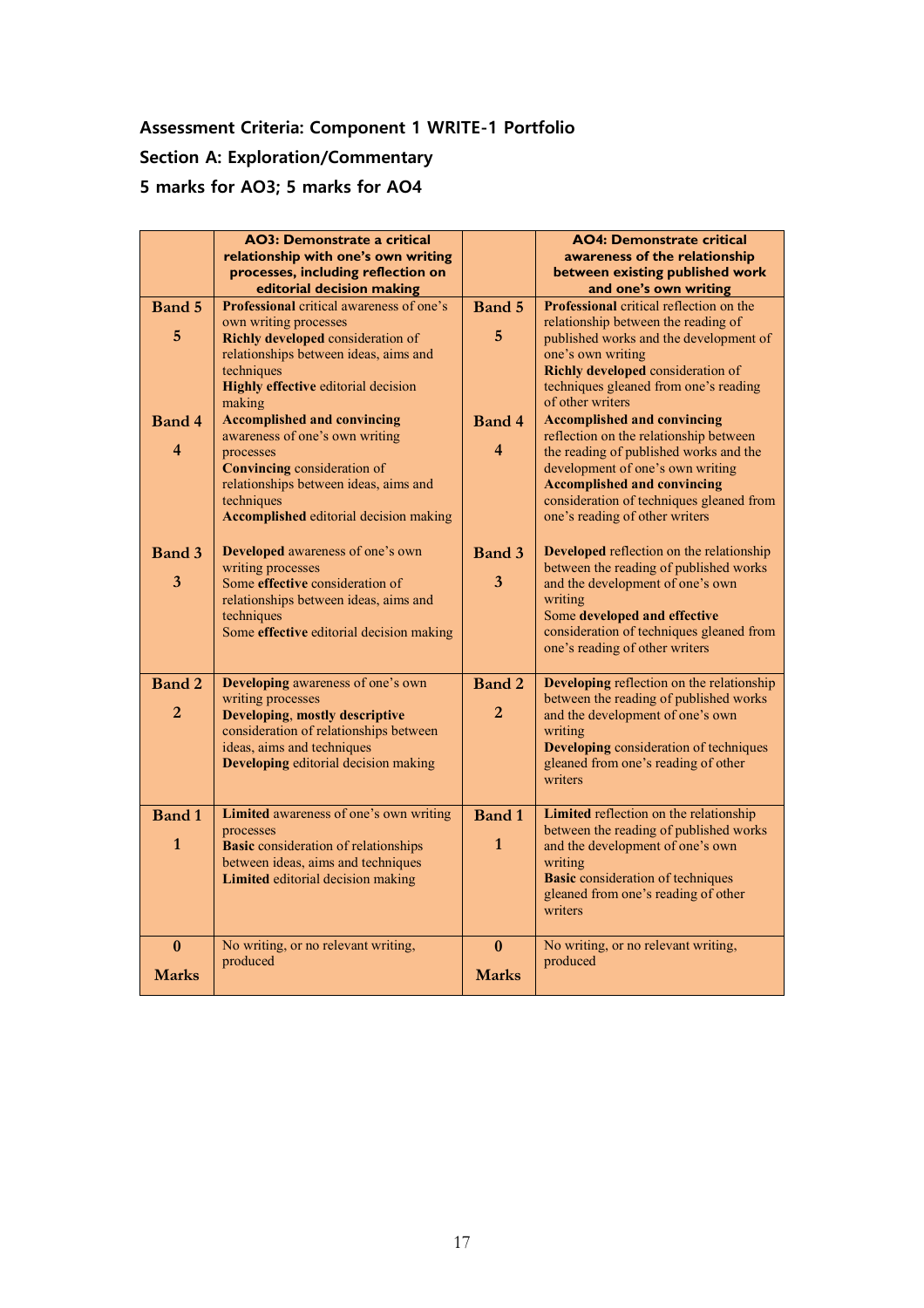#### Section B: Specialism [40 marks]

Students must choose one of the three forms they submitted for Section A: Exploration in which to specialise for this section of their portfolio. This provides an opportunity to deepen and enrich their craft and skill as writers through the focused study of one form. Here are some examples of genres in which they may endeavour to produce creative writing once they have chosen their specialist form:

prose fiction: short stories, novellas, flash fiction prose non-fiction: essays, travel writing, memoir, sports writing, music/film reviews poetry: sonnet, prose-poem, confessional poetry script: radio play, screenplay, stage play

A mark out of 20 will be awarded for AO1. A mark out of 20 will be awarded for AO2.

The work submitted for this section of the portfolio should not exceed 3,000 words. The work submitted may be made up of shorter pieces: e.g. a collection of poetry or flash fiction.

The work will be assessed internally by centres and externally moderated by WEB.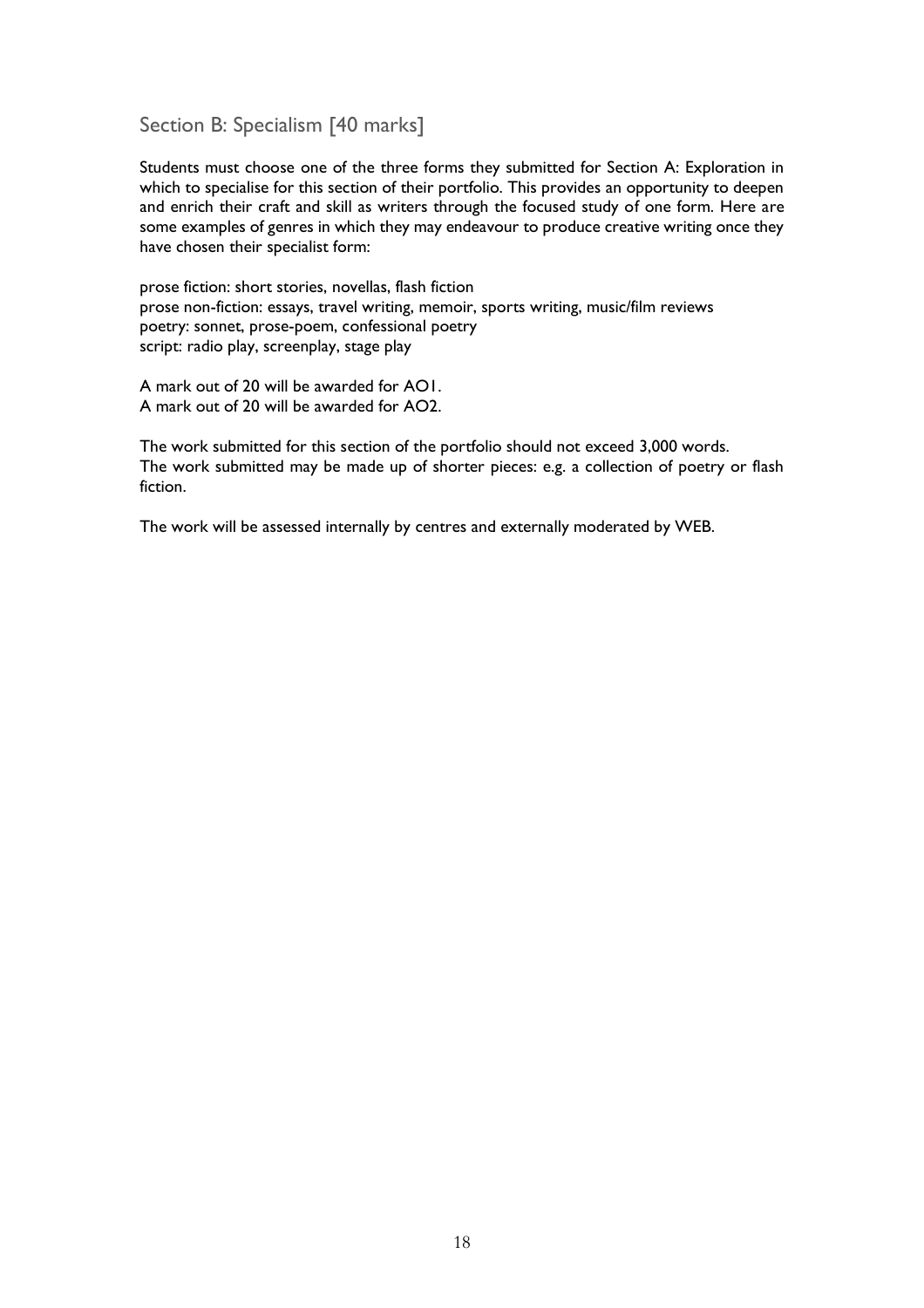#### **Assessment Criteria: Component 1 WRITE-1 Portfolio Section B Specialism 20 marks for AO1; 20 marks for AO2**

|                            | <b>AOI: Communicate and develop</b><br>ideas through an imaginative use<br>of language and an effective use of<br>formal and structural devices                                                                                                                                                                       |                            | <b>AO2: Communicate lucidly in</b><br>fluent, cogent writing, with<br>professional standards of technical<br>accuracy and precision<br>Consider:<br>organisation and coherence<br>technical skill and control<br>accuracy of spelling and<br>punctuation |
|----------------------------|-----------------------------------------------------------------------------------------------------------------------------------------------------------------------------------------------------------------------------------------------------------------------------------------------------------------------|----------------------------|----------------------------------------------------------------------------------------------------------------------------------------------------------------------------------------------------------------------------------------------------------|
| <b>Band 5</b><br>$17 - 20$ | Professional development of ideas<br>through playful and inventive use of<br>language<br>Richly developed and sustained use of<br>appropriate forms, structures and<br>conventions, leading to a professional<br>overall affect<br>all contributing to publishable writing<br>which fully communicates aims and ideas | Band 5<br>$17 - 20$        | Richly developed, highly-crafted writing<br>Professional and effective technical<br>control<br>Near faultless accuracy of spelling and<br>punctuation                                                                                                    |
| <b>Band 4</b><br>$13 - 16$ | Accomplished development of ideas<br>through confident and thoughtful use of<br>language<br>Convincing use of appropriate forms,<br>structures and conventions, leading to a<br>confident overall affect<br>all contributing to accomplished<br>writing which convincingly communicates<br>aims and ideas             | <b>Band 4</b><br>$13 - 16$ | <b>Convincing, crafted writing</b><br><b>Accomplished</b> technical control<br>A high level of accuracy with spelling and<br>punctuation                                                                                                                 |
| <b>Band 3</b><br>$9-12$    | Developed ideas are communicated<br>through clear, sometimes skilful, use of<br>language<br>Some effective use of appropriate forms,<br>structures and conventions<br>all leading to fluent writing that<br>achieves some its intentions, even if it has<br>uneven moments                                            | Band 3<br>$9-12$           | Fluent, controlled writing<br><b>Capable</b> control of technical features<br>Developed use of spelling and<br>punctuation                                                                                                                               |
| <b>Band 2</b><br>$5 - 8$   | Ideas are conveyed through adequate use<br>of language<br>Developing use of appropriate forms,<br>structures and conventions<br>all leading to adequate writing that is<br>sometimes unconvincing in its aims and<br>intentions                                                                                       | <b>Band 2</b><br>$5 - 8$   | <b>Adequate</b> writing<br>Developing technical control<br><b>Uneven</b> spelling and punctuation                                                                                                                                                        |
| <b>Band 1</b><br>$1 - 4$   | Limited development of ideas and basic<br>use of language<br>Basic use of forms, structures and<br>conventions<br>all leading to <b>unconvincing</b> writing                                                                                                                                                          | <b>Band 1</b><br>$1 - 4$   | <b>Unconvincing</b> writing<br>Unsatisfactory technical control<br>Spelling and punctuation can impede<br>meaning and communication                                                                                                                      |
| $\bf{0}$<br><b>Marks</b>   | No writing, or no relevant writing,<br>produced                                                                                                                                                                                                                                                                       | $\bf{0}$<br><b>Marks</b>   | No writing, or no relevant writing,<br>produced                                                                                                                                                                                                          |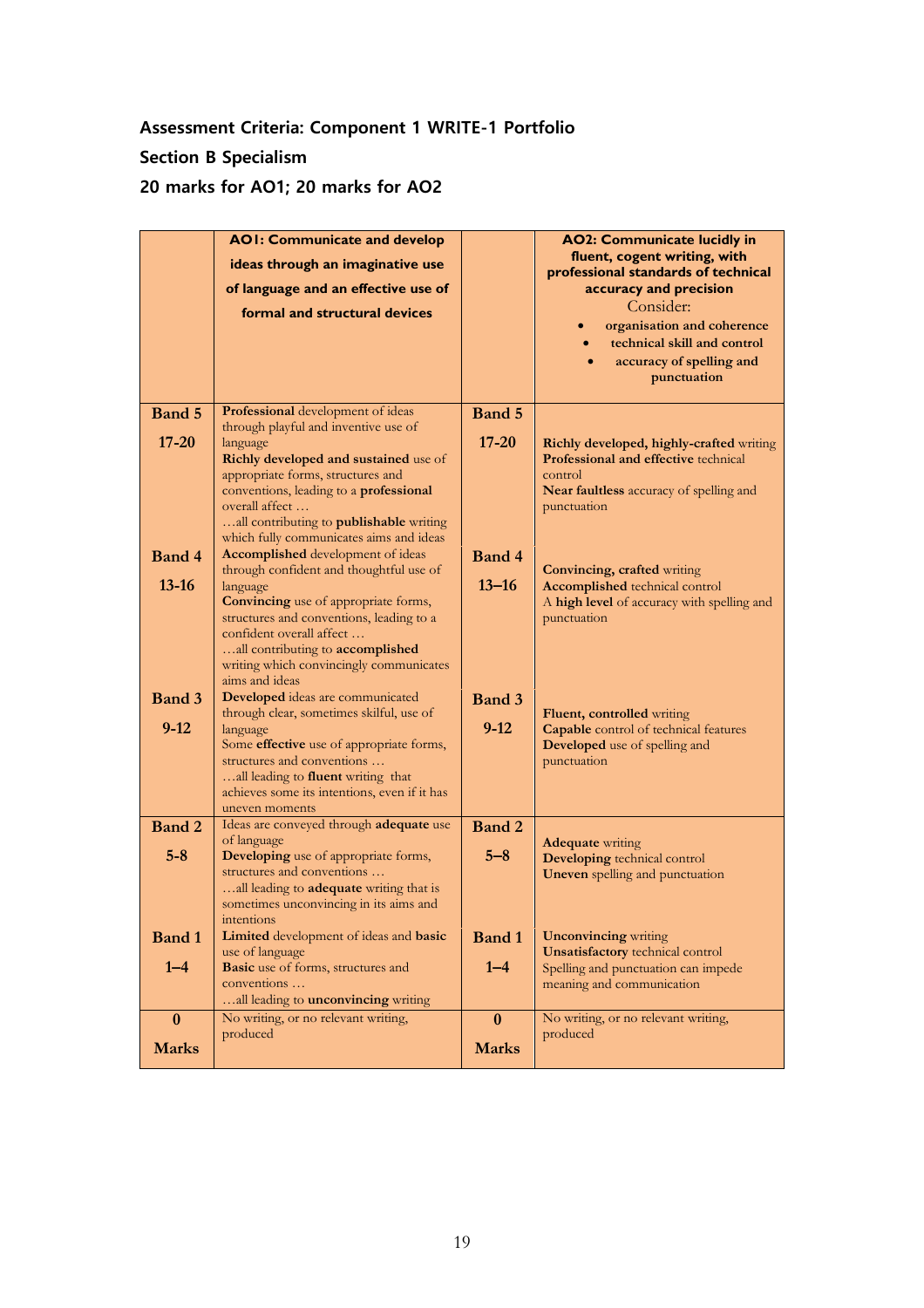#### Section C: Critical Reflection [40 marks]

Students are encouraged to keep a writer's journal over the two years of the course. It does not need to be submitted as part of this section of the portfolio, but students who keep a detailed writer's journal, including any annotated copies of their own writing which they have harvested from the critical workshop, will find the process of writing their Critical Commentary significantly more straightforward and productive than those who don't. For this reason, teachers are encouraged to keep a weather eye on how their students' journals are developing through the course.

While there is no suggested word limit for the writer's journal, it ought to reflect two years' independent study of Creative Writing. It should include initial thoughts, observations, and plans; reference to the student's own writing processes, including specific mention of critical workshops; and reflection and critical comment on the influence of their independent reading on their own writing. It probably should include a bibliography of their reading. It might also include reviews of poetry readings, gigs, theatrical performances and films, or prose non-fiction accounts of sporting events, and other styles of journalism, or detailed studies of particular writers.

It may be comprised of one or more actual notebooks, and could also include a folder, sketchbook or blog. The physical presentation of the writer's journal can be a matter of student preference, and will probably reflect each student's identity as a writer.

Students should certainly keep every copy of the works-in-progress annotated by their fellows in the critical workshops. These drafts and marginalia will be invaluable in endeavouring to fulfil the criteria for AO3.

Working from their journals, students must submit a critical commentary that demonstrates critical awareness of their own writing process and influences with specific regard to Section B: Specialism. This should include: inspiration and aims; influences; choice of form; creative problem solving; responding to feedback and editorial suggestions. Word guidance for the commentary is 1,500 words.

A mark out of 20 will be awarded for AO3 for the Critical Commentary. A mark out of 20 will be awarded for AO4 for the Critical Commentary.

The work will be assessed internally by centres and externally moderated by WEB.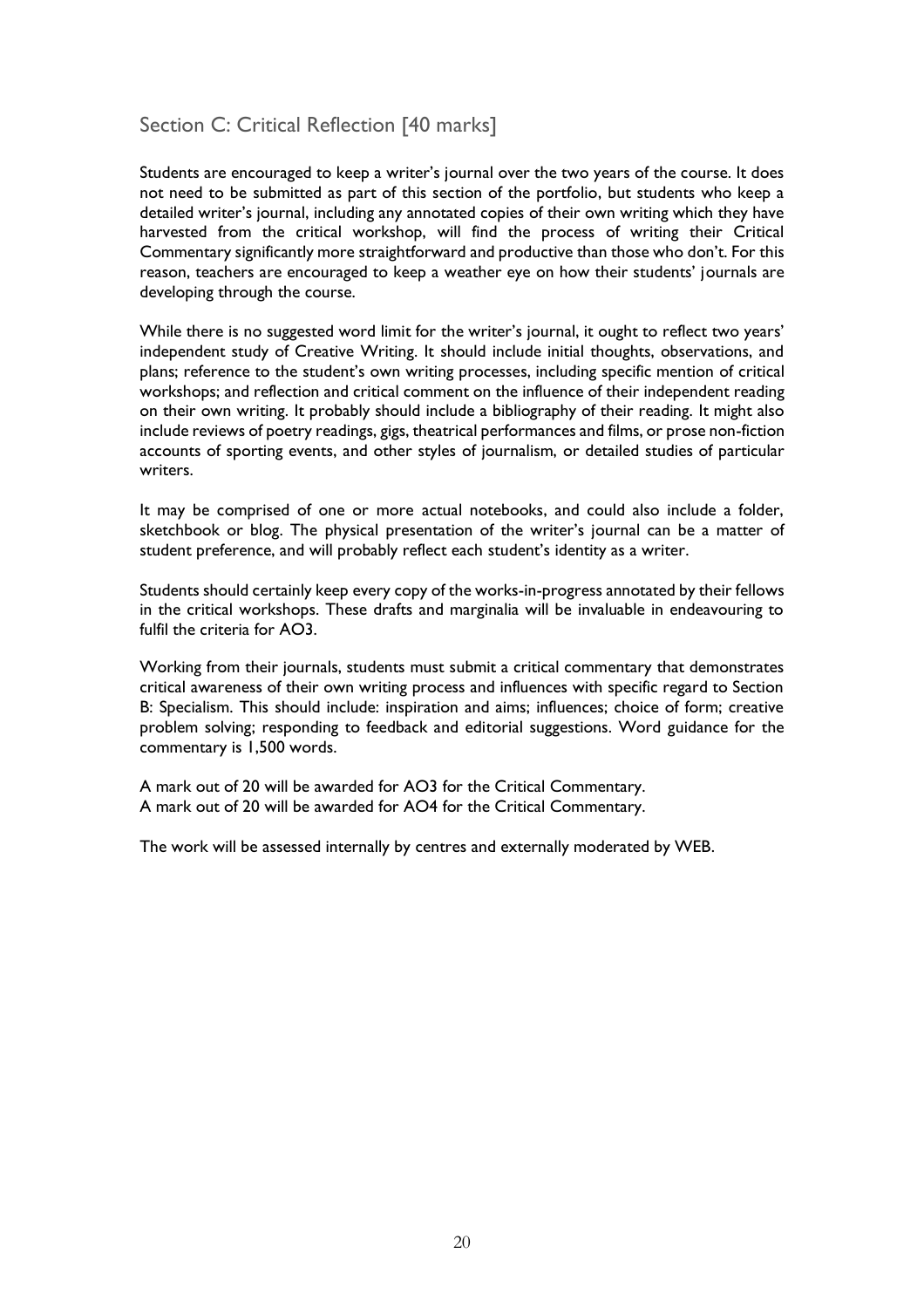#### **Assessment Criteria: Component 1 WRITE-1 Portfolio**

#### **Section C Critical Reflection**

#### **20 marks for AO3; 20 marks for AO4**

|               | <b>AO3: Demonstrate a critical</b>                                       |               | <b>AO4: Demonstrate critical</b>                                                    |
|---------------|--------------------------------------------------------------------------|---------------|-------------------------------------------------------------------------------------|
|               | relationship with one's own writing                                      |               | awareness of the relationship                                                       |
|               | processes, including reflection on                                       |               | between existing published work                                                     |
|               | editorial decision making                                                |               | and one's own writing                                                               |
| Band 5        | <b>Professional</b> critical awareness of one's                          | <b>Band 5</b> | <b>Professional</b> critical reflection on the                                      |
|               | own writing processes                                                    |               | relationship between the reading of                                                 |
| $17 - 20$     | Richly developed consideration of                                        | $17 - 20$     | published works and the development of                                              |
|               | relationships between ideas, aims and                                    |               | one's own writing                                                                   |
|               | techniques                                                               |               | <b>Richly developed consideration of</b>                                            |
|               | Highly effective editorial decision                                      |               | techniques gleaned from one's reading                                               |
|               | making                                                                   |               | of other writers                                                                    |
| Band 4        | <b>Accomplished and convincing</b>                                       | <b>Band 4</b> | <b>Accomplished and convincing</b>                                                  |
|               | awareness of one's own writing                                           |               | reflection on the relationship between                                              |
| $13 - 16$     | processes                                                                | $13 - 16$     | the reading of published works and the                                              |
|               | <b>Convincing</b> consideration of                                       |               | development of one's own writing                                                    |
|               | relationships between ideas, aims and                                    |               | <b>Accomplished and convincing</b>                                                  |
|               | techniques                                                               |               | consideration of techniques gleaned from                                            |
|               | <b>Accomplished</b> editorial decision making                            |               | one's reading of other writers                                                      |
|               |                                                                          |               |                                                                                     |
| <b>Band 3</b> | Developed awareness of one's own                                         | <b>Band 3</b> | Developed reflection on the relationship                                            |
|               | writing processes                                                        |               | between the reading of published works                                              |
| $9-12$        | Some effective consideration of                                          | $9-12$        | and the development of one's own                                                    |
|               | relationships between ideas, aims and                                    |               | writing                                                                             |
|               | techniques                                                               |               | Some developed and effective                                                        |
|               | Some effective editorial decision making                                 |               | consideration of techniques gleaned from                                            |
|               |                                                                          |               | one's reading of other writers                                                      |
|               |                                                                          |               |                                                                                     |
| <b>Band 2</b> | Developing awareness of one's own                                        | Band 2        | Developing reflection on the relationship<br>between the reading of published works |
| $5 - 8$       | writing processes                                                        | $5 - 8$       | and the development of one's own                                                    |
|               | Developing, mostly descriptive<br>consideration of relationships between |               | writing                                                                             |
|               | ideas, aims and techniques                                               |               | <b>Developing consideration of techniques</b>                                       |
|               | Developing editorial decision making                                     |               | gleaned from one's reading of other                                                 |
|               |                                                                          |               | writers                                                                             |
|               |                                                                          |               |                                                                                     |
| <b>Band 1</b> | Limited awareness of one's own writing                                   | <b>Band 1</b> | Limited reflection on the relationship                                              |
|               | processes                                                                |               | between the reading of published works                                              |
| $1-4$         | <b>Basic</b> consideration of relationships                              | $1 - 4$       | and the development of one's own                                                    |
|               | between ideas, aims and techniques                                       |               | writing                                                                             |
|               | Limited editorial decision making                                        |               | <b>Basic</b> consideration of techniques                                            |
|               |                                                                          |               | gleaned from one's reading of other                                                 |
|               |                                                                          |               | writers                                                                             |
|               |                                                                          |               |                                                                                     |
| $\bf{0}$      | No writing, or no relevant writing,                                      | $\bf{0}$      | No writing, or no relevant writing,                                                 |
|               | produced                                                                 |               | produced                                                                            |
| <b>Marks</b>  |                                                                          | <b>Marks</b>  |                                                                                     |

Unit 1: Portfolio assesses all AOs. See section 5 for Assessment Objectives in full and a table showing the percentage weightings of each of the AOs in this unit and in the specification as a whole.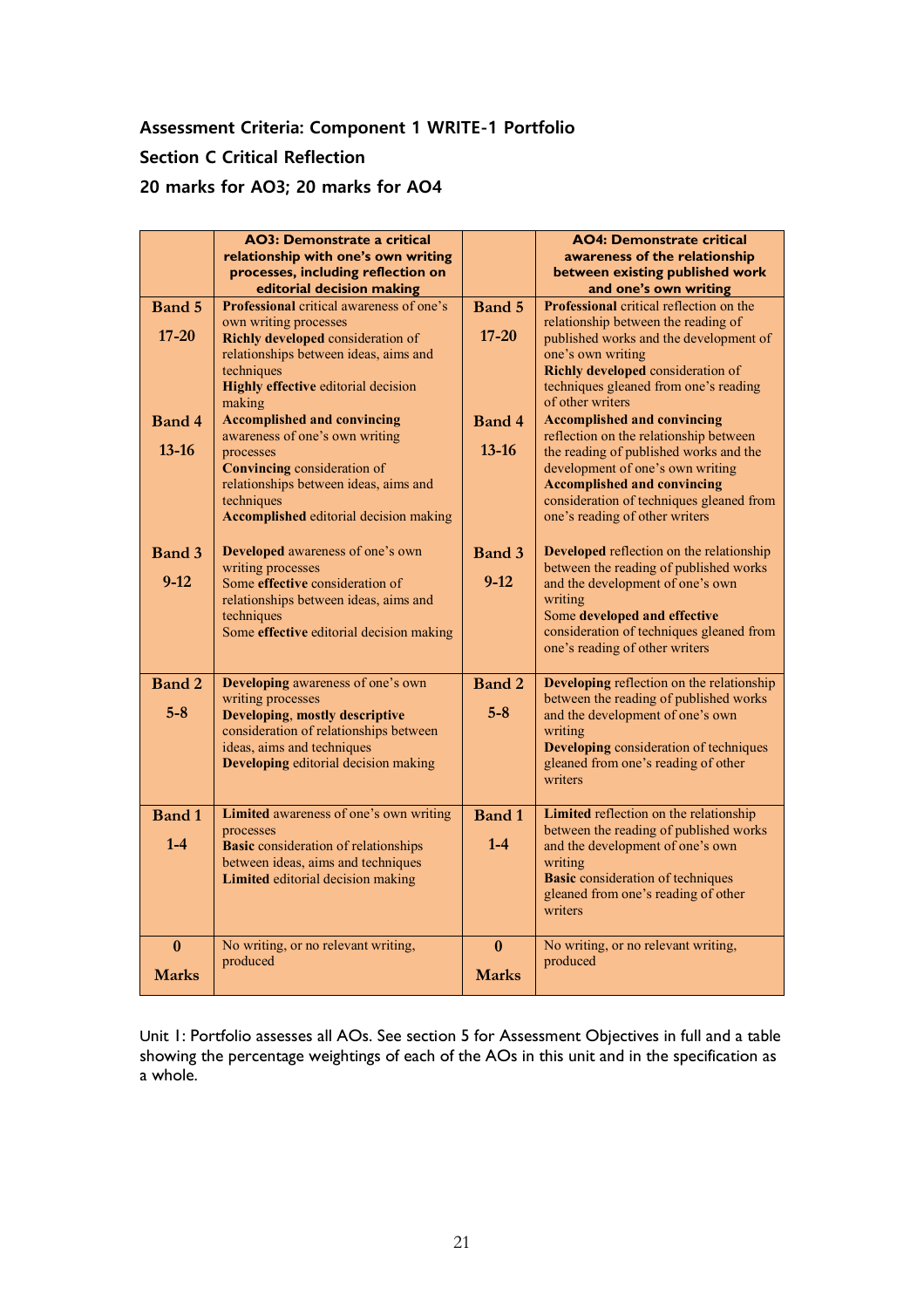#### Internal marking and moderation: advice for Centres

Marking should be positive, rewarding achievement rather than penalising failure or omissions. The awarding of marks must be directly related to the assessment criteria. Teachers should use their professional judgement to select the best-fit level descriptor that describes the student's work and use the full range of marks available.

If a candidate begins to meet some (if not all) of the criteria in a particular level their work may be awarded a mark in that level. Work that meets all the criteria in a level should be awarded a mark at the top of that level. Such work may even be beginning to meet criteria in the next level above.

A response will not be specifically penalised for being outside the suggested number of words. But a response that differs significantly from the word count (i.e. by more than 20% each way) will be self- penalising, either by not demonstrating the AOs to the required level or by lacking coherence and concision.

#### Final submission

Centres must carry out internal standardisation to ensure that marks awarded by different teachers are accurate and consistent across all candidates entered. In order to help set the standard of marking, centres should use exemplar material provided by WEB, and, where available, work in the centre from the previous year.

Where work for the portfolio has been marked by more than one teacher in a centre, standardisation of marking should normally be carried out according to one of the following procedures:

- **either** a sample of work that has been marked by each teacher is re-marked by the teacher who is in charge of internal standardisation
- **or** all the teachers responsible for marking portfolios exchange some marked work (preferably at a meeting led by the teacher in charge of internal standardisation) and compare their marking standards.

Where standards are found to be inconsistent, the relevant teacher(s) should make adjustment to their marks or re-mark all learners' work for which they were responsible.

Teachers must clearly show how the marks have been awarded in relation to the marking criteria. A combination of the following approaches should be adopted:

- summary comments either on the work (usually at the end) or on the Portfolio Cover Sheet (PCS-1)
- key pieces of evidence flagged throughout the work by annotation either in the margin or in the text
- marginalia should indicate where AOs have been met, but also employ words that indicate the level at which those AOs have been demonstrated
- all assessment should enable the moderator to check the application of the assessment criteria to the marking.

Once the final draft is submitted it must not be revised. Adding or removing any material to or from the work after it has been presented for final assessment would constitute malpractice.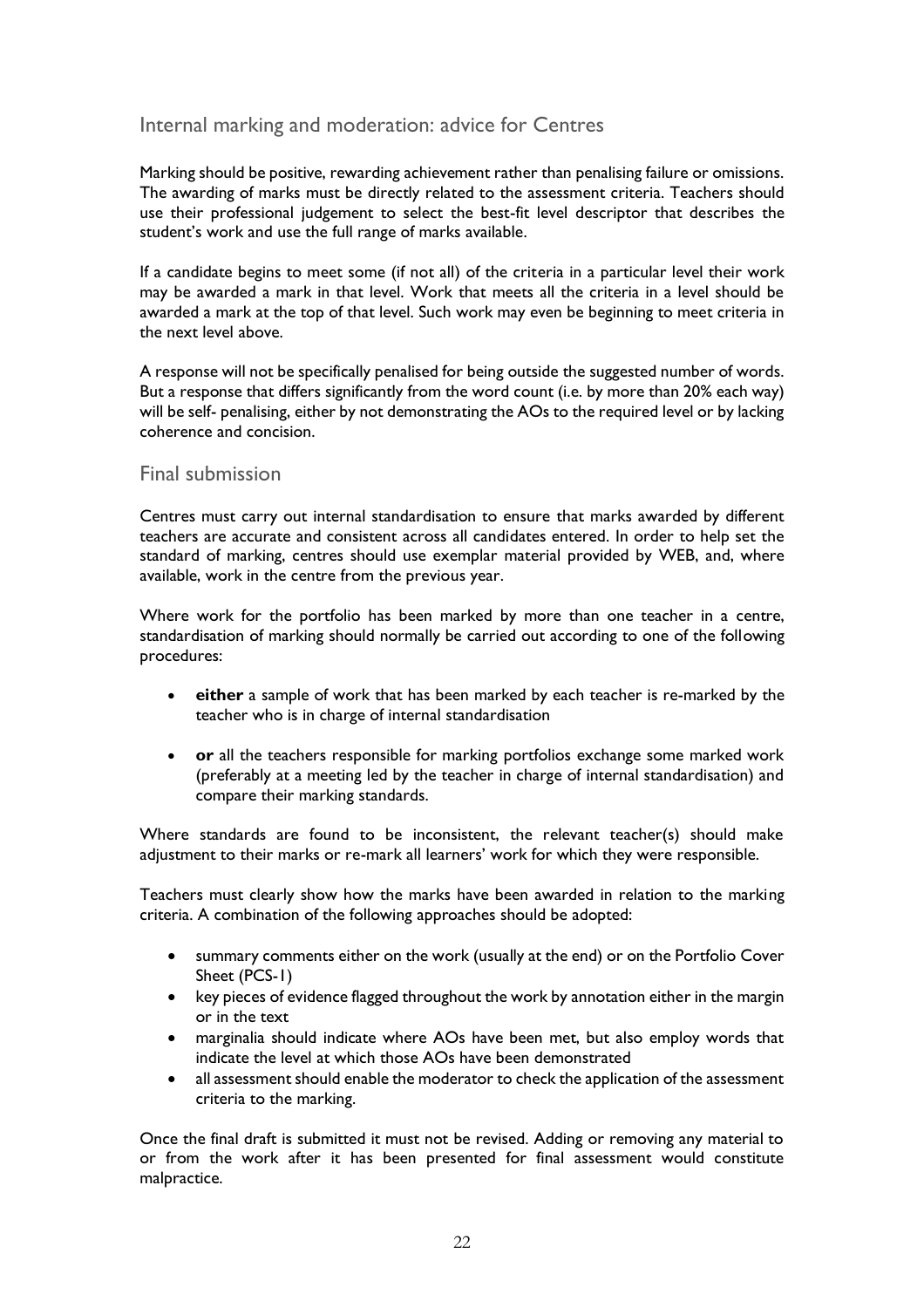### 6b Component 2 WRITE-2 Commissioned Writing

#### Introduction

Professional writers are often invited to respond to commissions, writing to inflexible deadlines with a tightly-focused brief. The purpose of this examined unit is to provide students with an opportunity to work in this way, and to experience the unexpected innovations and creativity that can arise from trying to meet a commissioned brief.

Preparation for this unit should include a range of reading and writing tasks with a specific focus or brief, to be completed under timed conditions. Commissions come in a wide and wonderful range of types, so there is no one particular way of preparing for this unit. The emphasis should be on developing skills, strategies and confidence as writers, so that students can be flexible in their responses come what may. Nonetheless, the types of things students might be expected to produce include:

- journalism, such as articles and columns
- poetry on topical affairs or political issues
- reviews
- travel writing
- autobiographical writing
- prose fiction on a given theme

Assessment of students' work will be by means of a 2-hour examination.

Students will choose to write in response to two commissions from a choice of five. Three commissions will specify the required form. The other two will invite responses in any form. Students must respond to two commissions. While they don't have to respond in two different forms, three commissions do specify a form, so students with the ability to write successfully in more than one form will have an advantage when it comes to navigating the paper.

The response to each commission is marked out of 20, giving an overall mark for the paper of 40. Both questions will involve the production of texts based on professional writing scenarios. Students will be given a professional writing brief with some specific aims and/or contexts. Students will be expected to address closely all elements of the brief. Students will always be able to select from a choice of five commissions, and examiners will always seek to set tasks that allow students to make use of their own experiences, in reading and in life, and to convey their own ideas and opinions. Students should be encouraged to read the terms of the commission carefully, so as to ensure that they meet the brief. Creativity and invention will be rewarded, but only where it is harnessed to a clear commitment to fulfil the requirements of the commission. As in every component of Creative Writing, high levels of technical control and accuracy with spelling and punctuation are expected.

Commissions will give guidance on word counts, typically asking for about 500 words of prose. The equivalent guidance for poetry is approximately 20 lines. A reasonable tolerance of up to 20% either side of the word-count will be applied. Decisions about the length of a piece of creative writing should always be governed primarily by a concern for the structural cohesion of the text.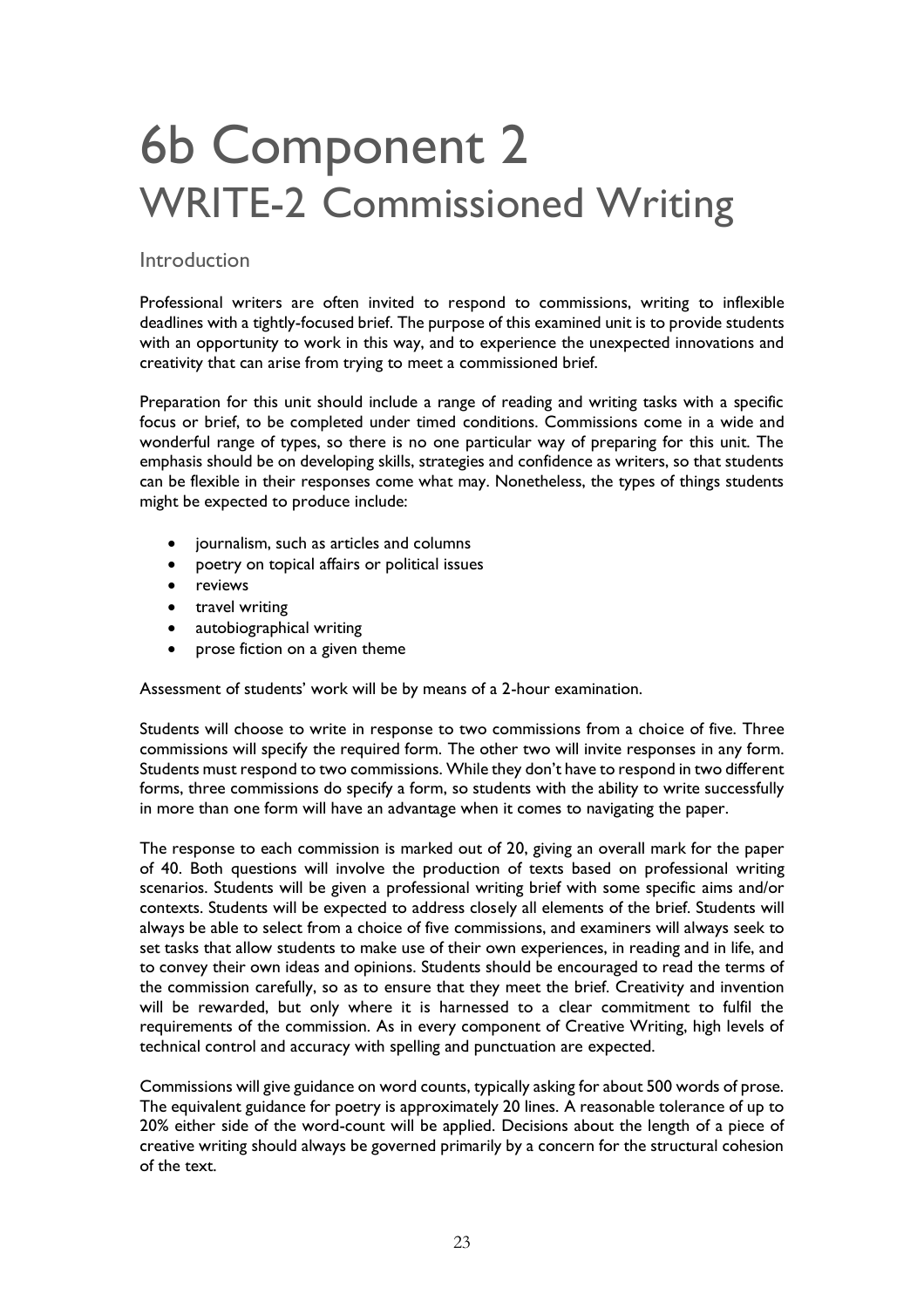Students should spend approximately one hour on each commission. It is recommended that *at least* 15 minutes, per commission, is given over to thinking, planning, drafting and editing.

#### **Assessment Criteria: Component 2 WRITE-2**

#### **Commissioned Writing**

**Each commission is marked out of 20: 10 marks for AO1; 10 marks for AO2**

|               | <b>AOI: Communicate and develop</b>                                                |               | <b>AO2: Communicate lucidly in</b>                                  |
|---------------|------------------------------------------------------------------------------------|---------------|---------------------------------------------------------------------|
|               | ideas through an imaginative use                                                   |               | fluent, cogent writing, with<br>professional standards of technical |
|               | of language and an effective use of                                                |               | accuracy and precision                                              |
|               | formal and structural devices                                                      |               | Consider:                                                           |
|               |                                                                                    |               | organisation and coherence<br>technical skill and control           |
|               |                                                                                    |               | accuracy of spelling and                                            |
|               |                                                                                    |               | punctuation                                                         |
|               |                                                                                    |               |                                                                     |
| <b>Band 5</b> | Professional development of ideas                                                  | <b>Band 5</b> |                                                                     |
| $9 - 10$      | through playful and inventive use of<br>language                                   | $9 - 10$      | Richly developed, highly-crafted writing                            |
|               | Richly developed and sustained use of                                              |               | Professional and effective technical                                |
|               | appropriate forms, structures and                                                  |               | control                                                             |
|               | conventions, leading to a professional                                             |               | Near faultless accuracy of spelling and                             |
|               | overall affect                                                                     |               | punctuation                                                         |
|               | all contributing to publishable writing<br>which fully communicates aims and ideas |               |                                                                     |
| Band 4        | <b>Accomplished</b> development of ideas                                           | Band 4        |                                                                     |
|               | through confident and thoughtful use of                                            |               | <b>Convincing, crafted writing</b>                                  |
| $7 - 8$       | language                                                                           | $7 - 8$       | Accomplished technical control                                      |
|               | Convincing use of appropriate forms,<br>structures and conventions, leading to a   |               | A high level of accuracy with spelling and<br>punctuation           |
|               | confident overall affect                                                           |               |                                                                     |
|               | all contributing to accomplished                                                   |               |                                                                     |
|               | writing which convincingly communicates                                            |               |                                                                     |
| <b>Band 3</b> | aims and ideas<br>Developed ideas are communicated                                 | <b>Band 3</b> |                                                                     |
|               | through clear, sometimes skilful, use of                                           |               | Fluent, controlled writing                                          |
| $5-6$         | language                                                                           | $5-6$         | <b>Capable</b> control of technical features                        |
|               | Some effective use of appropriate forms,                                           |               | Developed use of spelling and                                       |
|               | structures and conventions                                                         |               | punctuation                                                         |
|               | all leading to fluent writing that<br>achieves some its intentions, even if it has |               |                                                                     |
|               | uneven moments                                                                     |               |                                                                     |
| <b>Band 2</b> | Ideas are conveyed through adequate use                                            | <b>Band 2</b> |                                                                     |
|               | of language                                                                        |               | <b>Adequate</b> writing                                             |
| $3 - 4$       | Developing use of appropriate forms,<br>structures and conventions                 | $3 - 4$       | Developing technical control                                        |
|               | all leading to adequate writing that is                                            |               | <b>Uneven</b> spelling and punctuation                              |
|               | sometimes unconvincing in its aims and                                             |               |                                                                     |
|               | intentions                                                                         |               |                                                                     |
| <b>Band 1</b> | Limited development of ideas and basic<br>use of language                          | <b>Band 1</b> | <b>Unconvincing</b> writing<br>Unsatisfactory technical control     |
| $1 - 2$       | Basic use of forms, structures and                                                 | $1 - 2$       | Spelling and punctuation can impede                                 |
|               | conventions                                                                        |               | meaning and communication                                           |
|               | all leading to <b>unconvincing</b> writing                                         |               |                                                                     |
| $\bf{0}$      | No writing, or no relevant writing,                                                | $\bf{0}$      | No writing, or no relevant writing,                                 |
| <b>Marks</b>  | produced                                                                           | <b>Marks</b>  | produced                                                            |
|               |                                                                                    |               |                                                                     |

This unit assesses AO1 and AO2 only. See section 5 for Assessment Objectives in full. The table shows the percentage weightings of each of the AOs in this unit and in the specification as a whole.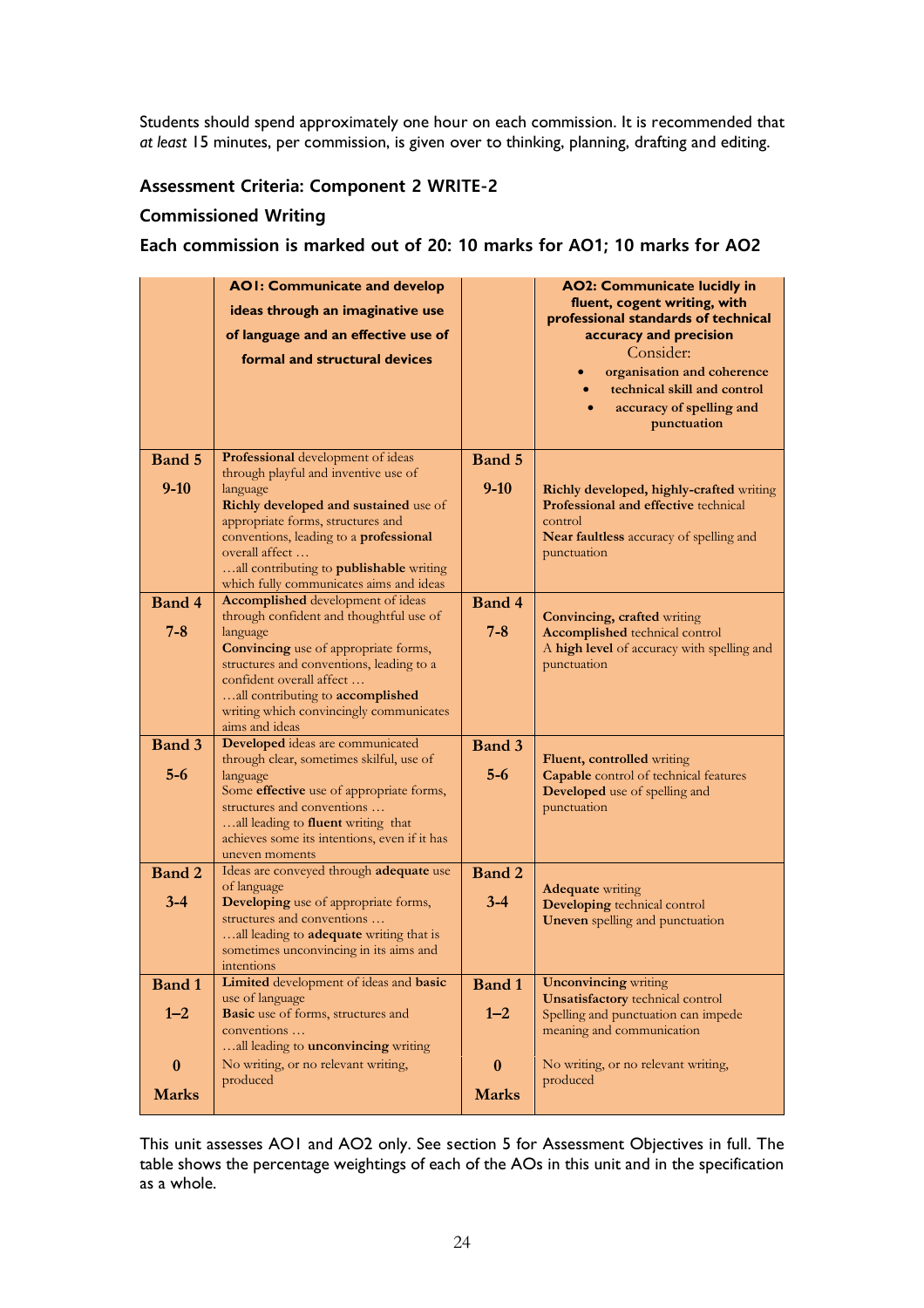### 4c Component 3 WRITE-3: Responsive Writing

#### Introduction

All writers are influenced by, and respond to, the work of other writers. This unit provides opportunities to study a sample of work by a particular writer, to produce creative writing in a preferred form, and to reflect critically on how one's own writing has been shaped by the study of another writer.

Students will be given the list of STIMULUS TEXTS FOR RESPONSIVE WRITING, comprising four reading suggestions, one for each of the four forms. For example, the suggested poetry text might be *My Family and Other Superheroes* by Jonathan Edwards, *Division Street* by Helen Mort or *Jackself* by Jacob Polley. The prose non-fiction suggestion might comprise selections of essays by Jonathan Franzen, such as *How to be Alone*, or David Foster Wallace's *Consider the Lobster*, but it might list autobiographical nature writing such as Helen MacDonald's *H is for Hawk* or Robert MacFarlane's *Landmarks*. Prose fiction might be represented by a collection of short stories, such as *Lying Under the Apple Tree* by Alice Munro, *The Tenth of December* by George Saunders, or *The Beautiful Indifference* by Sarah Hall. Each suggestion will require students to read the equivalent of one published text.

Students select one reading suggestion and begin to study the given text, looking for ideas, influences, inspiration and aspects of craft and technique that they can use in their own writing. They may select a text in the same form as that they chose to specialise in for Component 1 Section B, but they don't have to.

In the examination, students will be given a choice of five, open-ended writing prompts. They choose one, and produce a piece of creative writing. They may write in the same form as the text studied from the list of STIMULUS TEXTS, but they don't have to. Whether they write in the same form or not, they should try to make use of influences, inspiration and aspects of craft and technique from the text they studied. It is intended that such influences can be as loose, as creative and as personal as necessary.

Having produced a creative response, students write a critical commentary that examines their own writing processes, and which also explores the relationships between their creative piece and the text they studied from the list of STIMULUS TEXTS. Thus:

- i. They must produce approximately 750 words of creative writing (or approximately 30 lines of poetry) in response to one prompt.
- ii. They must produce a critical commentary on their writing, exploring connections between their own writing and the text they studied from the list of STIMULUS TEXTS.

#### Mode of Assessment

Assessment will be by one written paper of 3 hours' duration.

Students will choose to produce creative writing in response to one prompt from a choice of five. They may respond in whatever form they choose. But it is to be expected that the writing they produce will have been influenced in some ways by the writer they opted to study from the list of STIMULUS TEXTS.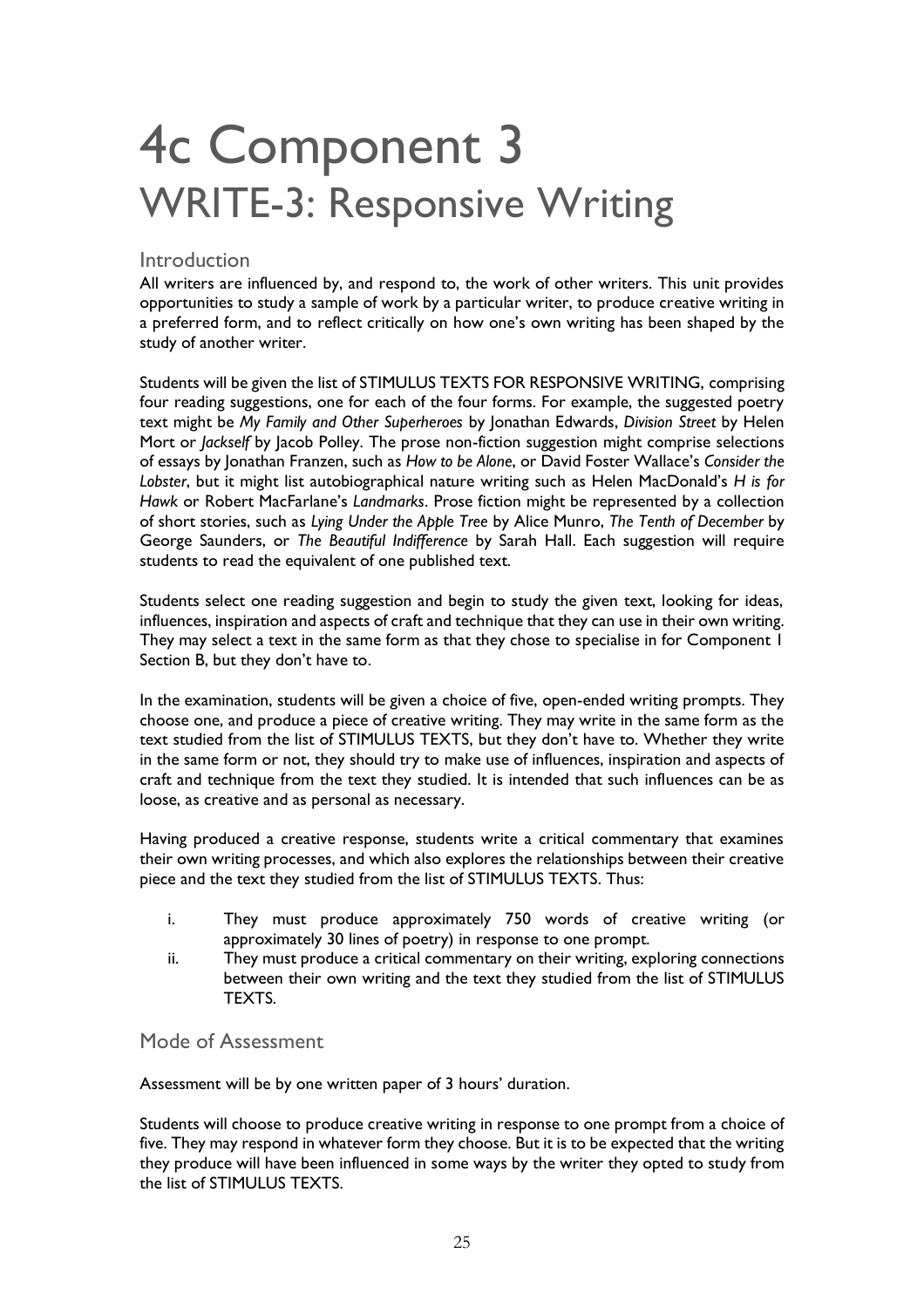Students must then write a critical commentary in which they explore the connections between their own creative piece and the writer they opted to study from the list of STIMULUS TEXTS.

The creative response (750 words or 30 lines of poetry) is awarded a mark out of 20: 10 marks for AO1 and 10 marks for AO2.

The critical commentary is marked out of 20: 10 marks for AO3 and 10 marks for AO4.

This provides an overall mark for the paper of 40. But it is worth pointing out that this paper is weighted more heavily than WRITE-2 Commissioned Writing in the overall scheme of assessment. Please refer to the specification overview on page 12 and the scheme of assessment on page 13 for more details.

There will always be a choice of four writers to study, one for each of the four forms. From The current texts are:

**POETRY** 

| Jessica Traynor          | The Quick (Dedalus Press, 2018)       |
|--------------------------|---------------------------------------|
| <b>PROSE FICTION</b>     |                                       |
| <b>Wendy Erskine</b>     | Sweet Home (Picador, 2019)            |
| <b>PROSE NON-FICTION</b> |                                       |
| <b>Adam Weymouth</b>     | Kings of the Yukon (Penguin, 2018)    |
| <b>SCRIPT</b>            |                                       |
| <b>Sarah Ruhl</b>        | The Clean House (Samuel French, 2007) |

These texts will be succeeded by a new selection for first examination in May 2023. The last time these texts can be used for WRITE-3 will therefore be the May 2022 examination session.

There will always be a choice of five prompts in the examination, and students may respond to their chosen prompt in whatever form they choose, regardless of the form they studied from the list of STIMULUS TEXTS. In this way, a student might, for example, study some short stories by Alice Munro or Sarah Hall, but then choose to respond to one of the prompts by writing a screenplay. Alternatively, students may choose to respond in the same form as the one they studied. It is to be expected that the examination will provide opportunities for a wide variety of routes and approaches towards both creative writing and critical reflection, and on the relationship between creative writing and published writing.

Students are advised to spend 90 minutes on the creative response, with 15-20 minutes of that time given to planning, and 5-10 minutes given to editing.

That should leave approximately 90 minutes for the critical reflection.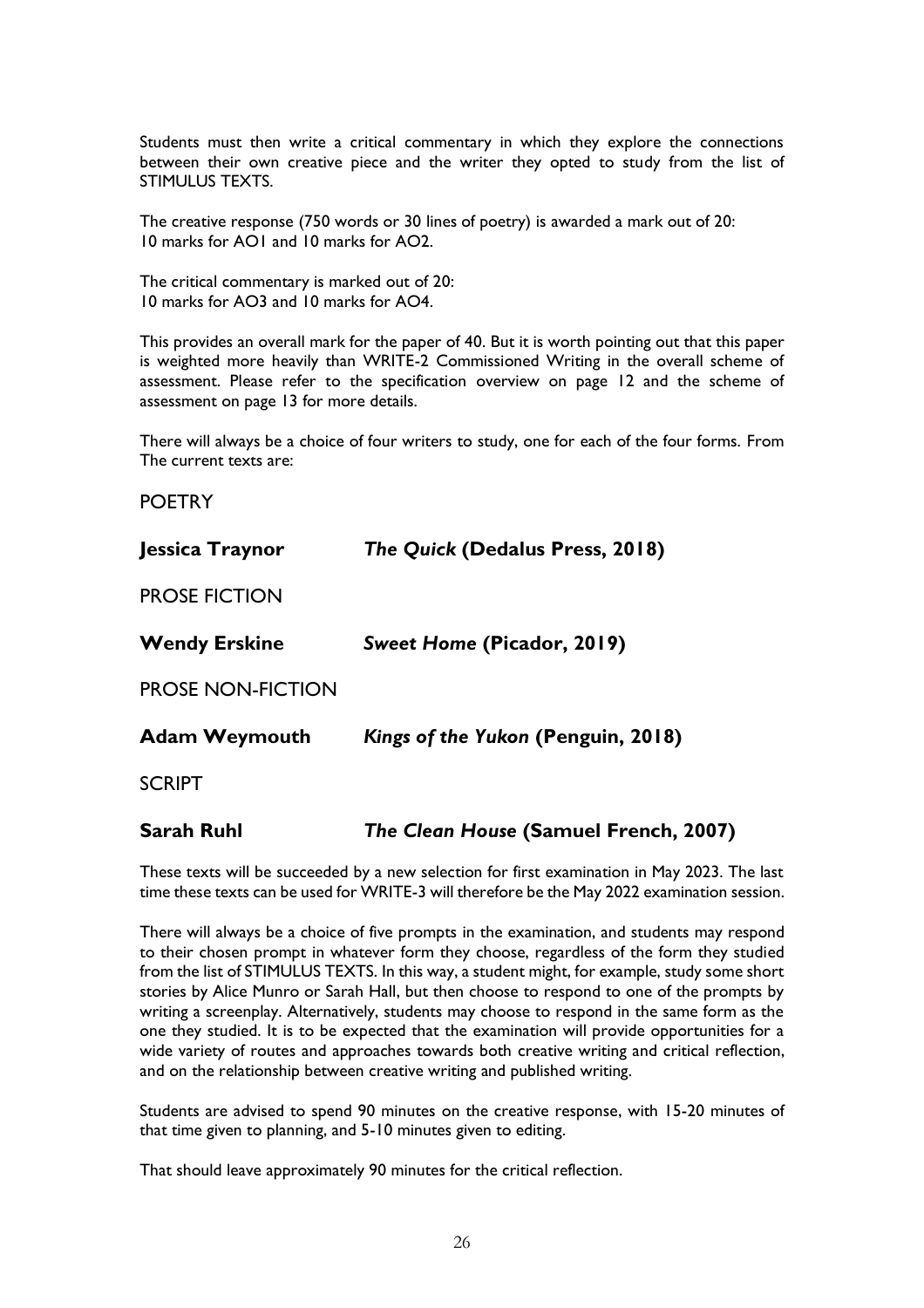#### **Assessment Criteria: Component 3 WRITE-3 Responsive Writing** / **Creative Response 10 marks for AO1; 10 marks for AO2**

|                           | <b>AOI: Communicate and develop</b><br>ideas through an imaginative use<br>of language and an effective use of<br>formal and structural devices                                                                                                                                                                       |                           | <b>AO2: Communicate lucidly in</b><br>fluent, cogent writing, with<br>professional standards of technical<br>accuracy and precision<br>Consider:<br>organisation and coherence<br>technical skill and control<br>accuracy of spelling and<br>punctuation |
|---------------------------|-----------------------------------------------------------------------------------------------------------------------------------------------------------------------------------------------------------------------------------------------------------------------------------------------------------------------|---------------------------|----------------------------------------------------------------------------------------------------------------------------------------------------------------------------------------------------------------------------------------------------------|
| <b>Band 5</b><br>$9 - 10$ | Professional development of ideas<br>through playful and inventive use of<br>language<br>Richly developed and sustained use of<br>appropriate forms, structures and<br>conventions, leading to a professional<br>overall affect<br>all contributing to publishable writing<br>which fully communicates aims and ideas | <b>Band 5</b><br>$9 - 10$ | Richly developed, highly-crafted writing<br>Professional and effective technical<br>control<br><b>Near faultless</b> accuracy of spelling and<br>punctuation                                                                                             |
| <b>Band 4</b><br>$7 - 8$  | Accomplished development of ideas<br>through confident and thoughtful use of<br>language<br>Convincing use of appropriate forms,<br>structures and conventions, leading to a<br>confident overall affect<br>all contributing to accomplished<br>writing which convincingly communicates<br>aims and ideas             | <b>Band 4</b><br>$7 - 8$  | <b>Convincing, crafted writing</b><br><b>Accomplished</b> technical control<br>A high level of accuracy with spelling and<br>punctuation                                                                                                                 |
| <b>Band 3</b><br>$5-6$    | Developed ideas are communicated<br>through clear, sometimes skilful, use of<br>language<br>Some effective use of appropriate forms,<br>structures and conventions<br>all leading to fluent writing that<br>achieves some its intentions, even if it has<br>uneven moments                                            | <b>Band 3</b><br>$5-6$    | Fluent, controlled writing<br><b>Capable</b> control of technical features<br>Developed use of spelling and<br>punctuation                                                                                                                               |
| <b>Band 2</b><br>$3 - 4$  | Ideas are conveyed through adequate use<br>of language<br>Developing use of appropriate forms,<br>structures and conventions<br>all leading to adequate writing that is<br>sometimes unconvincing in its aims and<br>intentions                                                                                       | <b>Band 2</b><br>$3 - 4$  | <b>Adequate writing</b><br>Developing technical control<br><b>Uneven</b> spelling and punctuation                                                                                                                                                        |
| <b>Band 1</b><br>$1 - 2$  | Limited development of ideas and basic<br>use of language<br>Basic use of forms, structures and<br>conventions<br>all leading to <b>unconvincing</b> writing                                                                                                                                                          | <b>Band 1</b><br>$1 - 2$  | <b>Unconvincing</b> writing<br>Unsatisfactory technical control<br>Spelling and punctuation can impede<br>meaning and communication                                                                                                                      |
| $\bf{0}$<br><b>Marks</b>  | No writing, or no relevant writing,<br>produced                                                                                                                                                                                                                                                                       | $\bf{0}$<br><b>Marks</b>  | No writing, or no relevant writing,<br>produced                                                                                                                                                                                                          |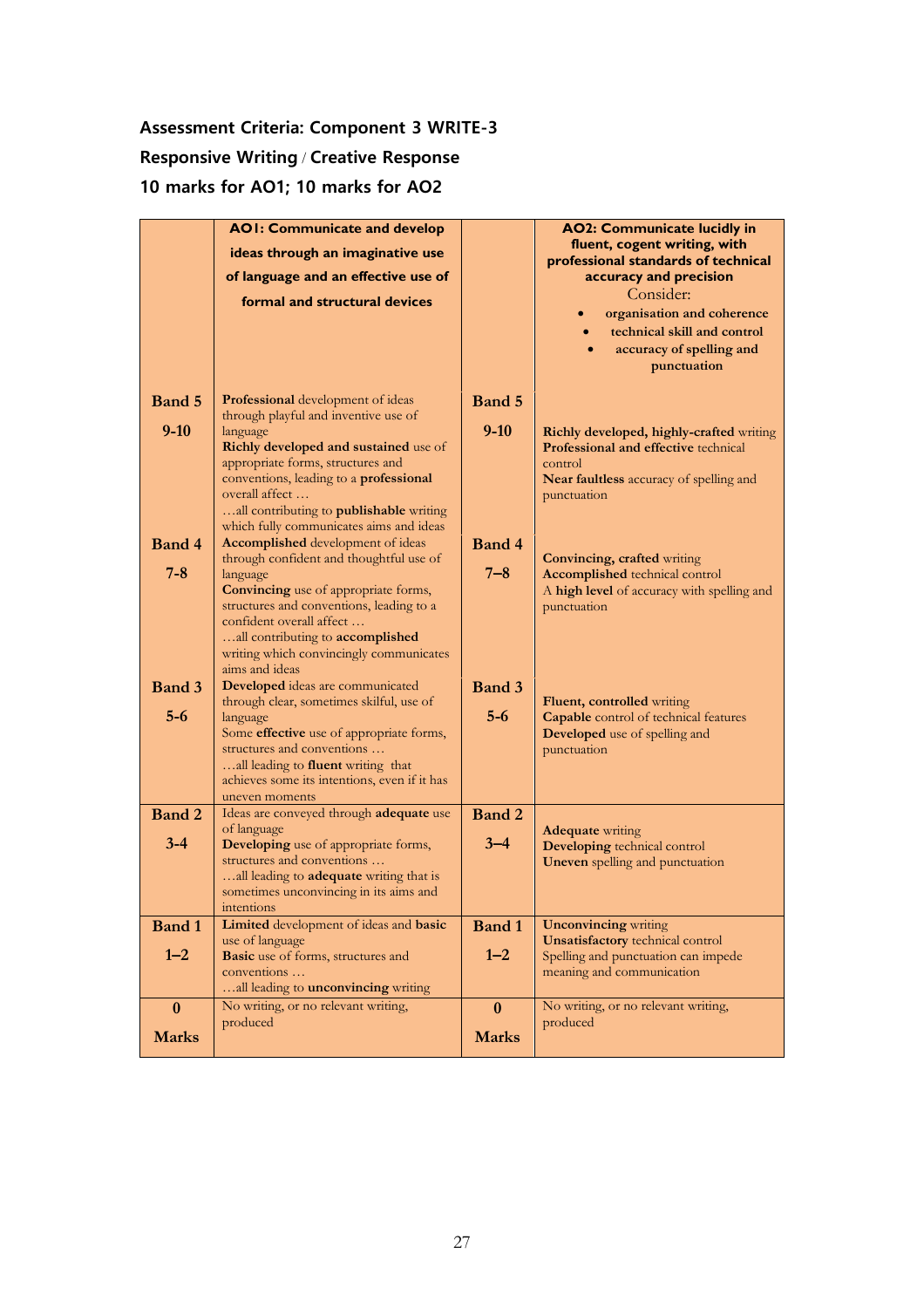#### **Assessment Criteria: Component 3 WRITE-3 Responsive Writing** / **Critical Commentary 10 marks for AO3; 10 marks for AO4**

|                           |                                                                                                                                                                                                                                 |                          | <b>AO4: Demonstrate critical</b>                                                                                                                                                                                                                                               |
|---------------------------|---------------------------------------------------------------------------------------------------------------------------------------------------------------------------------------------------------------------------------|--------------------------|--------------------------------------------------------------------------------------------------------------------------------------------------------------------------------------------------------------------------------------------------------------------------------|
|                           | <b>AO3: Demonstrate a critical</b><br>relationship with one's own writing<br>processes, including reflection on<br>editorial decision making                                                                                    |                          | awareness of the relationship<br>between existing published work<br>and one's own writing                                                                                                                                                                                      |
| <b>Band 5</b><br>$9 - 10$ | Professional critical awareness of one's<br>own writing processes<br><b>Richly developed consideration of</b><br>relationships between ideas, aims and<br>techniques<br><b>Highly effective editorial decision</b><br>making    | <b>Band 5</b><br>$9-10$  | <b>Professional</b> critical reflection on the<br>relationship between the reading of<br>published works and the development of<br>one's own writing<br>Richly developed consideration of<br>techniques gleaned from one's reading<br>of other writers                         |
| <b>Band 4</b><br>$7 - 8$  | <b>Accomplished and convincing</b><br>awareness of one's own writing<br>processes<br><b>Convincing</b> consideration of<br>relationships between ideas, aims and<br>techniques<br><b>Accomplished</b> editorial decision making | <b>Band 4</b><br>$7 - 8$ | <b>Accomplished and convincing</b><br>reflection on the relationship between<br>the reading of published works and the<br>development of one's own writing<br><b>Accomplished and convincing</b><br>consideration of techniques gleaned from<br>one's reading of other writers |
| Band 3<br>$5 - 6$         | Developed awareness of one's own<br>writing processes<br>Some effective consideration of<br>relationships between ideas, aims and<br>techniques<br>Some effective editorial decision making                                     | <b>Band 3</b><br>$5 - 6$ | Developed reflection on the relationship<br>between the reading of published works<br>and the development of one's own<br>writing<br>Some developed and effective<br>consideration of techniques gleaned from<br>one's reading of other writers                                |
| <b>Band 2</b><br>$3 - 4$  | Developing awareness of one's own<br>writing processes<br><b>Developing, mostly descriptive</b><br>consideration of relationships between<br>ideas, aims and techniques<br>Developing editorial decision making                 | <b>Band 2</b><br>$3 - 4$ | Developing reflection on the relationship<br>between the reading of published works<br>and the development of one's own<br>writing<br><b>Developing consideration of techniques</b><br>gleaned from one's reading of other<br>writers                                          |
| <b>Band 1</b><br>$1 - 2$  | Limited awareness of one's own writing<br>processes<br><b>Basic</b> consideration of relationships<br>between ideas, aims and techniques<br>Limited editorial decision making                                                   | <b>Band 1</b><br>$1 - 2$ | Limited reflection on the relationship<br>between the reading of published works<br>and the development of one's own<br>writing<br><b>Basic</b> consideration of techniques<br>gleaned from one's reading of other<br>writers                                                  |
| $\bf{0}$<br><b>Marks</b>  | No writing, or no relevant writing,<br>produced                                                                                                                                                                                 | $\bf{0}$<br><b>Marks</b> | No writing, or no relevant writing,<br>produced                                                                                                                                                                                                                                |

This unit assesses all four assessment objectives. See section 5 for Assessment Objectives in full. The table shows the percentage weightings of each of the AOs in this unit and in the specification as a whole.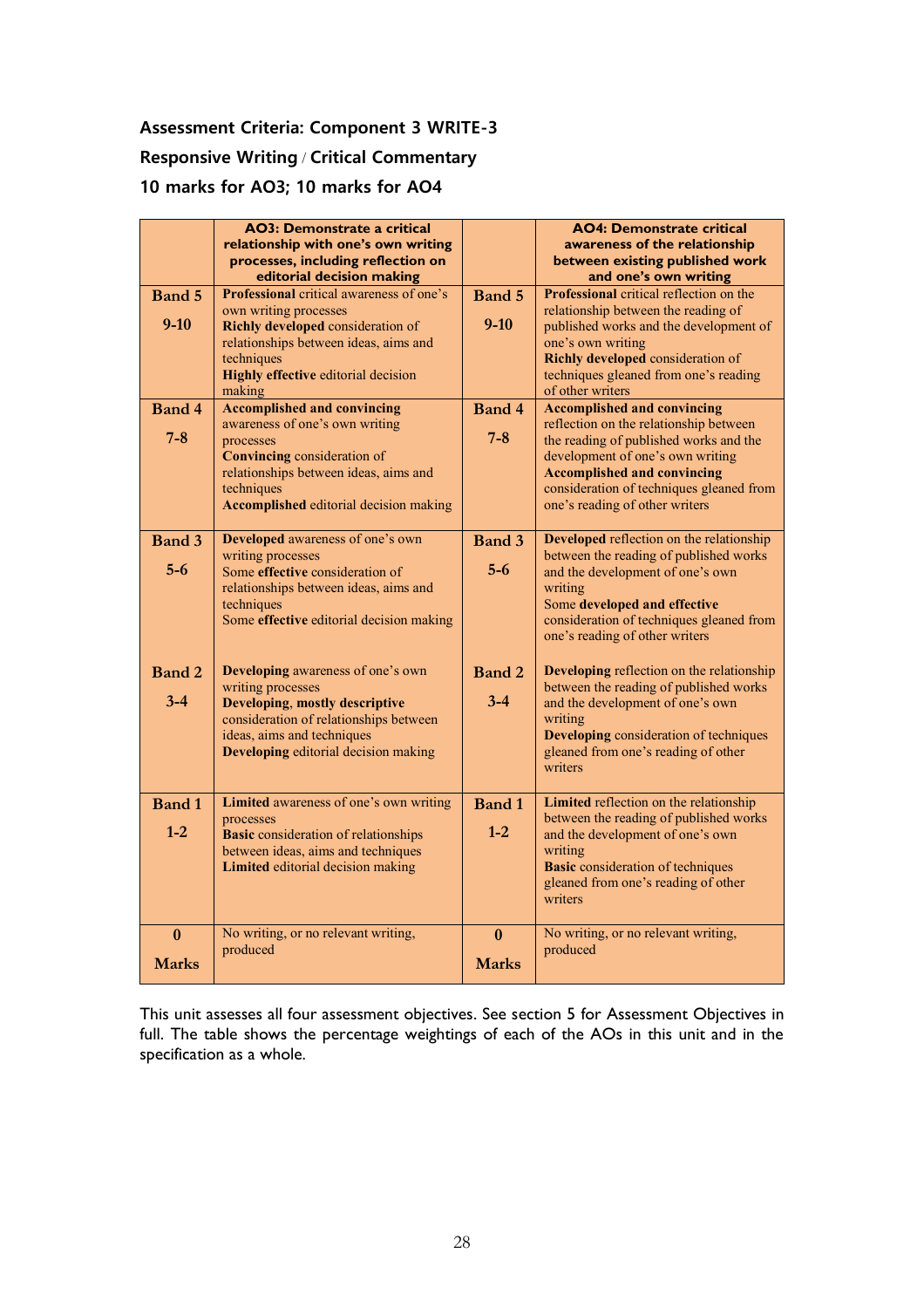## Appendices

#### Quality of Written Communication (QWC)

GCE level qualifications that require students to produce written work in English require students:

- to make sure that writing is clear and legible
- to make sure that spelling, punctuation and grammar are sufficiently well controlled to ensure that meaning is communicated
- to make effective decisions about the form and style of writing, matching language and tone to purpose and readership
- organise ideas in a clear and coherent manner.

While this recognised programme is not currently an Ofqual-regulated GCE, the quality of written communication is of central importance to this qualification, and it will be assessed by means of AO2.

#### Recommended teaching time

The time necessary to deliver this specification is equivalent to that required for any GCE Level qualification. This means that the WEB Creative Writing syllabus is designed on the assumption that candidates have about 360 guided learning hours per subject over the duration of the two-year linear course.

This figure is based on term times in the maintained sector. Some schools in the independent sector run shorter terms, and are therefore accustomed to delivering GCE syllabuses on less time than is generally advised.

For Ofqual approved syllabuses, *guided learning hours* include direct teaching and any other supervised or directed study time. They do not include private study by the candidate. However, these figures are for guidance only, and the number of hours required may vary according to local curricular practice and the candidates' prior experience of writing. In Creative Writing, the amount of independent reading and writing undertaken by students may well make a significant difference to achievement. It may also enable the course to run successfully even in centres where there are fewer *guided learning hours* available.

#### Pre-assessment

#### Initial Estimate of Entries

Estimated entries are your best projection of the number of learners who will be entered for the programme in a particular series. Initial estimate of entries should be submitted to WEB by email by 10 October in the *academic* year that those students will sit the examinations and certificate the qualification. Such estimates are free and do not commit your centre in any way.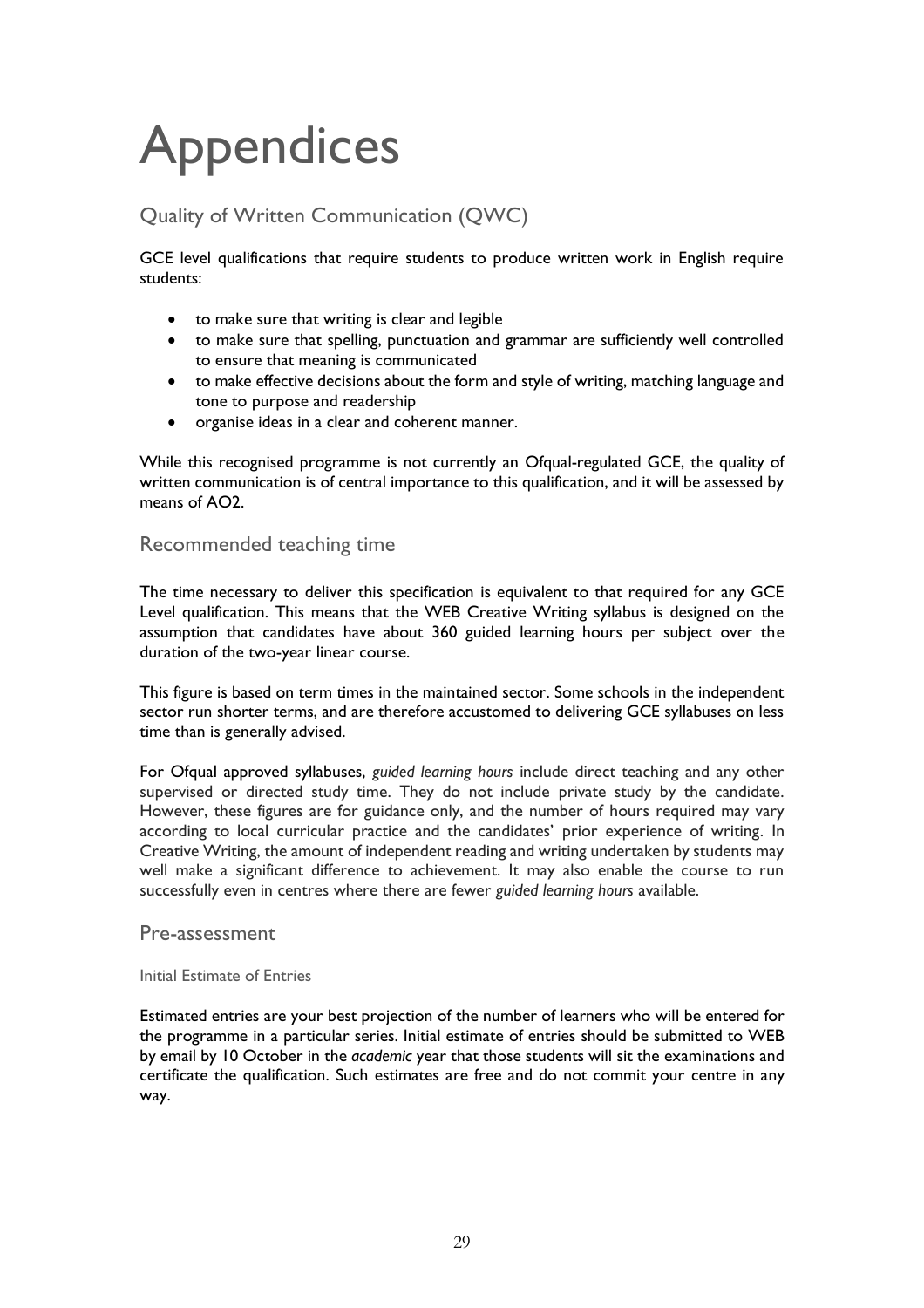#### Final Confirmation of Entries

Final Confirmation of Entries provides WEB with detailed data and enables planning for the appointment of examiners and portfolio moderators. Final Confirmation of Entries should be sent to WEB, by email by 21 February in the year those students will take the examinations and certificate the qualification. Form COE also requires centres to submit Forecast Grades and Dates of Birth for their candidates. Forecast Grades will be referred to as part of the assessment undertaken by Principal Examiners.

As the course is linear, and there is only one route through the specification, there is only one correct entry code. All students taking the AFA in Creative Writing must be entered for the following entry option:

| <b>Entry</b><br>code | <b>Title</b>        | <b>Component</b><br>code | Component title         | <b>Assessment type</b>                                       |  |
|----------------------|---------------------|--------------------------|-------------------------|--------------------------------------------------------------|--|
| CW <sub>19</sub>     |                     | <b>WRITE-I</b>           | Portfolio               | Internally monitored and<br>marked.<br>Externally moderated. |  |
|                      | Creative<br>Writing | WRITE-2                  | Commissioned<br>Writing | <b>External Assessment</b>                                   |  |
|                      |                     | WRITE-3                  | Responsive<br>Writing   | <b>External Assessment</b>                                   |  |

Students who wish to re-sit externally examined components may do so in the following year.

Students may not re-submit new work for Component 1 WRITE-1 Portfolio in the following year. Where they opt to re-sit externally examined components, they simply carry over the mark they were awarded for Component 1 WRITE-1 Portfolio.

**The entry fee for the AFA in Creative Writing is £50 per candidate. This is to cover the costs of assessment and of the award of certificates. Entry fees should be included with the Final Confirmation of Entries in March.**

#### Accessibility and special consideration

Reasonable adjustments and access arrangements allow learners with special educational needs, specific learning needs or temporary injuries to access the assessment and show what they know and can do, without changing the demands of the assessment. Applications for these should be made to WEB before the examination series. Detailed information about eligibility for access arrangements can be found in the JCQ publication *Access Arrangements and Reasonable Adjustments*.

Special consideration is a post-assessment adjustment to marks or grades to reflect temporary injury, illness or other indisposition at the time the assessment was taken. Detailed information about eligibility for special consideration can be found in the JCQ publication *A guide to the special consideration process*.

#### Examination arrangements

WEB will publish the dates of examinations for WRITE-2 and WRITE-3 six months in advance of the April/May examination season, typically in early October.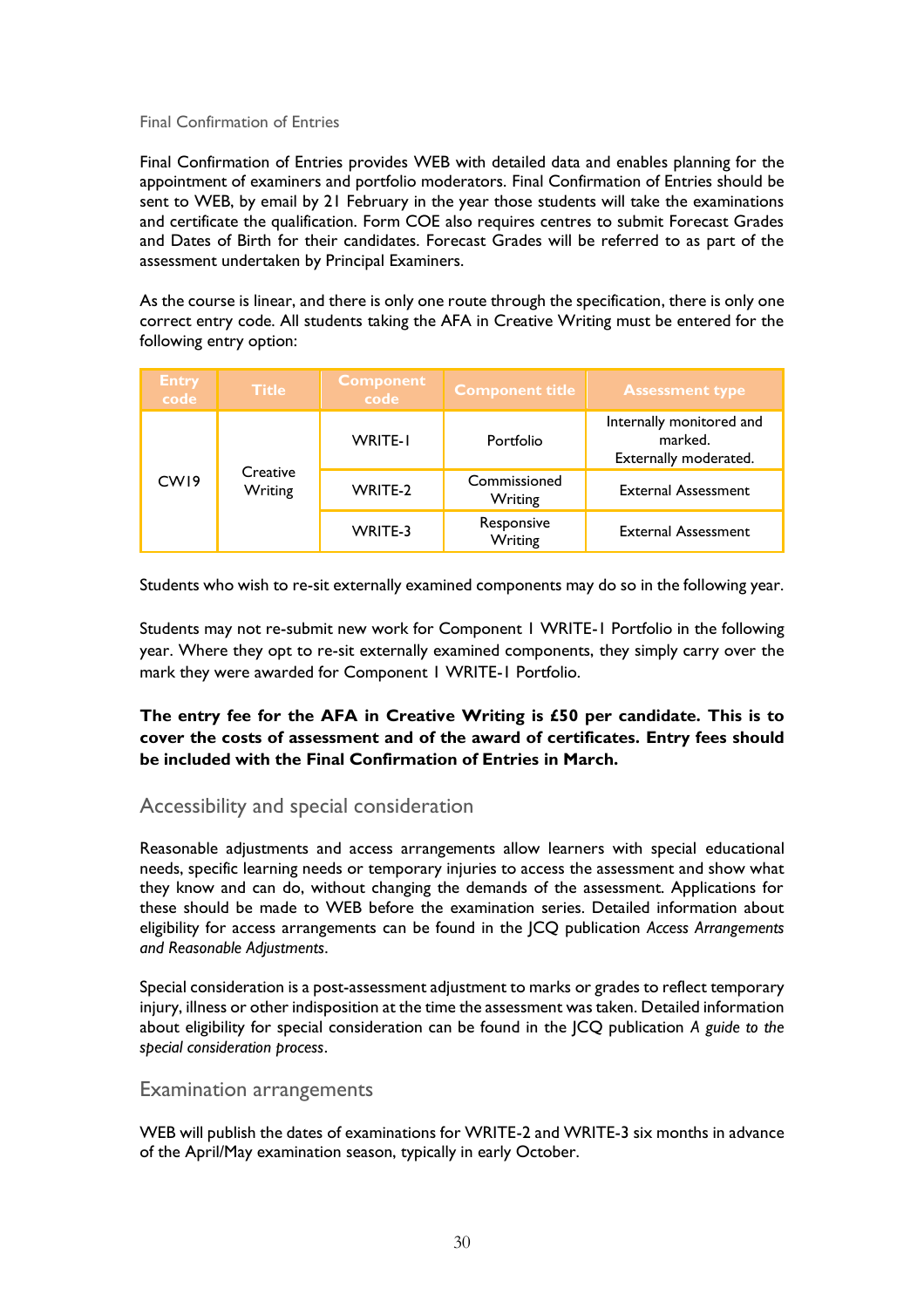Regulations governing examination arrangements are contained in the JCQ publication *Instructions for conducting examinations*.

#### Submission of marks awarded for Component 1 WRITE-1 Portfolio

The deadline for submission of marks for WRITE-1 Portfolio will always be 15 May. Marks should be submitted using the Portfolio Marksheet (PMS-1). Centres will also be required to submit the required sample of candidates' work to the Principal Moderator by the same date. Each portfolio should be accompanied by the WEB Portfolio coversheet (PCS-1).

Centres with up to ten candidates will be required to send all ten portfolios. Centres with ten to twenty candidates should send a sample of ten folders that reflects the full range of marks awarded, including the folder with the highest mark and the folder with the lowest mark. Centres with 20-30 candidates should send a similarly organised sample of fifteen portfolios.

#### Authentication of candidates' work for Component 1 WRITE-1 Portfolio

Students and centres must declare that the work is each student's own by signing the relevant sections of the Portfolio Cover Sheet (PCS-1). Every portfolio requested from a centre by the moderator should be accompanied by a fully completed PCS-1.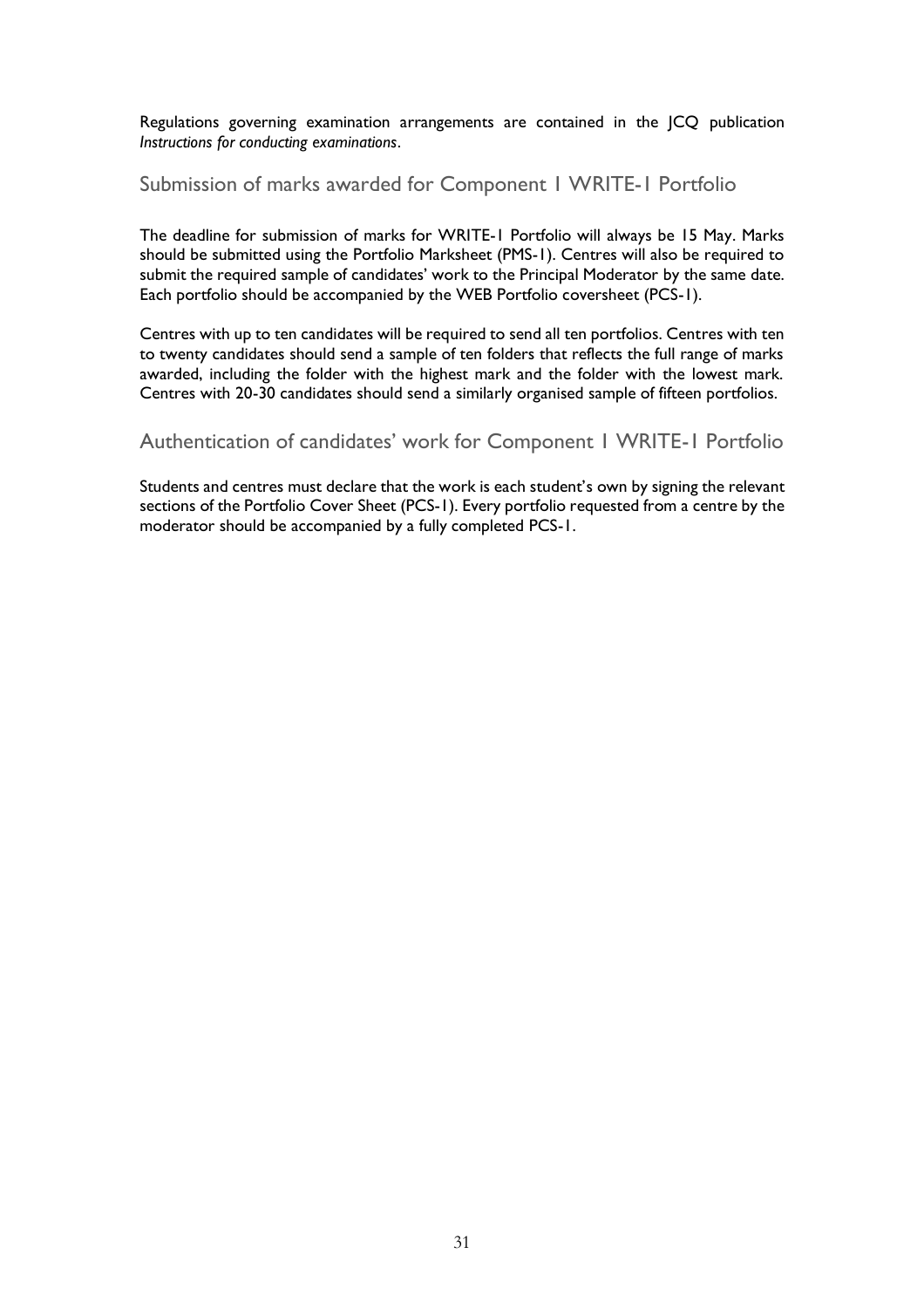#### Approval of texts and tasks for Component 1 WRITE-1 Portfolio

Centres are encouraged to enable their students to pursue their own interests in Creative Writing. In this respect, centres should always be guided more by how successfully a student's writing meets its own aims and objectives, rather than by subjective ideas about the relevant literary merits of particular genres in which their students may opt to write. It is possible for a candidate to produce Level 5 prose fiction writing in the genres of say, Steampunk, or Fantasy. It is equally possible for a candidate to produce Level 1 work in the arguably more literary genre of the sonnet. Similarly, some candidates may well produce Level 5 critical commentaries by discussing with great insight and perception the influence on their work of non-literary writers, while others may produce less convincing commentaries of the extent to which they've taken influence from, say, James Joyce or T S Eliot. Clearly, some of the more literary genres can encourage the complexity, linguistic sophistication and formal control that characterises great writing. But great writing can take a variety of forms. It is also worth stating that it is always obvious to examiners when candidates have recycled texts encountered during their GCSE or A-Level English Literature studies, citing them as influences on their Creative Writing for AO4. Typically, this strategy is used in an attempt to mask or veil the fact that the candidate has not really engaged with independent reading of contemporary writers, and it is rarely convincing.

There is no need to seek official approval for stimulus texts and influences, but in cases of doubt, please feel free to contact WEB, by email or telephone (see page 2), to ask for guidance and advice.

#### Grading

This AFA level programme in Creative Writing is graded on the scale:  $A^*$ , A, B, C, D, E, where A\* is the highest. Candidates who fail to reach the minimum standard for E will be Unclassified (U).

#### Post-results services

A number of post-results services are available:

1. **Missing or incomplete results**

**T**his service should be used if an individual result is missing, or the candidate has been omitted entirely from the results supplied. In such circumstances please contact David Briggs as soon as the problem has been identified. There is a fee of  $£10$  for a clerical check of this nature.

**2. Reviews of marking**

If a centre believes there to have been an error with a candidate's result, they may request a review of marking. Candidates will have until the 14 September to request a review of marking for WRITE-2 and/or WRITE-3. A request for a review of marking will cost  $£40$  per paper.

Where a review of marking is requested, the original mark awarded will be reviewed by both DLB and the Principal Examiner not responsible for the original mark: i.e. the Principal Examiner of the paper not under review.

Exams Officers will be informed of the outcome of a review of marking within two weeks of the request having been made.

**3. Appeals against procedure**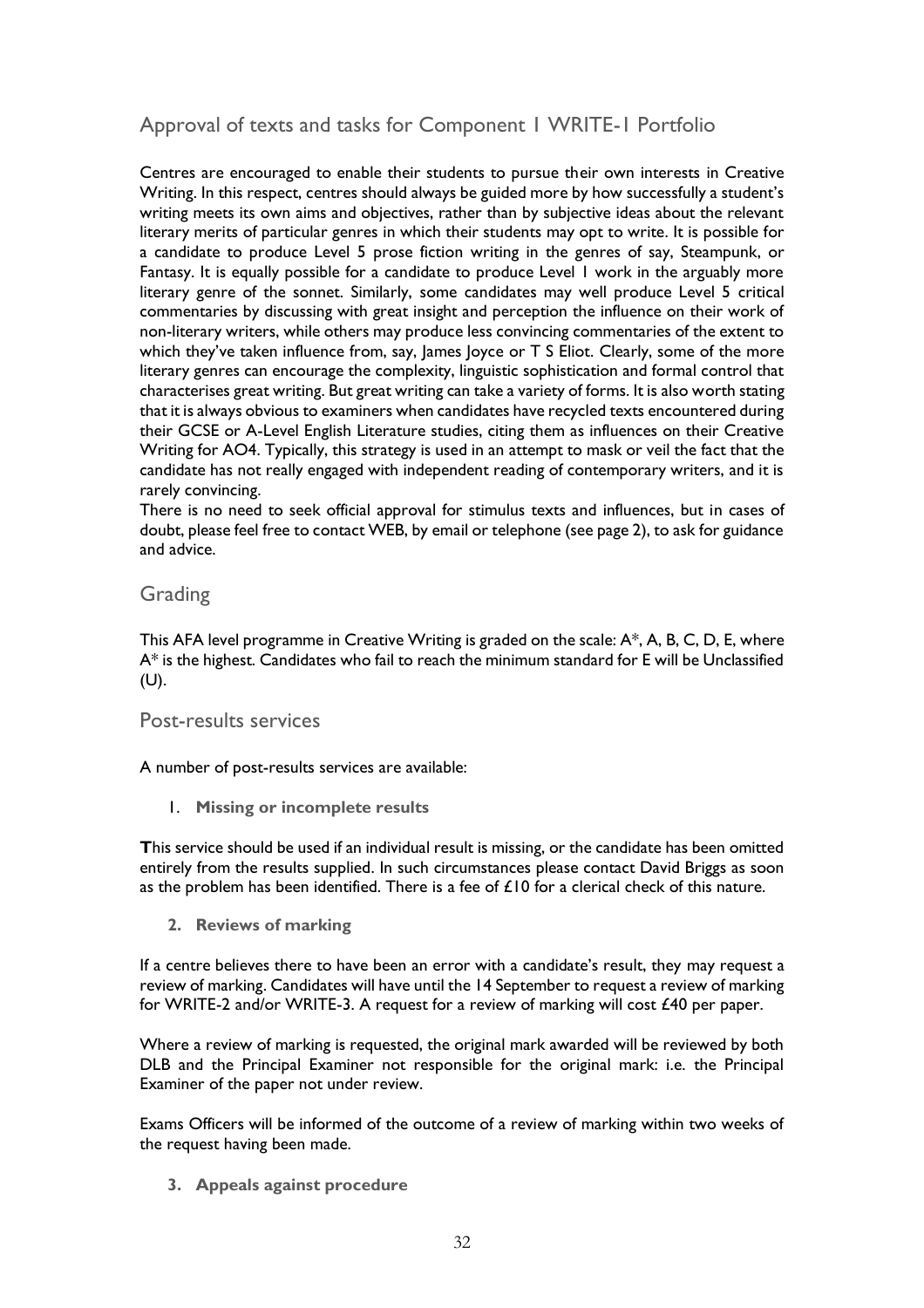When a centre has submitted requests for reviews of marking, and also believes that WEB has not followed its own procedures, as outlined in this specification, they will have until the end of October in that year to submit an appeal against procedure. Provided both conditions have been met, an appeal against procedure may be submitted in the form of a letter explaining the perceived issue. An appeal against procedure will cost £150.

An appeal against procedure should be submitted in writing to the Headmaster of Bristol Grammar School, stating clearly the precise nature of the perceived failing. The Headmaster of Bristol Grammar School, or a person appointed by him for the purpose (which should be a member of his SLT), will investigate, and inform the relevant centre of his or her decision. All decisions of the Headmaster of Bristol Grammar School, and his appointed spokesperson in such matters, will be final.

**4. Access to scripts**

Centres can request access to marked scripts. There is an administrative charge of £10 per script.

Centres should note that there is a fee for all post-results services requested. In the case of a clerical check for **missing or incomplete marks** proving that an error was made by WEB, the £10 fee will be reimbursed. Similarly, in circumstances where a **review of marking** leads to a change of overall grade for that candidate, WEB will refund the £40 fee.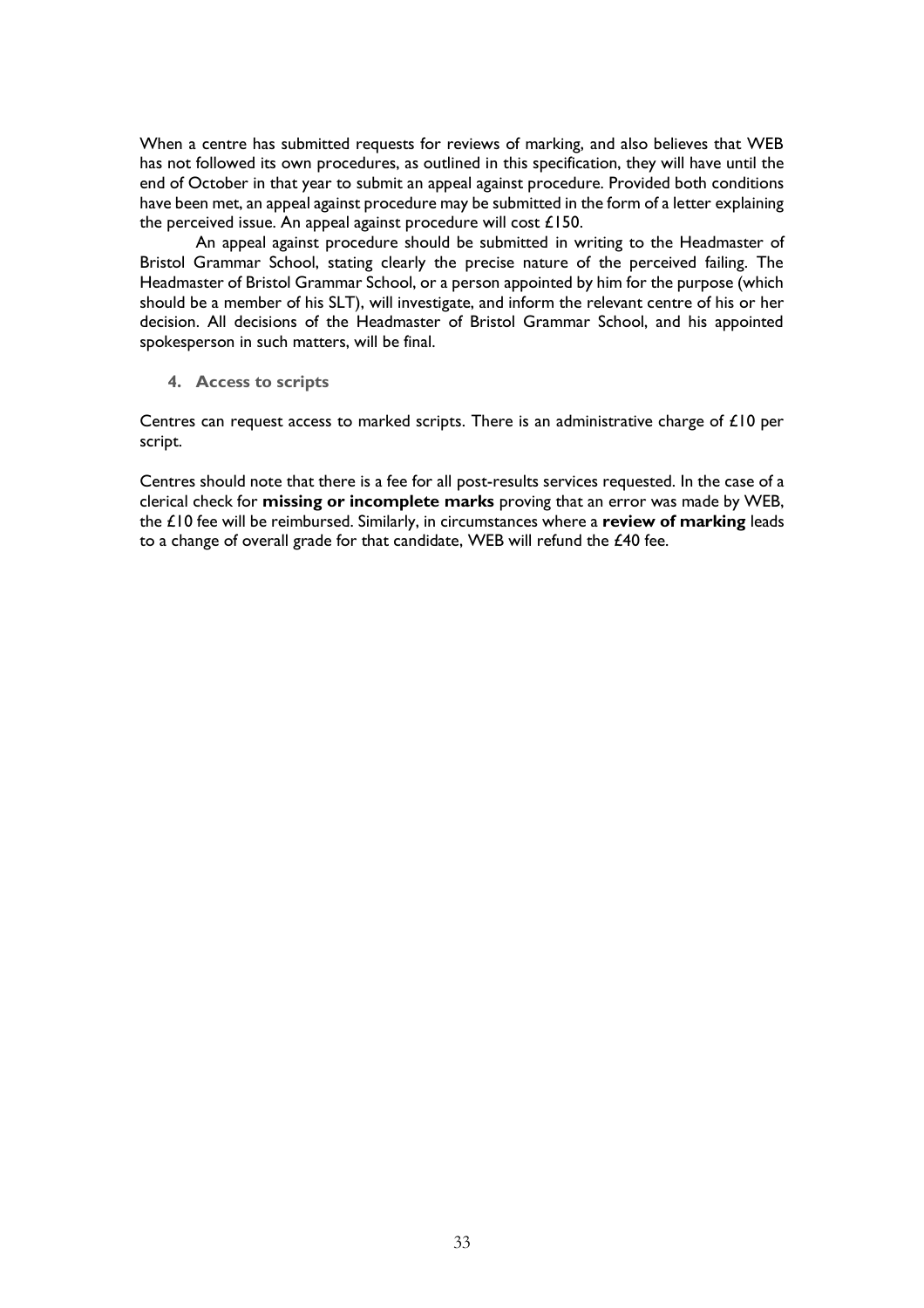## Suggested reading

While the emphasis in the Creative Writing AFA is on students' development as writers, if they are not reading exciting contemporary literature their writing will be neither exciting nor contemporary. Students are expected to read widely in order to develop their craft, style, voice and originality as writers. Here are some suggestions (a list that is by no means exhaustive):

**Prose Fiction:**

All the Pretty Horses, Cormac McCarthy (Picador) History of the Rain, Niall Williams (Bloomsbury) The Tenth of December, George Saunders (Bloomsbury) Leaving the Atocha Station, Ben Lerner (Granta) Middlesex, Jeffrey Eugenides (Bloomsbury) Nocturnes, Kazuo Ishiguro (Faber) Everything Ravaged, Everything Burned, Wells Tower (Granta) Leaving the Sea, Ben Marcus (Granta) Lying Under the Apple Tree, Alice Munro (Vintage) The Beautiful Indifference, Sarah Hall (Faber) The New York Trilogy, Paul Auster (Faber) To Rise Again at a Decent Hour, Joshua Ferris (Viking) We Are All Completely Beside Ourselves, Karen Joy Fowler (Serpent's Tail) The Blazing World, Siri Hustvedt (Sceptre) The Wake, Paul Kingsnorth (Unbound) The Bone Clocks, David Mitchell (Sceptre) The Lives of Others, Neel Mukherjee (Chatto & Windus) The Dog, Joseph O'Neill (Fourth Estate) Orfeo, Richard Powers (Atlantic Books) How to be Both, Ali Smith (Hamish Hamilton)

**Prose Non-Fiction:**

The Iceberg: a Memoir, by Marion Coutts H Is for Hawk, by Helen Macdonald Do No Harm: Stories of Life, Death and Brain Surgery, by Henry Marsh Ghettoside: A True Story of Murder in America, by Jill Leovy White Bicycles, by Joe Boyd Irritable Hearts: A PTSD Love Story, by Mac McClelland Dead Wake: The Last Crossing of the Lusitania, by Erik Larson So You've Been Publicly Shamed, by Jon Ronson Selfish, Shallow, and Self-Absorbed, edited and with an introduction by Meghan Daum The Brothers: The Road to an American Tragedy, by Masha Gessen Spinster: Making a Life of One's Own, by Kate Bolick After the Tall Timber: Collected Non-fiction, by Renata Adler M Train, by Patti Smith Revolution in the Head, by Ian MacDonald How to Be Alone, by Jonathan Franzen Letters to a Young Contrarian, by Christopher Hitchens Consider the Lobster and Other Essays, by David Foster Wallace Landmarks, by Robert MacFarlane Content Provider: Selected Short Prose Pieces, by Stewart Lee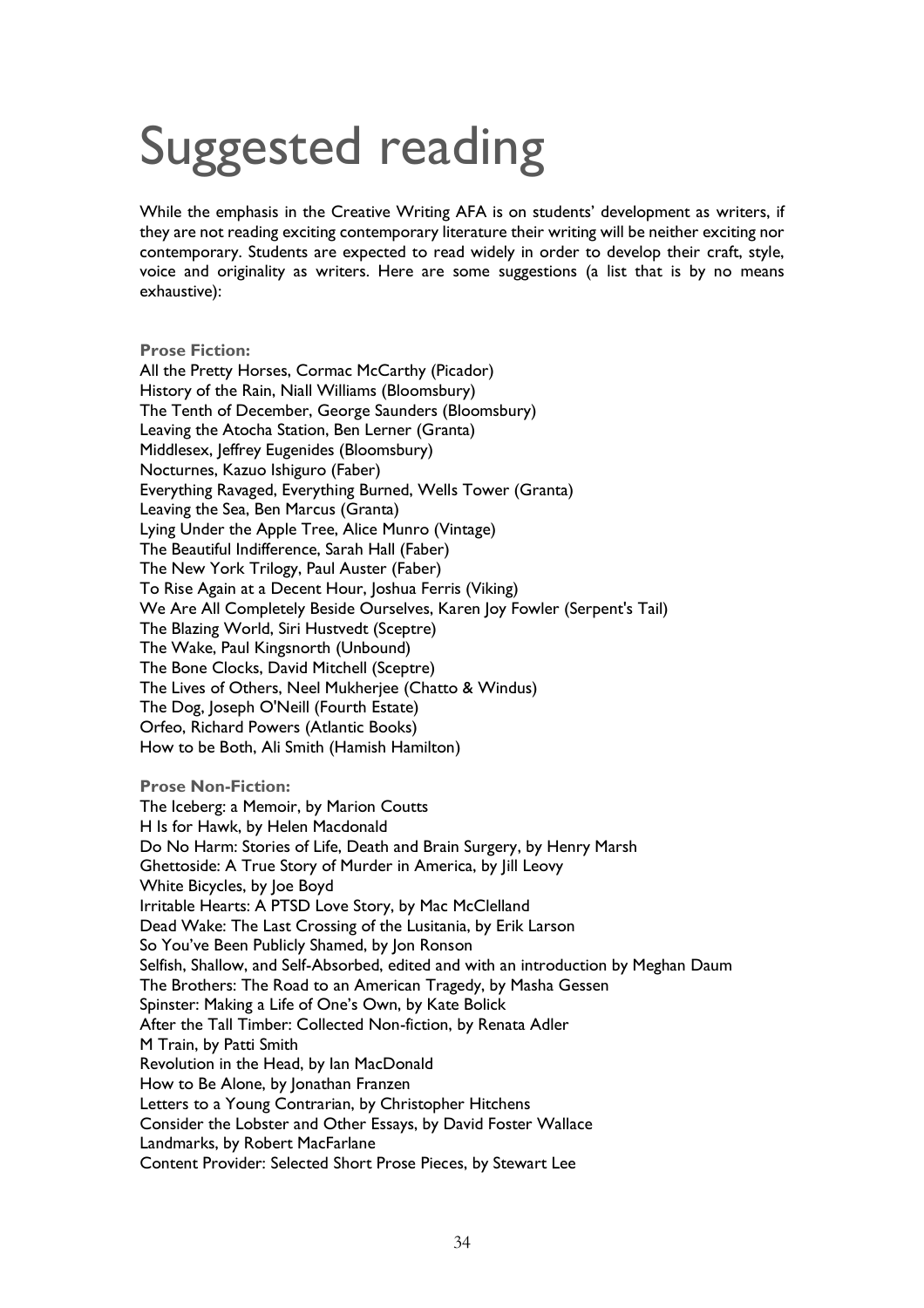**Poetry:** Niall Campbell, *Moontide* Neil Rollinson, *Talking Dead* Andrew McMillan, *Physical* Fiona Benson *Bright Travellers* John Burnside *All One Breath* Louise Glück *Faithful and Virtuous Night* Ruth Padel *Learning to Make an Oud in Nazareth* Kevin Powers *Letter Composed During a Lull in the Fighting* Arundhathi Subramaniam *When God is a Traveller* Ahren Warner *Pretty* Helen Mort *Division Street* Sam Riviere *81 Austerities* Mark Waldron *Meanwhile, Trees* Matthew Caley *Rake* Liz Berry *Black Country* Ian Duhig *Pandorama* Oli Hazzard *Between Two Windows* Paul Farley *The Boy from the Chemist is Here to See You* Jonathan Edwards *My Family and Other Superheroes* Luke Kennard *Cain* Dorothy Molloy *Hare Soup* Daljit Nagra *Look We Have Coming to Dover!* Alice Oswald *The Thing in the Gap-Stone Stile* Jacob Polley *Jackself* Robin Robertson *The Wrecking Light* Don Paterson *Landing Light* Charles Simic *Sixty Poems* Brenda Shaughnessy *Human Dark With Sugar* Paul Muldoon *Maggot* Kei Miller *The Cartographer Tries to Map a Way to Zion*

#### **Script:**

*Eight*, by Ella Hickson *Jerusalem*, by Jez Butterworth *Amadeus*, by Peter Shaffer *King Pelican*, by Chris Goode *Scaramouche Jones*, by Justin Butcher *Rock 'n' Roll*, by Tom Stoppard *Pulp Fiction*, by Quentin Tarantino *Some Trace of Her*, by Katie Mitchell *Ballyturk*, by Enda Walsh *The Last of the Hausmans*, by Stephen Beresford *Revolt. She said. Revolt again*, by Alice Birch *Chewing Gum Dreams*, by Michaela Cole *Pomona*, by Alistair MacDowell *Each Slow Dusk*, by Rory Mullarkey *Fleabag*, by Phoebe Waller-Bridge *The Village Bike*, by Penelope Skinner *Cockroach*, by Sam Holcroft *Eden's Empire*, by James Graham *Me as a Penguin*, by Tom Wells *If There is I Haven't Found it Yet*, by Nick Payne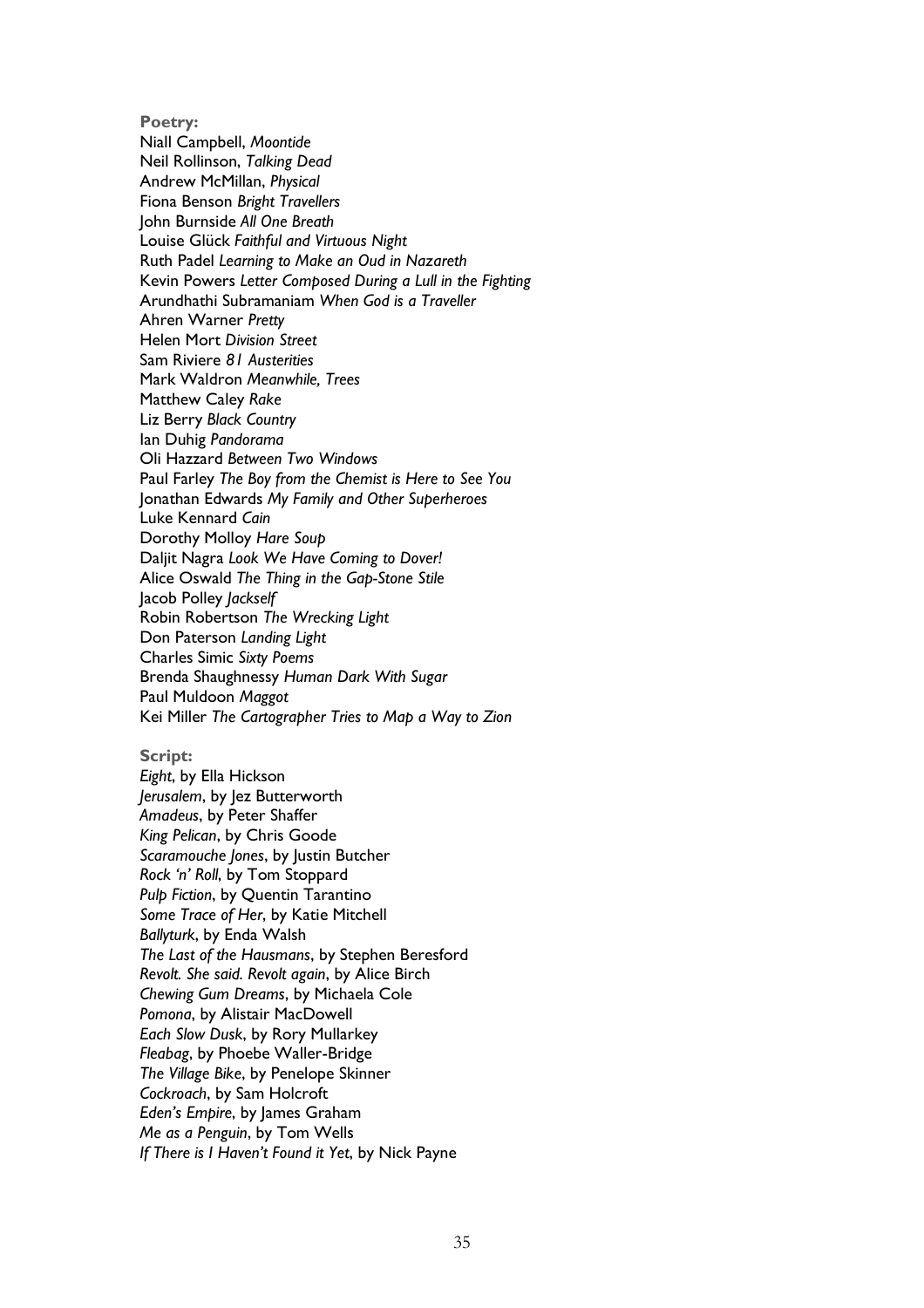**Books on Creative Writing:** The Art of Fiction, by David Lodge The Creative Writing Student's Handbook, by Cathie Hartigan Adventures in Form, Tom Chivers The Creative Writing Coursebook: Forty Authors …, by Julia Bell and Andrew Motion Creative Writing: A Workbook with Readings, by Linda Anderson and Derek Neale

The Cambridge Introduction to Creative Writing, by David Morley

Don't Ask Me What I Mean: Poets In Their Own Words, by Don Paterson and Clare Brown Strong Words: Modern Poets on Modern Poetry, by W. N. Herbert and Matthew Hollis How to Write a Screenplay, by Mark Evan Schwartz

Screenplay: The Foundations of Screenwriting: A Step-by-Step Guide …, by Syd Field Is There a Book in You? by Alison Baverstock.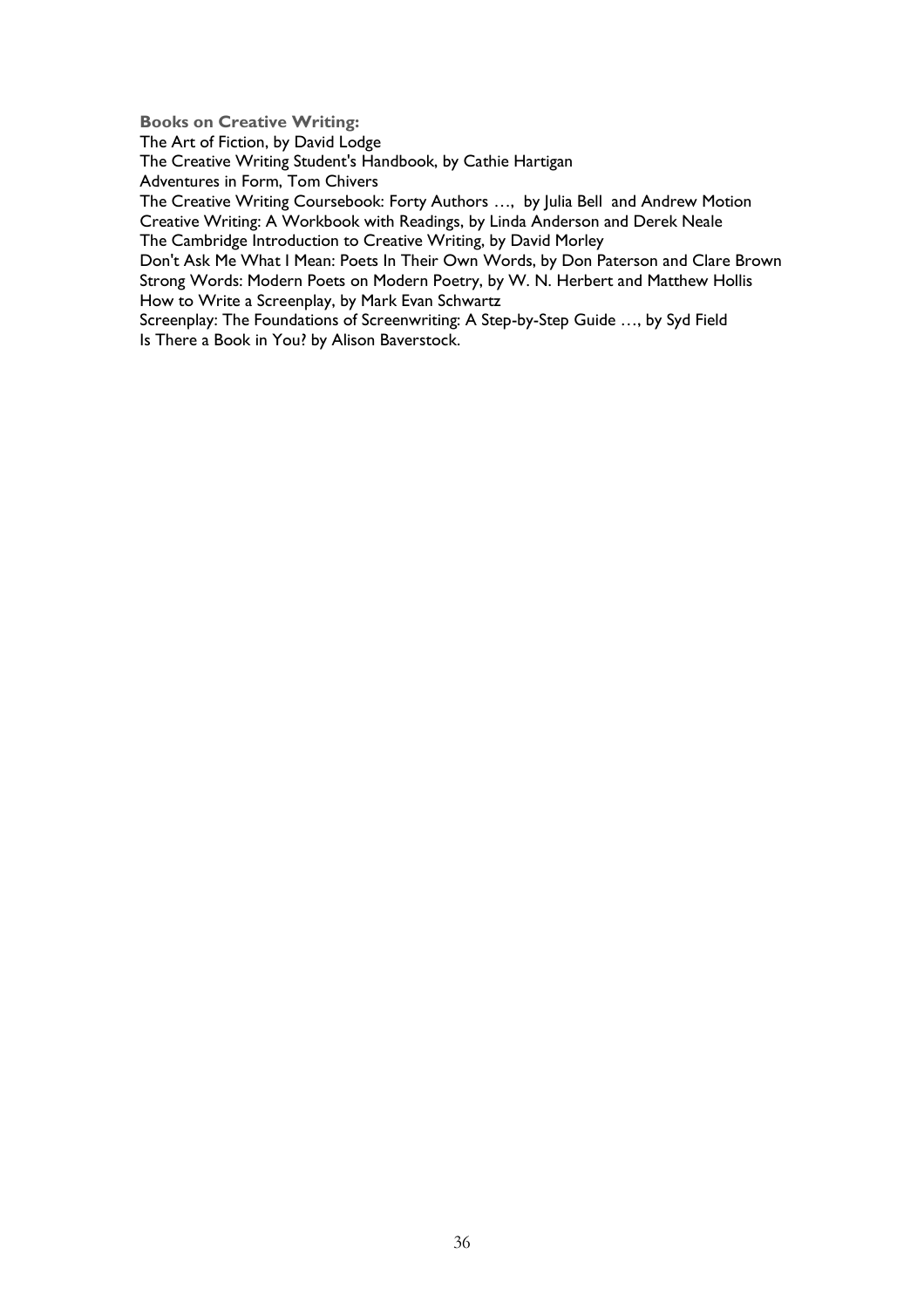

### Portfolio Marksheet (PMS-1)

| <b>Centr</b><br>e No. | Candi<br>date | <b>Surname</b>  | Forename | <b>A: Exploration</b> |     |     |     |              | <b>B: Specialism</b> |     |              | <b>C: Critical</b><br><b>Reflection</b> |     | <b>TOTAL</b> |           |
|-----------------------|---------------|-----------------|----------|-----------------------|-----|-----|-----|--------------|----------------------|-----|--------------|-----------------------------------------|-----|--------------|-----------|
|                       | No.           |                 |          | A01                   | A02 | AO3 | A04 | <b>Total</b> | A01                  | A02 | <b>Total</b> | AO3                                     | A04 | <b>Total</b> |           |
| e.g.<br>50419         | 2103          | <b>Saunders</b> | George   | 15                    | 15  | 5   | 5   | 40           | 20                   | 20  | 40           | 20                                      | 20  | 40           | 120       |
|                       |               |                 |          |                       |     |     |     | 0            |                      |     | 0            |                                         |     | 0            | $\pmb{o}$ |
|                       |               |                 |          |                       |     |     |     | 0            |                      |     | 0            |                                         |     | 0            | $\pmb{o}$ |
|                       |               |                 |          |                       |     |     |     | 0            |                      |     | 0            |                                         |     | 0            | $\pmb{o}$ |
|                       |               |                 |          |                       |     |     |     | 0            |                      |     | 0            |                                         |     | 0            | $\pmb{o}$ |
|                       |               |                 |          |                       |     |     |     | 0            |                      |     | 0            |                                         |     | 0            | $\pmb{o}$ |
|                       |               |                 |          |                       |     |     |     | 0            |                      |     | 0            |                                         |     | 0            | $\pmb{o}$ |
|                       |               |                 |          |                       |     |     |     | 0            |                      |     | 0            |                                         |     | 0            | $\pmb{o}$ |
|                       |               |                 |          |                       |     |     |     | 0            |                      |     | 0            |                                         |     | 0            | $\pmb{o}$ |
|                       |               |                 |          |                       |     |     |     | 0            |                      |     | 0            |                                         |     | 0            | $\pmb{o}$ |
|                       |               |                 |          |                       |     |     |     | 0            |                      |     | 0            |                                         |     | 0            | $\pmb{o}$ |
|                       |               |                 |          |                       |     |     |     | 0            |                      |     | 0            |                                         |     | 0            | $\pmb{o}$ |
|                       |               |                 |          |                       |     |     |     | 0            |                      |     | 0            |                                         |     | 0            | 0         |

This form is provided for illustrative purposes only. Please use the active Excel Worksheet version of the form which is available via the WEB GoogleDrive folder.

Please email an Excel Worksheet version of the PMS-1 to [dbriggs@bgs.bristol.sch.uk](mailto:dbriggs@bgs.bristol.sch.uk) by 15 May in the year candidates will be submitting their work for WRITE-1.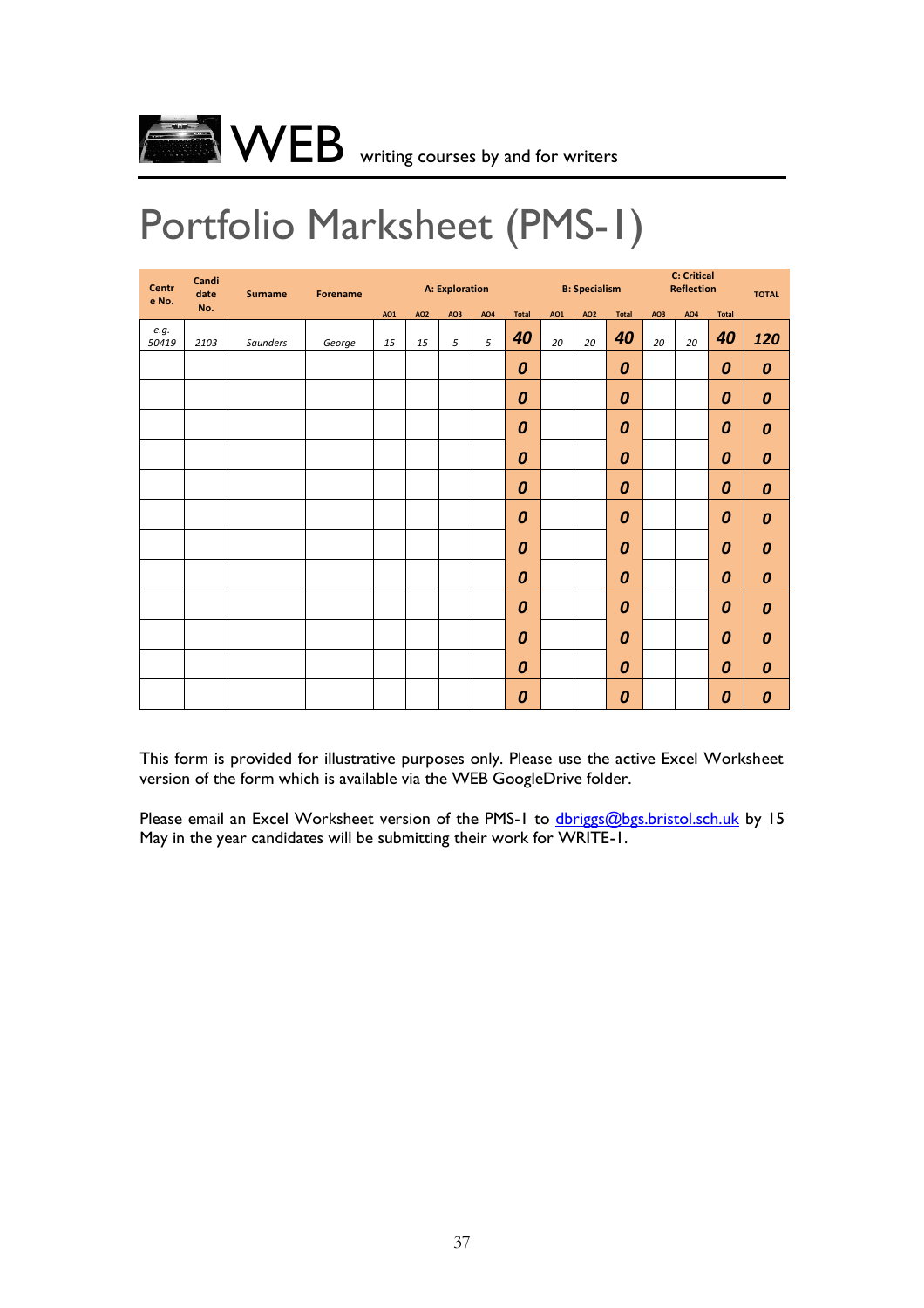

### Portfolio Coversheet (PCS-1) AFA IN CREATIVE WRITING (CREW-19) Component 1 – Portfolio (WRITE-1)

Please attach this form to each candidate's work and send to the moderator by 15 May. The declarations should be signed by the teacher and candidate in the spaces indicated.

| Centre number    | Centre name           |
|------------------|-----------------------|
|                  |                       |
|                  |                       |
| Candidate number | Candidate's full name |
|                  |                       |
|                  |                       |

Work submitted for assessment must be the candidate's own writing. Copying, allowing others to copy, or engaging in any other forms of plagiarism or cheating, may lead to disqualification.

#### **Candidate declaration**

Have you received help, advice or information from anyone other than those in your critical workshop group while producing this work?

| No | Yes (give brief details below)                                                |
|----|-------------------------------------------------------------------------------|
|    |                                                                               |
|    |                                                                               |
|    | I have read and understood the guidance above on plagiarism. I confirm that I |

produced the attached work without assistance other than that which is acceptable under the scheme of assessment.



#### **Teacher declaration**

I confirm that the candidate's work was produced under the conditions laid out in the specification. I have authenticated the candidate's work and am satisfied (to the best of my knowledge) that the work produced is solely that of the candidate.

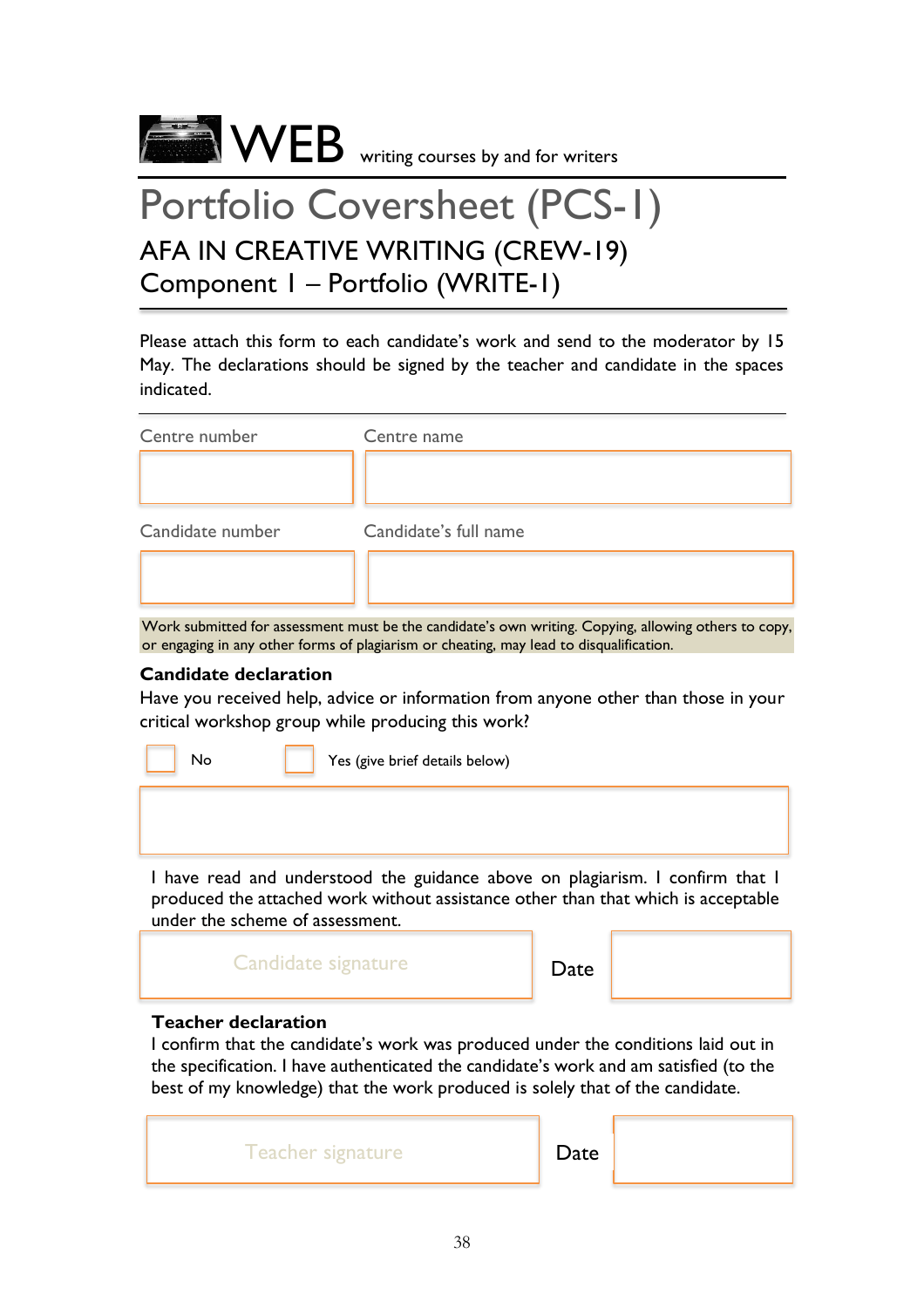#### **SECTION A: EXPLORATION [40 marks]**

| <b>Exploration / Creative</b>                                             |                                                                          |             |         |
|---------------------------------------------------------------------------|--------------------------------------------------------------------------|-------------|---------|
| Creative piece I                                                          |                                                                          |             |         |
| Title(s)                                                                  |                                                                          |             |         |
| Form                                                                      |                                                                          | word / line |         |
|                                                                           |                                                                          | count       |         |
| Creative piece 2                                                          |                                                                          |             |         |
| Title(s)                                                                  |                                                                          |             |         |
| Form                                                                      |                                                                          | word / line |         |
|                                                                           |                                                                          | count       |         |
| Creative piece 3                                                          |                                                                          |             |         |
| Title(s)                                                                  |                                                                          |             |         |
| Form                                                                      |                                                                          | word / line |         |
|                                                                           |                                                                          | count       |         |
| <b>Assessment Criteria</b>                                                |                                                                          | Maximum     | Mark    |
|                                                                           |                                                                          | mark        | awarded |
|                                                                           | AOI Communicate and develop ideas through an imaginative use of language | 15          |         |
|                                                                           | and an effective use of formal and structural devices                    |             |         |
|                                                                           | AO2 Communicate lucidly in fluent, cogent writing, with professional     | 15          |         |
|                                                                           | standards of technical accuracy and precision                            |             |         |
| <b>Exploration / Commentary</b>                                           |                                                                          |             |         |
| AO3 Demonstrate a critical relationship with one's own writing processes, | 5                                                                        |             |         |
| including reflection on editorial decision making                         |                                                                          |             |         |
| AO4 Demonstrate a critical awareness of the relationship between existing | 5                                                                        |             |         |
| published work and one's own writing                                      |                                                                          |             |         |
| <b>Total Mark</b>                                                         |                                                                          |             |         |

#### **TEACHER'S COMMENT**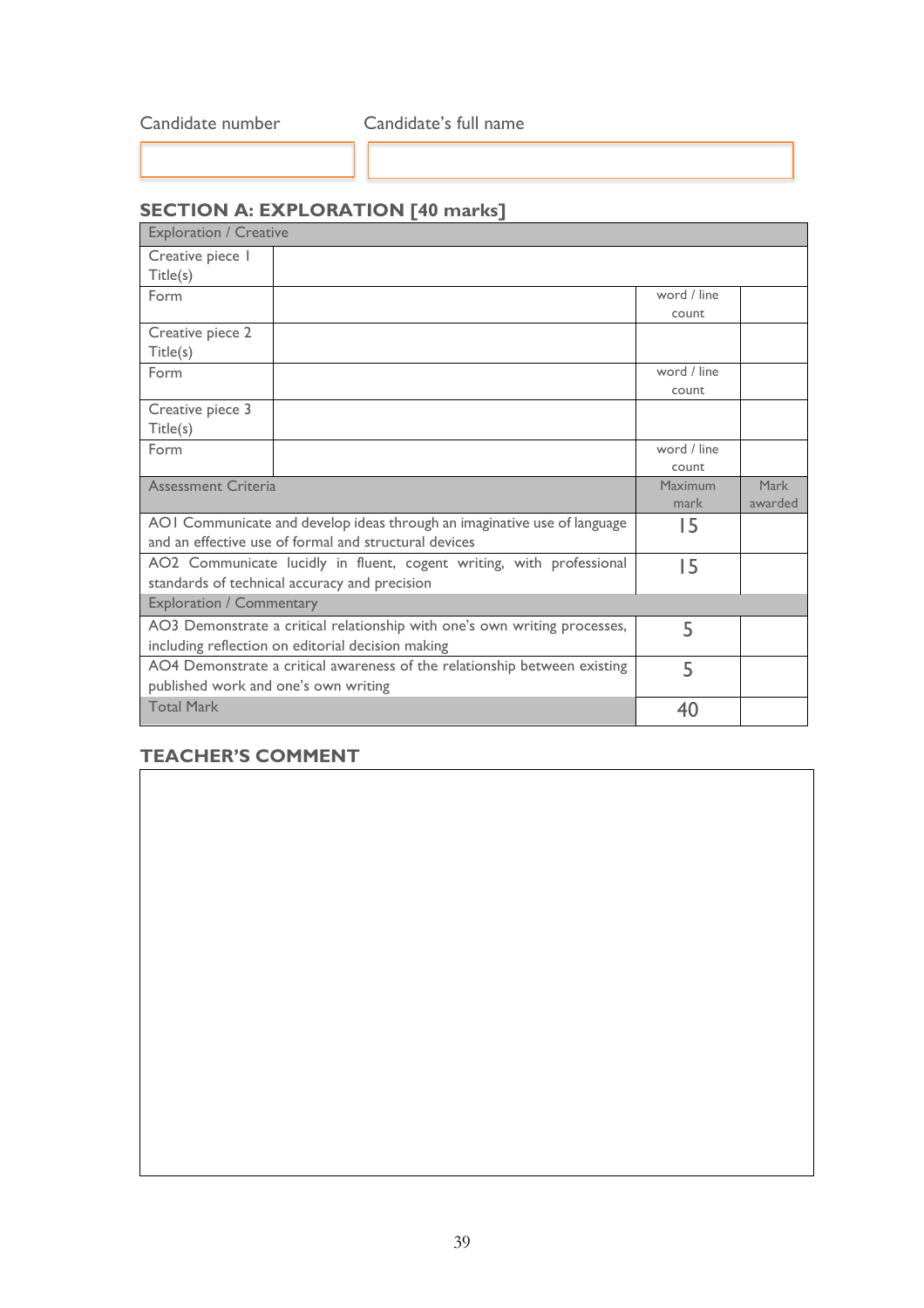#### **SECTION B: SPECIALISM [40 marks]**

| Title(s)                   |                                                                          |             |         |
|----------------------------|--------------------------------------------------------------------------|-------------|---------|
| Form                       |                                                                          | word / line |         |
|                            |                                                                          | count       |         |
| <b>Assessment Criteria</b> |                                                                          | Maximum     | Mark    |
|                            |                                                                          | mark        | awarded |
|                            | AOI Communicate and develop ideas through an imaginative use of language | 20          |         |
|                            | and an effective use of formal and structural devices                    |             |         |
|                            | AO2 Communicate lucidly in fluent, cogent writing, with professional     | 20          |         |
|                            | standards of technical accuracy and precision                            |             |         |
| <b>Total Mark</b>          |                                                                          |             |         |

#### **TEACHER'S COMMENT**

#### **SECTION C: CRITICAL REFLECTION [40 marks]**

| <b>Assessment Criteria</b>                                                | <b>Maximum</b> | Mark    |
|---------------------------------------------------------------------------|----------------|---------|
|                                                                           | mark           | awarded |
| AO3 Demonstrate a critical relationship with one's own writing processes, | 20             |         |
| including reflection on editorial decision making                         |                |         |
| AO4 Demonstrate a critical awareness of the relationship between existing | 20             |         |
| published work and one's own writing                                      |                |         |
| <b>Total Mark</b>                                                         |                |         |

#### **TEACHER'S COMMENT**

| Total mark for Component   WRITE-I Portfolio |  |  |
|----------------------------------------------|--|--|
|----------------------------------------------|--|--|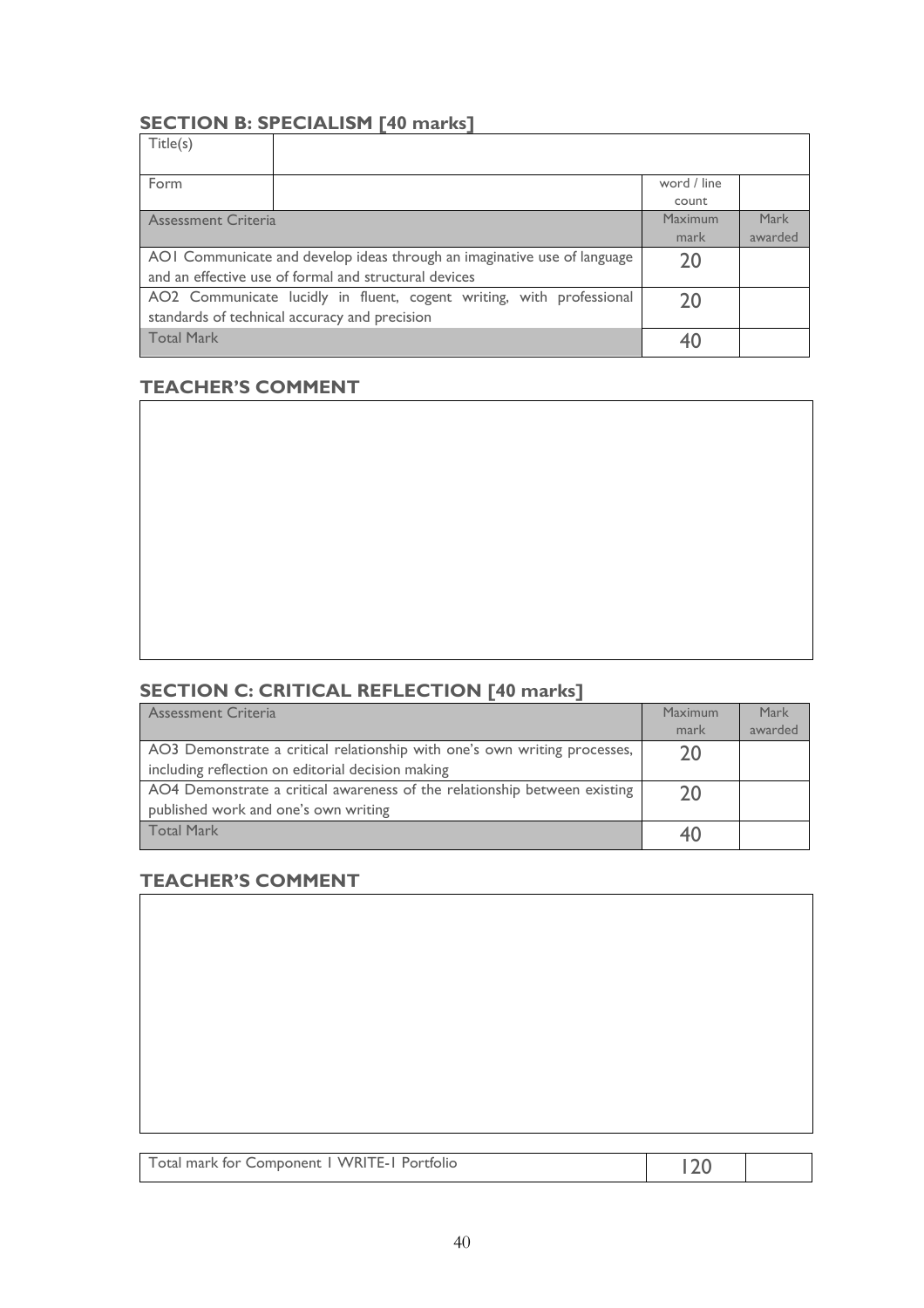

### Estimate of Entries (EOE)

| <b>Number</b><br>of<br>entries |            | Centre No. Candidate No. | <b>Surname</b>  | <b>Forename</b> | <b>Programme Title</b>  | <b>Course</b><br>Code |
|--------------------------------|------------|--------------------------|-----------------|-----------------|-------------------------|-----------------------|
| $\it 1$                        | e.g. 50419 | 2103                     | <b>Saunders</b> | George          | AFA in Creative Writing | CW19                  |
|                                |            |                          |                 |                 |                         |                       |
|                                |            |                          |                 |                 |                         |                       |
|                                |            |                          |                 |                 |                         |                       |
|                                |            |                          |                 |                 |                         |                       |
|                                |            |                          |                 |                 |                         |                       |
|                                |            |                          |                 |                 |                         |                       |
|                                |            |                          |                 |                 |                         |                       |
|                                |            |                          |                 |                 |                         |                       |
|                                |            |                          |                 |                 |                         |                       |
|                                |            |                          |                 |                 |                         |                       |
|                                |            |                          |                 |                 |                         |                       |
|                                |            |                          |                 |                 |                         |                       |
|                                |            |                          |                 |                 |                         |                       |
|                                |            |                          |                 |                 |                         |                       |
|                                |            |                          |                 |                 |                         |                       |
|                                |            |                          |                 |                 |                         |                       |
|                                |            |                          |                 |                 |                         |                       |
|                                |            |                          |                 |                 |                         |                       |
|                                |            |                          |                 |                 |                         |                       |
| $TOT = 1$                      |            |                          |                 |                 |                         |                       |

Please email this form to **dbriggs@bgs.bristol.sch.uk** by 10 October in the academic year candidates will be sitting examinations.

There is an Excel Worksheet version of the form available in the WEB GoogleDrive folder if you'd prefer.